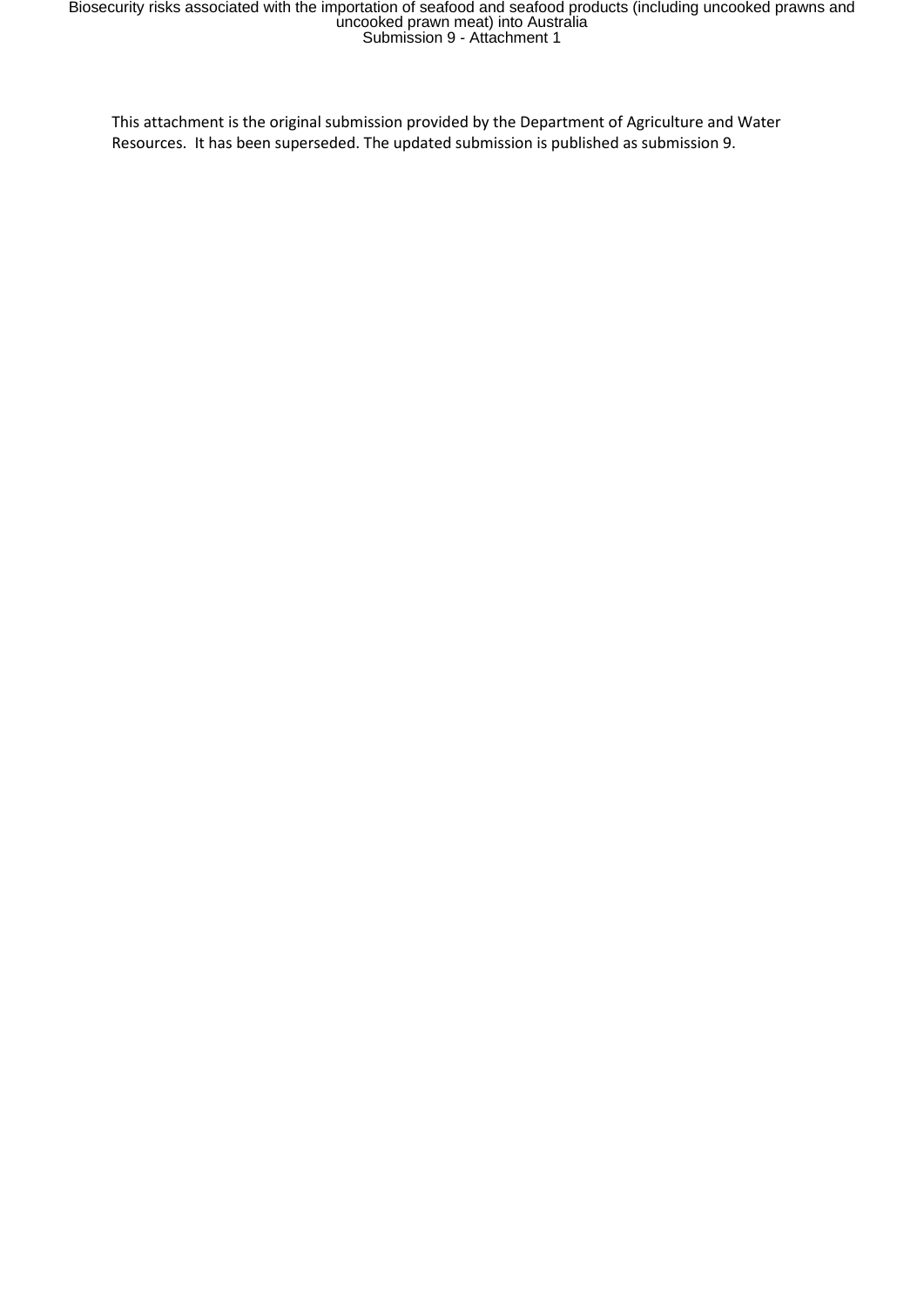

**Australian Government Department of Agriculture** and Water Resources

## **Rural and Regional Affairs and Transport References Committee**

*Inquiry into biosecurity risks associated with the importation of seafood and seafood products (including uncooked prawns and uncooked prawn meat) into Australia*

Submission from the Department of Agriculture and Water Resources 13 April 2017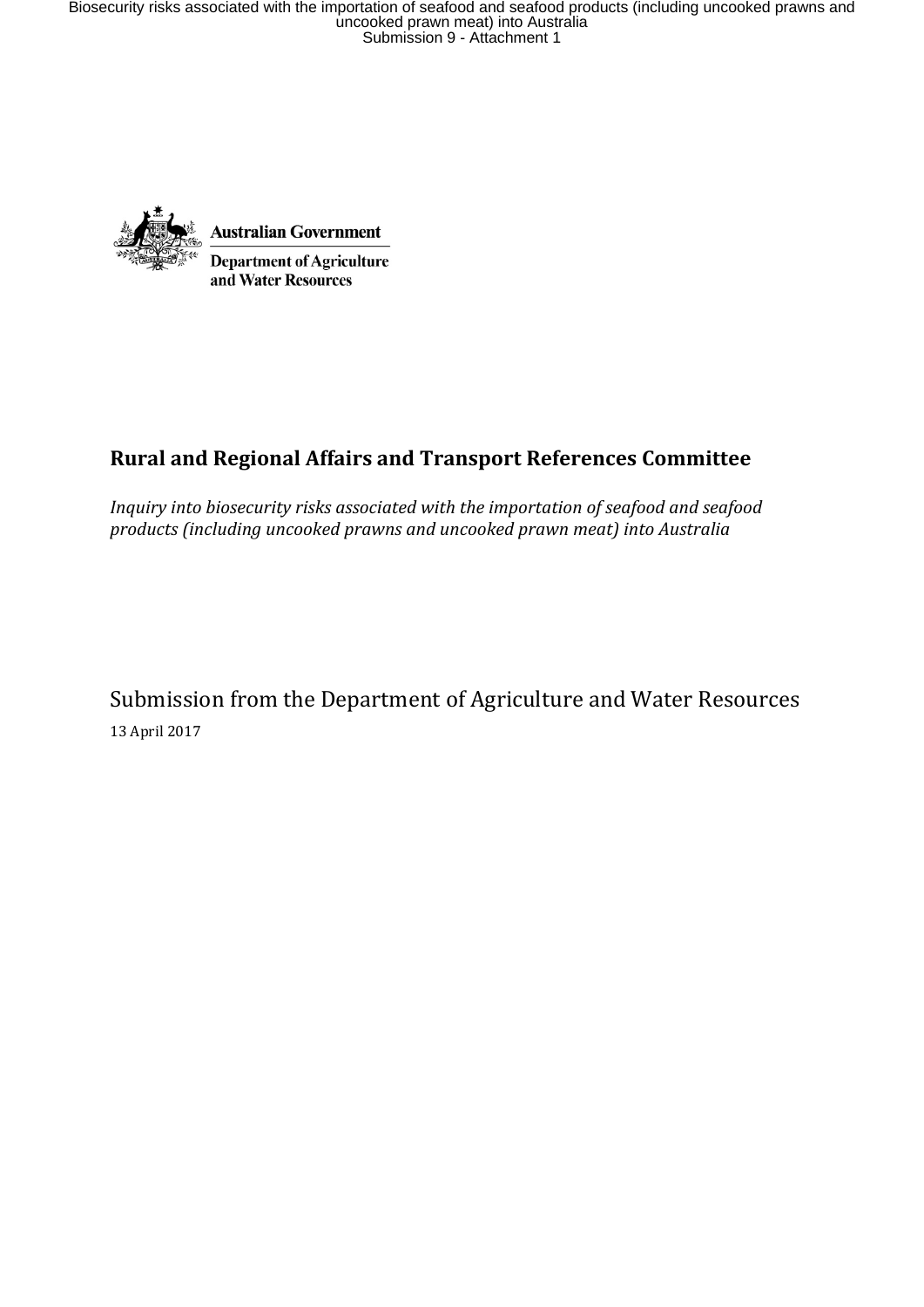*Department of Agriculture and Water Resources*

## **Contents**

| 1  | <b>Executive summary and introduction</b>                                                                                                                                                                                                                              | 3                                |
|----|------------------------------------------------------------------------------------------------------------------------------------------------------------------------------------------------------------------------------------------------------------------------|----------------------------------|
| 2  | <b>Timeline</b>                                                                                                                                                                                                                                                        | 5                                |
| 3  | Australia's prawn industry                                                                                                                                                                                                                                             | 9                                |
|    | 3.1<br>Australian demand for prawns<br>3.2<br>Australian prawn exports<br>3.3<br>Australian prawn aquaculture<br>3.4<br>Australian prawn capture fisheries<br>3.5<br>Australian recreational and traditional fisheries                                                 | 9<br>9<br>9<br>9<br>10           |
| 4  | <b>WSSV and WSD</b>                                                                                                                                                                                                                                                    | 11                               |
|    | 4.1<br>What is it?<br>4.2<br>When did it emerge?<br>4.3<br>What has been the global response?<br>What are its effects on humans?<br>4.4<br>4.5<br>Is Australia WSSV and WSD free?<br>4.6<br><b>Testing for WSSV</b>                                                    | 11<br>11<br>11<br>12<br>12<br>12 |
| 5  | Australia's prawn biosecurity                                                                                                                                                                                                                                          | 14                               |
|    | 5.1<br>What is biosecurity?<br>5.2<br>Australia's biosecurity risk settings<br>5.3<br>Australia's biosecurity compliance strategy<br>5.4<br>Australia's incursion response strategy<br>5.5<br>Australia's biosecurity system in action<br>5.6<br>Compliance activities | 14<br>15<br>17<br>20<br>22<br>24 |
| 6  | The import risk analysis into prawns and prawn products 29                                                                                                                                                                                                             |                                  |
|    | 6.1<br>Purpose<br>6.2<br>Major exposure pathways identified by the IRA<br>6.3<br>Minor exposure pathways<br>6.4<br>Other findings on WSSV<br>6.5<br>WSSV risk reduction options                                                                                        | 29<br>30<br>31<br>32<br>33       |
| 7  | The Darwin WSSV incursion                                                                                                                                                                                                                                              | 37                               |
|    | 7.1<br>The incident<br>7.2<br>The response                                                                                                                                                                                                                             | 37<br>37                         |
| 8  | The Logan River WSSV incursion                                                                                                                                                                                                                                         | 38                               |
|    | 8.1<br>The incident<br>8.2<br>The on-farm biosecurity practices<br>8.3<br>The response by the Queensland Government<br>8.4<br>The response by the Australian Government<br>8.5<br>The future                                                                           | 38<br>41<br>41<br>42<br>45       |
| 9  | <b>Improving Australia's biosecurity</b>                                                                                                                                                                                                                               | 47                               |
| 10 | Glossary                                                                                                                                                                                                                                                               | 48                               |
| 11 | <b>Bibliography</b>                                                                                                                                                                                                                                                    | 53                               |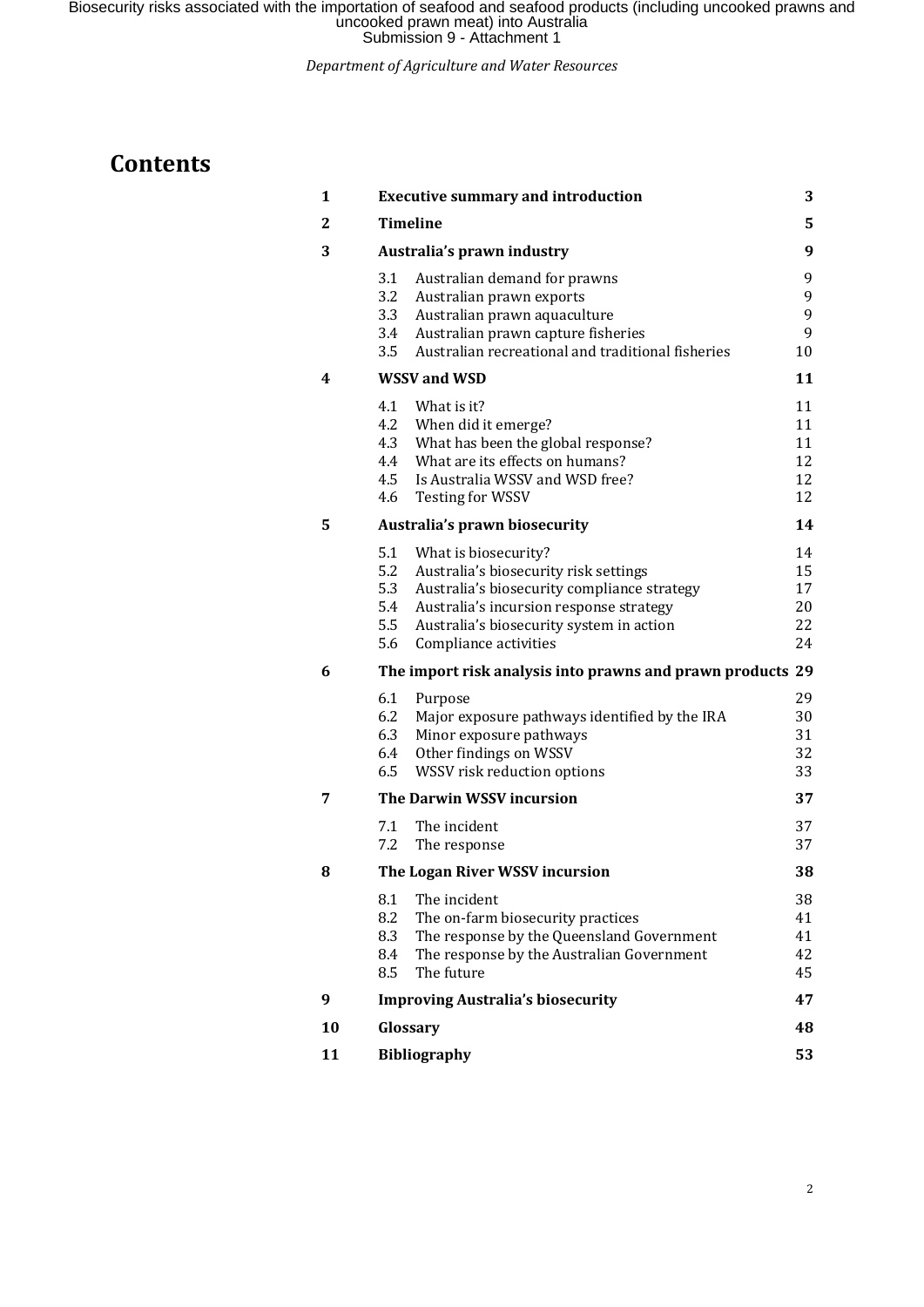*Department of Agriculture and Water Resources*

## <span id="page-3-0"></span>1 Executive summary and introduction

*The Department of Agriculture and Water Resources welcomes the opportunity to provide this submission to the Rural and Regional Affairs and Transport Legislation Committee in response to its inquiry into the biosecurity risks associated with the importation of seafood and seafood products (including uncooked prawns and uncooked prawn meat) into Australia.*

*This submission provides an overview of Australia's biosecurity system in the context of the import of prawns and prawn products into Australia and the Logan River WSSV incursion. Further information on any aspect of this submission can be provided to the Committee on request.*

#### *Australia's biosecurity*

Biosecurity is the management of risks to the economy, the environment and the community, of animal and plant pests and diseases entering, emerging, establishing or spreading. Managing biosecurity is critical to sustaining a productive agricultural sector, protecting the environment and maintaining export markets. The absence of many significant pests and diseases in Australia safeguards and provides benefits to Australia's natural environment.

Australia's biosecurity system supports our reputation as a safe and reliable trading nation. It provides assurance for the export of Australian agricultural, fisheries and forestry products, which typically account for 15 per cent of the value of Australia's annual merchandise exports.

The biosecurity system is complex, and operates in an environment characterised by the continual movement—in and out of the country—of living things and goods. It is not possible or desirable to manage biosecurity risk to one sector in isolation from another, or without a strong network that includes different levels of government, industry, non-government organisations and the community working together to achieve a common objective. Zero risk is not achievable—however, biosecurity threats are effectively managed using a risk-based approach.

Biosecurity risks are managed offshore, at the border, and within Australia—the biosecurity continuum. Offshore biosecurity requirements play a key role in Australia's biosecurity system by reducing the biosecurity risk associated with imported goods. This is achieved by understanding global risks through intelligence and surveillance; working with international trading partners in multilateral forums; conducting risk assessments and developing biosecurity conditions; and undertaking audit and verification activities.

Border activities seek to verify that imports meet import conditions and intercept biosecurity risks that may be present in live animals and plants and their products, cargo, mail and with passengers to reduce the likelihood of pests or diseases entering the country. This includes working with importers, and biosecurity industry participants to achieve voluntary compliance and assessment of goods by trained biosecurity officers.

Within Australia, activities are undertaken in partnership with state and territory governments, industry and the community to reduce the likelihood that a pest or disease establishes and minimise their potential impact; through early detection activities such as surveillance and diagnosis; and a capability to prepare for, and respond to, an incursion. It also includes the management of established pests and diseases.

Prioritisation of risk, compliance and continual improvement are integral to the operation of the biosecurity system, which is supported by research to drive innovation. Scientific principles inform decisions on how to best manage biosecurity risks. They underpin evidence-based policy development, intelligence gathering, decision-making and service delivery.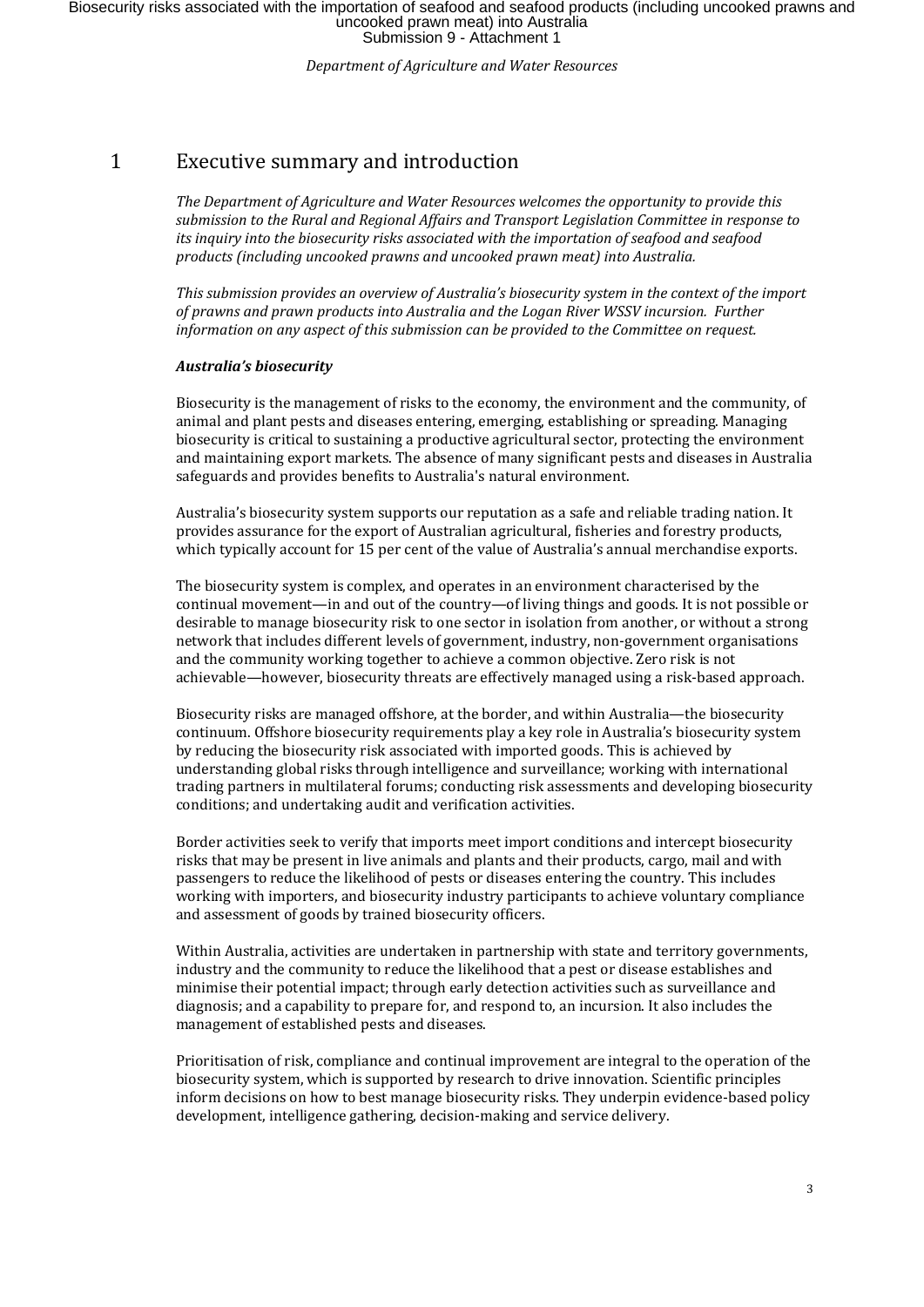*Department of Agriculture and Water Resources*

#### *Australia's prawn aquaculture*

Before 1992, Australia did not regulate the import of prawns or prawn products other than to restrict pest infestation. In 1992, reports began to emerge of a new disease causing significant mortality of prawns in overseas prawn farms. The Director of Quarantine implemented import conditions for prawn feed requiring that it be heat treated.

Since then the disease has been called white spot disease (**WSD**) and it has been identified as being caused by white spot syndrome virus (**WSSV**). WSSV has now spread to nearly every part of the world where there is a prawn farming industry. It is highly contagious and results in the onset of high mortalities within only a few days. WSSV and WSD are not harmful to human health. It is safe to eat infected prawns.

Australia takes a risk-based approach to biosecurity risk to ensure that biosecurity risks remain below Australia's appropriate level of protection—a very low level of risk but not zero risk. As a member of the World Trade Organisation, Australia has agreed that it will not implement a biosecurity measure more restrictive than necessary to maintain Australia's appropriate level of protection. Australia's international obligations are reflected in the domestic *Biosecurity Act 2015* (Cth).

This has meant the Director of Biosecurity, supported by the Australian Government Department of Agriculture and Water Resources, has progressively implemented import conditions on prawns to mitigate the risk posed by WSSV.

The suite of biosecurity measures introduced were directed to reducing Australia's overall risk and reducing the likelihood of WSSV entering high risk pathways. Requiring heat treatment of prawn feed targeted the most significant and direct pathway by which WSSV could be introduced, establish or spread in Australia—the feeding of infected prawns to other prawns in hatcheries. The Department has since progressively strengthened and adapted import conditions to meet the WSSV risk based on the best available information and after conducting ongoing risk assessments. This included an IRA—the most significant form of risk assessment available to the Department. The resulting import conditions for prawns were based on rigorous scientific evaluation of biosecurity risks, and are the most stringent biosecurity risk management measures in the world for the importation of prawns for human consumption.

For nearly sixteen years, since the eradication of an incursion of WSSV in Darwin in 2000, Australia was one of a handful of countries that remained WSSV free despite a global epidemic. The Queensland Government, with assistance from the Australian Government, intends to eradicate WSSV after the recent incursion in the Logan River.

The cause of the current Logan River WSSV incursion is unknown. The Department is investigating its cause but it may never be identified. Prawn farms in the Logan River area have suffered losses because of WSD. Commercial and recreational fishers as well as the broader community have also been affected.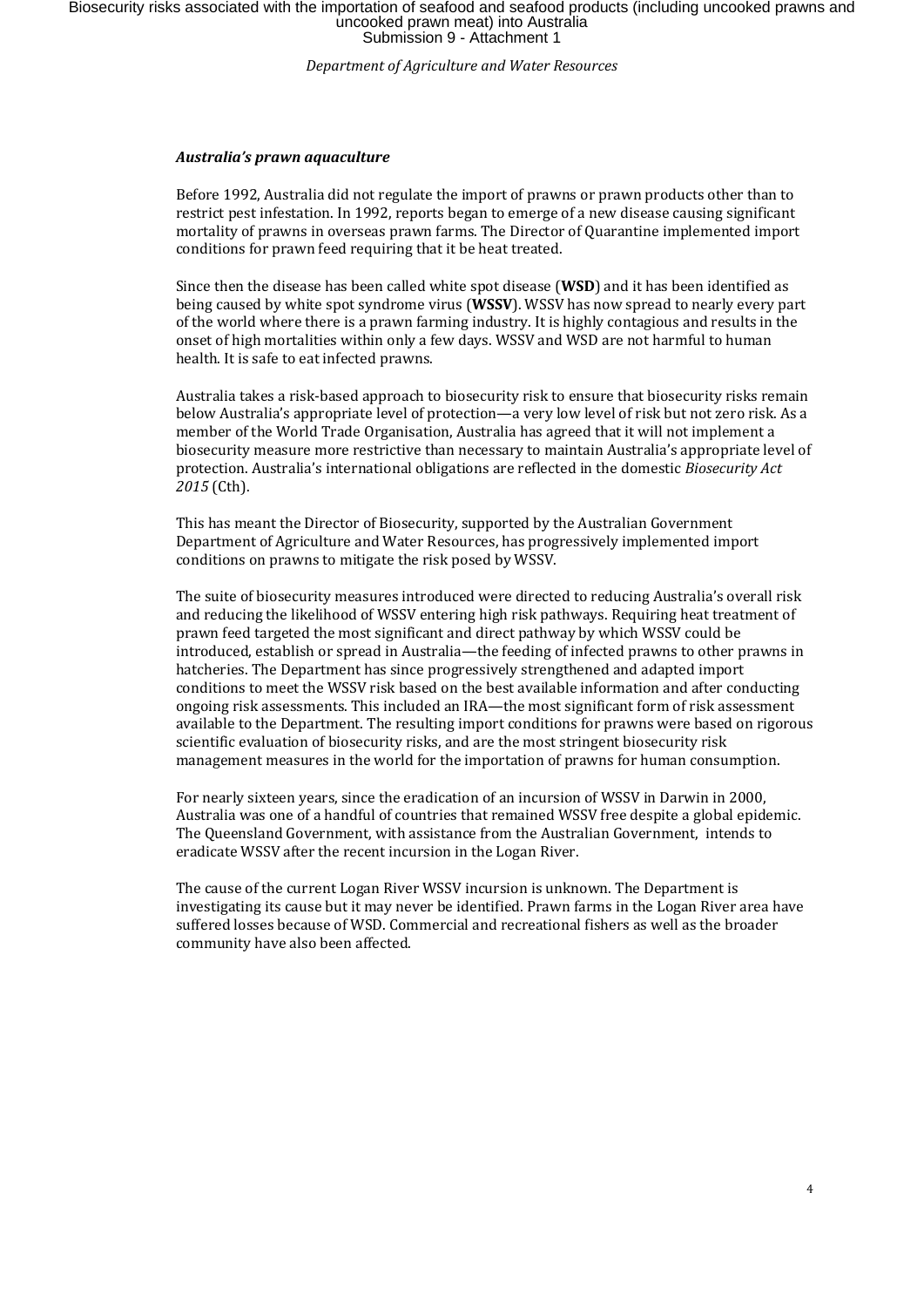*Department of Agriculture and Water Resources*

## <span id="page-5-0"></span>2 Timeline

The following is a timeline of key events until the Logan River WSSV incursion:

| Date             | <b>Event</b>                                                                                                                                                                                                                                                                                                                                                                                                                                 |
|------------------|----------------------------------------------------------------------------------------------------------------------------------------------------------------------------------------------------------------------------------------------------------------------------------------------------------------------------------------------------------------------------------------------------------------------------------------------|
| 1992             | First reports of WSSV epidemics in Taiwan, Japan and Korea.                                                                                                                                                                                                                                                                                                                                                                                  |
|                  | The Director of Quarantine prohibits the import of manufactured<br>prawn meal and prawn feed without a permit. Heat treatment is made<br>a permit condition, as it inactivates most of the virus; prawn meal and<br>feed making its way into prawn hatcheries is considered the most<br>direct and high-risk pathway into Australia of WSSV. <sup>1</sup>                                                                                    |
| 1992-1996        | WSSV spreads throughout Asia.                                                                                                                                                                                                                                                                                                                                                                                                                |
| 1996             | The National Task Force on Imported Fish and Fish Products<br>recommends reviewing biosecurity requirements for imported bait<br>prawns, prawn feed and prawns for human consumption. <sup>2</sup>                                                                                                                                                                                                                                           |
| September 1996   | The Department commences of a review of aquatic animal biosecurity<br>policies including prawn importation policies.                                                                                                                                                                                                                                                                                                                         |
| 1996             | The Director of Quarantine updates import conditions. Import<br>permits required for uncooked prawns not fit for human<br>consumption. <sup>3</sup> Imported prawn use for bait and berley considered a<br>high-risk pathway for WSSV to enter Australian waters.                                                                                                                                                                            |
| May 1997         | The Department commences preparation of a comprehensive IRA on<br>prawns and prawn products. The purpose is to deliver biosecurity<br>policy recommendations based on sound science, transparency,<br>fairness and consistency. An IRA assists Australia to meet its<br>international obligations in relation to imposing sanitary and<br>phytosanitary measures. The IRA is to address WSSV and YHV.                                        |
| 25 August 2000   | The Department releases a draft IRA for comment.                                                                                                                                                                                                                                                                                                                                                                                             |
| 15 December 2000 | The Director of Quarantine updates import conditions as a result of<br>recommendations in the draft IRA. The import of all uncooked<br>prawns is prohibited without a permit. Conditions for permits<br>amended to require: <sup>4</sup>                                                                                                                                                                                                     |
|                  | certification by an approved body in the exporting country that:<br>prawns have not been emergency harvested;<br>$\circ$<br>prawns processed, inspected, and graded at approved facility<br>$\circ$<br>under the control of the approved body;<br>the place of harvest is WSSV or YHV free (or the prawns are<br>$\circ$<br>labelled with country of origin, labelled for human<br>consumption only, labelled with graded count and size and |

<sup>1</sup> AQPM 1999/57.

 $2$  Higgins 1996

<sup>3</sup> AQPM 1996/59. On 7 July 1998, the *Quarantine Proclamation 1998* (Cth) takes effect. It is a consolidation of proclamations previously issued. See ss 44, 45 – permits required for prawn meal, raw prawns, prawns not fit for human consumption, and dried prawns (other than prawn meal) unless free from insects, soil, and other debris.

<sup>5</sup> <sup>4</sup> ABPM 2000/057; *Quarantine Amendment Proclamation 2000 (No. 3)* (Cth)-permit required for prawns fit for human consumption.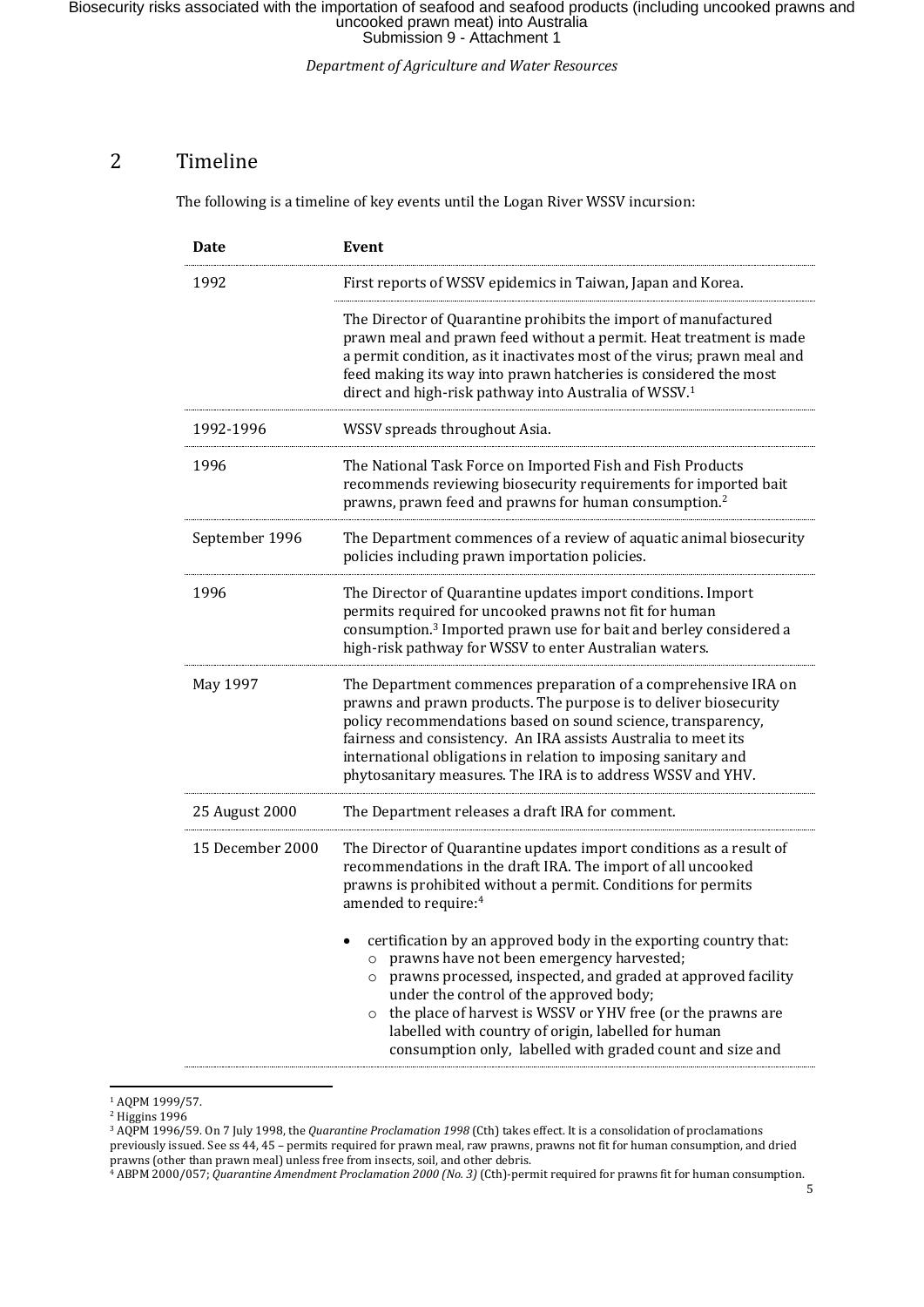*Department of Agriculture and Water Resources*

|                  | each prawn is greater than 15g individual weight);                                                                                                                                                                                                                                                                        |
|------------------|---------------------------------------------------------------------------------------------------------------------------------------------------------------------------------------------------------------------------------------------------------------------------------------------------------------------------|
|                  | the importer to:<br>declare that the prawns are only for human consumption;<br>$\circ$<br>keep sales records (ie. dates, purchaser, and end-use); and<br>$\circ$<br>only commercially process the prawns at approved facilities.<br>$\circ$                                                                               |
| 15 November 2000 | A WSSV incursion is suspected in Darwin after imported prawns are<br>inadvertently fed to mud crabs and prawns at aquaculture facilities.<br>As a result:                                                                                                                                                                 |
|                  | all crustaceans at the facilities are destroyed;                                                                                                                                                                                                                                                                          |
|                  | feeding of prawns is discontinued;<br>holding tanks and associated equipment are disinfected; and<br>samples for WSSV testing are obtained.                                                                                                                                                                               |
|                  | WSSV is confirmed after testing on 5 December 2000. However,<br>further testing has shown that WSSV did not establish in Darwin<br>Harbour.                                                                                                                                                                               |
| 5 February 2001  | The Director of Quarantine updates import conditions in response to<br>Darwin WSSV incursion. Key permit conditions amended as follows:                                                                                                                                                                                   |
|                  | WSSV testing of whole and unpeeled uncooked prawns required<br>unless from a country or zone that is declared WSSV free; and<br>WSSV positive prawns to be destroyed or re-exported. <sup>5</sup>                                                                                                                         |
| 28 May 2001      | The Director of Quarantine updates import conditions. Key permit<br>conditions amended as follows:                                                                                                                                                                                                                        |
|                  | all uncooked unpeeled and headless prawns to be kept in<br>biosecurity bond until tested for WSSV using a protocol designed<br>to detect infection at 5% prevalence with a minimum 95%<br>confidence;                                                                                                                     |
|                  | an approved body to certify there is no visible infection and<br>certify packages are marked for human consumption only-not to<br>be used as bait or feed for aquatic animals;<br>prawns less than 15g allowed but must have head removed; and<br>infected batches can be processed at an approved facility. <sup>6</sup> |
| 25 June 2002     | The Director of Quarantine updates import conditions. Permit<br>conditions amended to allow breaded or battered prawns, and to<br>remove the no emergency harvesting requirement for such prawns, if:                                                                                                                     |
|                  | peeled to the tail segment;<br>greater than 18g individual weight; and<br>packaged in lots no more than 3kg weight.                                                                                                                                                                                                       |
|                  | Processed prawns were assessed as having an extremely low<br>probability of being used as bait. Removing the head and shell was<br>also considered to reduce the viral load within a prawn to acceptable                                                                                                                  |

<sup>5</sup> ABPM 2001/06. Programs also announced for education of bait wholesalers, recreational fishers, and restaurants; development of codes of practice with industry; and working with states and territories to impose post-border controls. <sup>6</sup> ABPM 2001/11.

6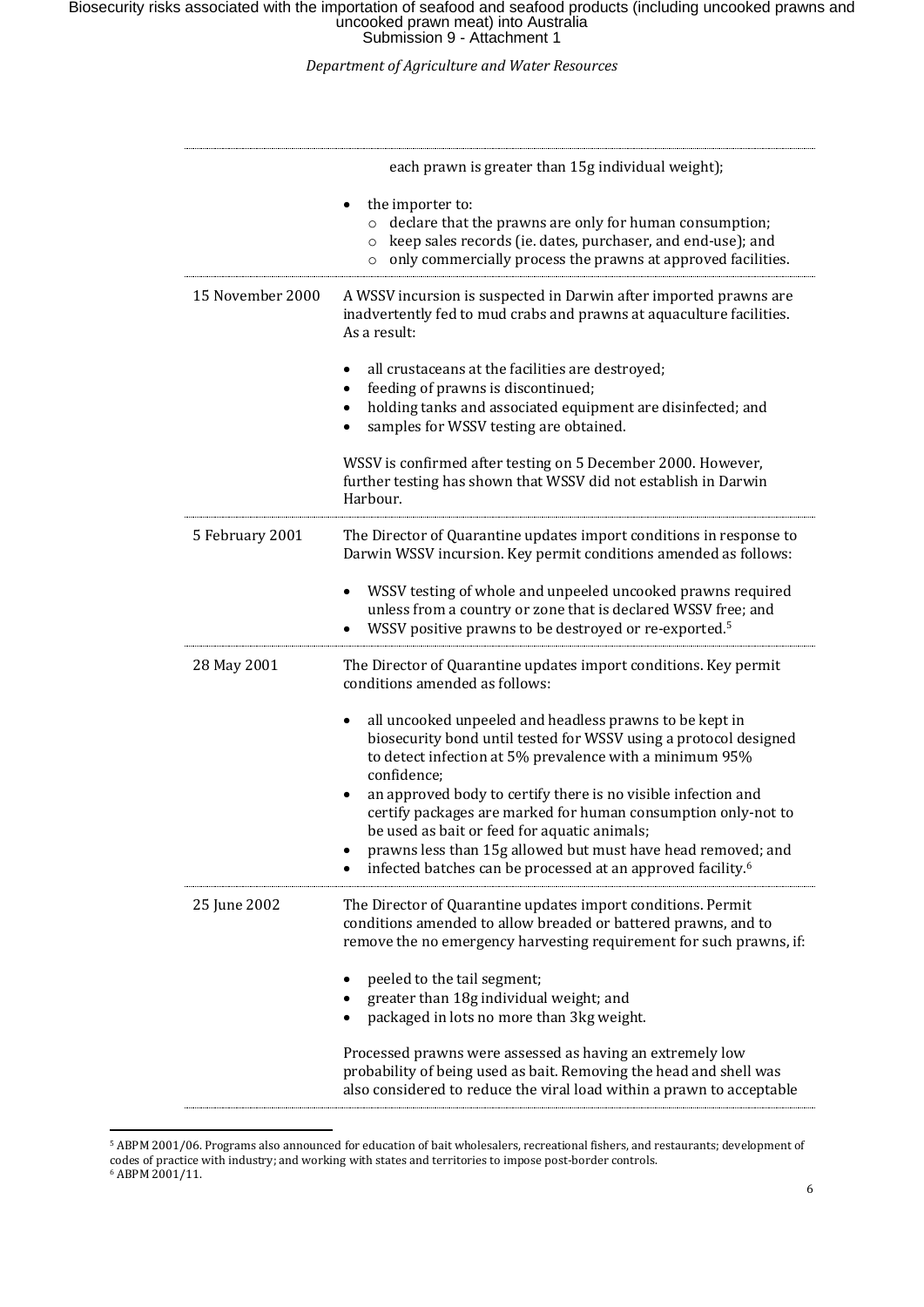|                   | levels (as it concerned human consumption). <sup>7</sup>                                                                                                                                                                                                                                                                                                                                                                                                                                                         |
|-------------------|------------------------------------------------------------------------------------------------------------------------------------------------------------------------------------------------------------------------------------------------------------------------------------------------------------------------------------------------------------------------------------------------------------------------------------------------------------------------------------------------------------------|
| 2004              | Report published showing Australia is free from WSSV after a<br>national survey of 3,081 samples from 56 locations throughout<br>Australia. <sup>8</sup>                                                                                                                                                                                                                                                                                                                                                         |
| 23 November 2006  | The Department issues a revised draft IRA. Fifty-one stakeholder<br>submissions were received following its release.                                                                                                                                                                                                                                                                                                                                                                                             |
| 2006              | The Department undertakes Operation Penaeus. During a routine<br>border inspection, an importer is found with goods not covered by an<br>import permit. The goods are prawn hatchery supplements. As a<br>result, search warrants are executed on three prawn farms followed<br>by successful prosecutions. There was no known connection to WSSV.                                                                                                                                                               |
| 24 July 2007      | The Director of Quarantine updates import conditions and inspection<br>requirements. Testing and conditions relevant to IHHNV, YHV, and<br>TSV added alongside WSSV.9                                                                                                                                                                                                                                                                                                                                            |
| 12 September 2008 | The Director of Quarantine updates import conditions. Conditions for<br>IHHNV are removed as an Australian strain of the virus is identified. <sup>10</sup><br>Key permit conditions are also amended as follows:                                                                                                                                                                                                                                                                                                |
|                   | uncooked uncooked prawns with head and shells removed may<br>be:<br>o coated for human consumption in a wet marinade (no less<br>than 12% of the total weight of the product);<br>coated for human consumption in a dry marinade (that must<br>$\circ$<br>clearly cover the product);<br>coated for human consumption by being marinated and placed<br>$\circ$<br>on skewers (the marinade must clearly cover the product); or<br>processed as dumpling, spring roll, samosa, or similar<br>$\circ$<br>products. |
| December 2009     | The Department issues the final IRA.                                                                                                                                                                                                                                                                                                                                                                                                                                                                             |
| 22 April 2010     | Director of Quarantine issues a policy determination based on the<br>final IRA following four failed appeals against the final IRA. Prawns<br>and prawn products can continue to be imported into Australia under<br>conditions that reflect the existing interim conditions.                                                                                                                                                                                                                                    |
| 3 September 2010  | The Department inadvertently releases a WSSV positive consignment<br>from quarantine.                                                                                                                                                                                                                                                                                                                                                                                                                            |
| 24 September 2010 | The Department orders the WSSV positive consignment into<br>quarantine.                                                                                                                                                                                                                                                                                                                                                                                                                                          |
| 22 November 2010  | A review into inadvertent release of the WSSV positive consignment<br>by the Interim Inspector General of Biosecurity finds there is an<br>extremely low risk that the prawns entered high-risk pathways and a<br>negligible likelihood that WSSV would have established in Australia                                                                                                                                                                                                                            |

<sup>&</sup>lt;sup>7</sup> ABPM 2002/33. See 6.5 [below](#page-33-0) below on the removal of the head and shell to reduce viral load by at least 50%.

<sup>8</sup> East IJ, Black PF, Findlay VL and Bernoth EM 2004.

<sup>9</sup> BAPM 2007/16. The import conditions followed review of stakeholder submissions on the draft IRA.

<sup>10</sup> BAA 2008/30.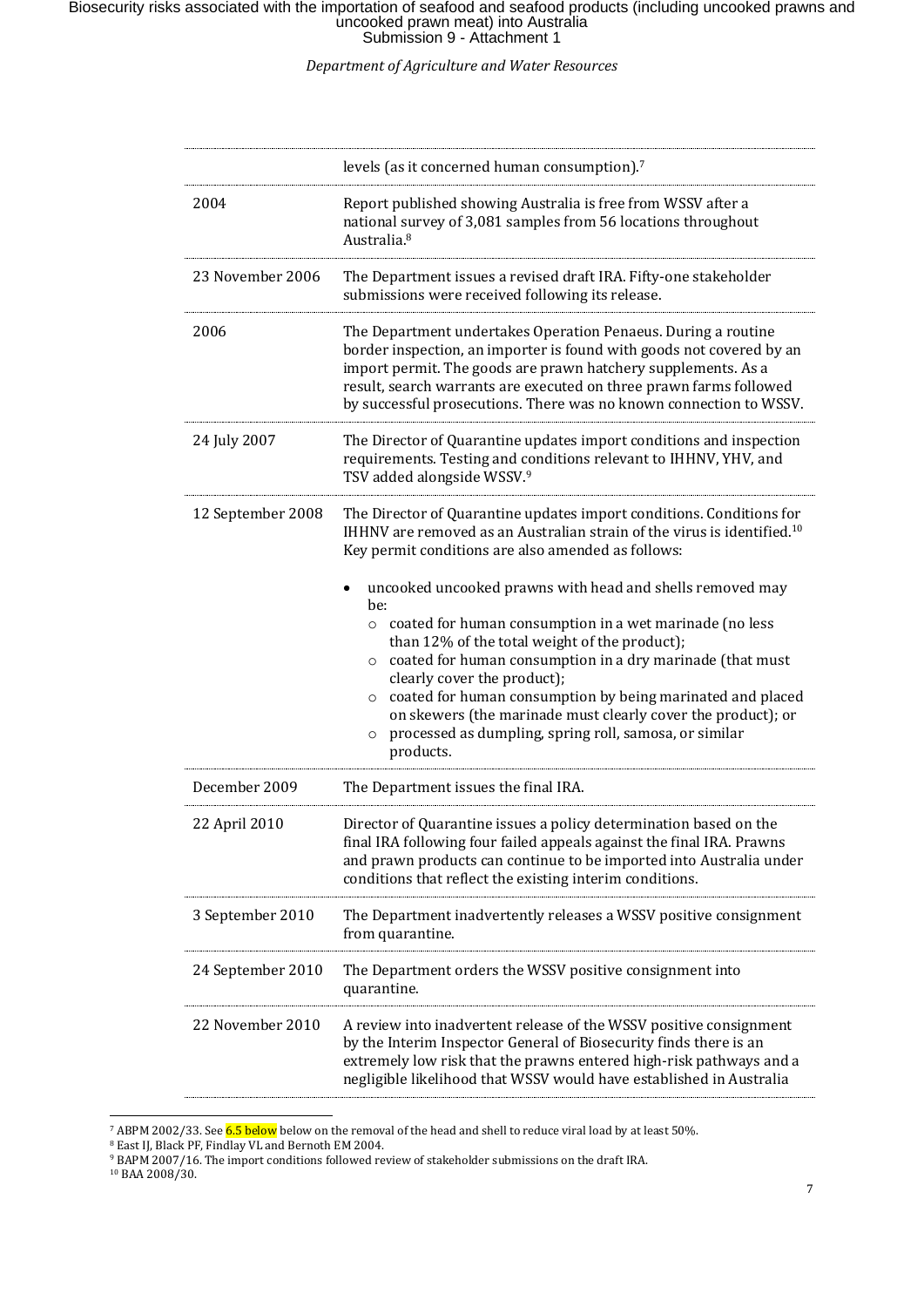*Department of Agriculture and Water Resources*

|                  | property.<br>The AqCCEAD meets for the first time to consider the incursion.                                                                                                                                                                                                                  |
|------------------|-----------------------------------------------------------------------------------------------------------------------------------------------------------------------------------------------------------------------------------------------------------------------------------------------|
| 1 December 2016  | Testing by AAHL confirms WSSV infection at the first infected                                                                                                                                                                                                                                 |
| 30 November 2016 | QCVO informs the ACVO of the possible WSSV incursion.                                                                                                                                                                                                                                         |
| 22 November 2016 | The first infected property on the Logan River, south of Brisbane,<br>notifies Biosecurity Queensland of unusual mortalities of prawns.                                                                                                                                                       |
| 14 November 2016 | First notice of intention issued to importer of prawns with approved<br>arrangement.                                                                                                                                                                                                          |
| 25 May 2016      | The Department commences implementation of Operation Cattai.<br>The operation was designed to confirm and respond to suspected<br>avoidance of biosecurity border controls in relation to the imported<br>uncooked prawn trade. It identified high risk activity by a number of<br>importers. |
| 10 February 2014 | The Department commences Operation East Leichhardt. The<br>operation focused on imports of highly marinated prawns that did not<br>meet import conditions.                                                                                                                                    |
|                  | as a result. <sup>11</sup>                                                                                                                                                                                                                                                                    |

The timeline during the Logan River WSSV incursion continues at 8 below. The department's actions in response to Operation Cattai are set out at 5.5.

<sup>11</sup> Interim Inspector General of Biosecurity 2010.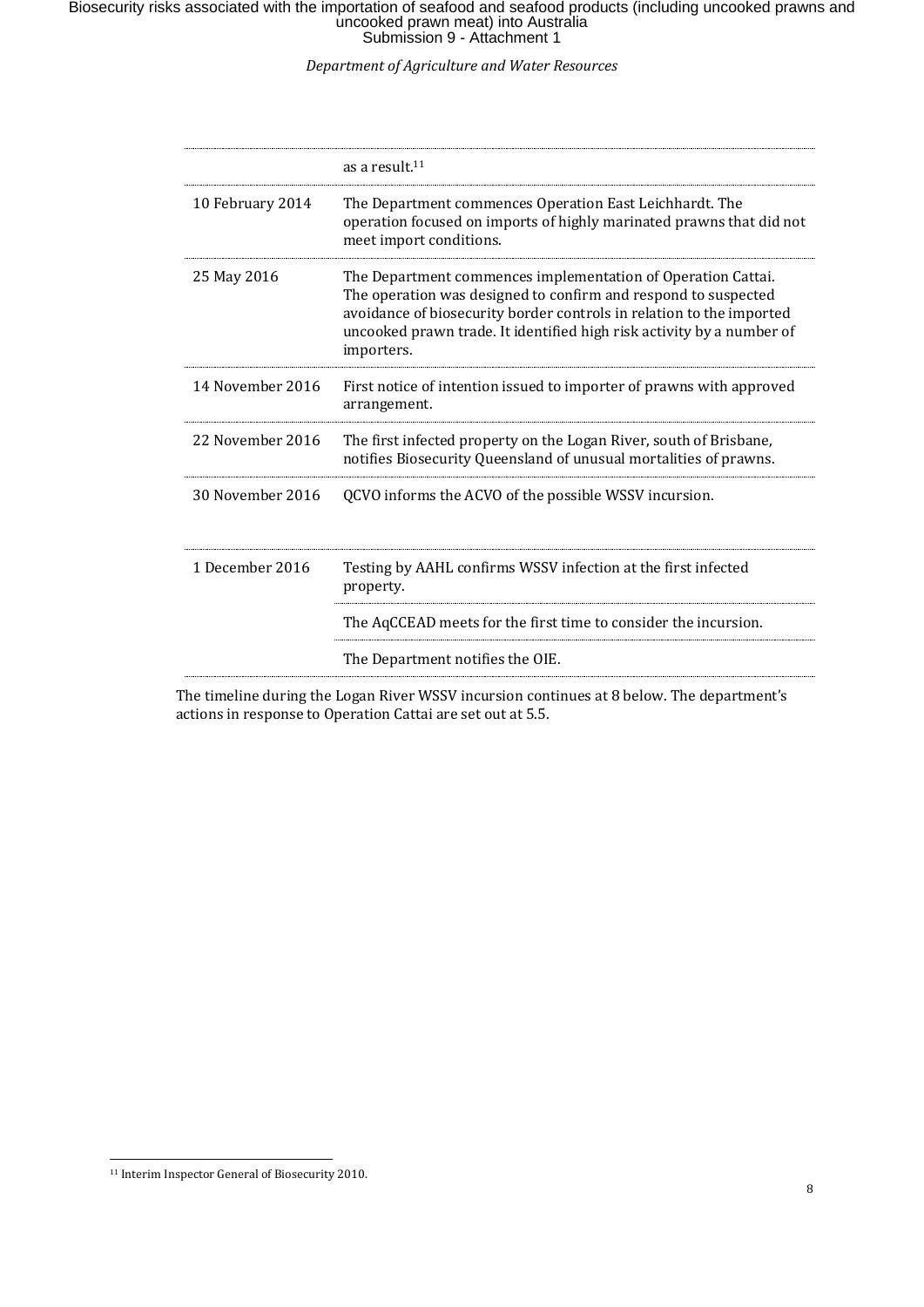*Department of Agriculture and Water Resources*

## <span id="page-9-0"></span>3 Australia's prawn industry

### <span id="page-9-1"></span>*3.1 Australian demand for prawns*

Australia imported \$2 billion worth of fisheries products in 2014-2015, 14% being prawns. <sup>12</sup> The top sources, by value, were Vietnam (\$132m), China (\$127m) and Thailand (\$99m).

The following table outlines Australia's prawn imports in 2015-16:<sup>13</sup>

| Value         |
|---------------|
| \$266 million |
| \$133 million |
| \$399 million |
|               |

#### <span id="page-9-2"></span>*3.2 Australian prawn exports*

In 2015-16, Australian prawn exports were valued at around \$114m. Australia mostly exports prawns to markets in Japan, Hong Kong and China with prawns sourced from wild capture and from aquaculture. Typically, Australian exported prawns are sold for a higher value than if they were sold domestically, benefiting Australia's prawn exporters. Kuruma prawns, which Australia exports, are highly valued in Japan.

In 2014-15, Queensland contributed \$63m (23%) to wild-caught production and \$81m (94%) to prawn aquaculture (farming) production by value. Prawn wildcapture fishing employs approximately 445 people.

The following table outlines Australian prawn production in 2014-15:

| Product            |      | Value           |
|--------------------|------|-----------------|
| Wild-caught prawns | 76%  | \$272 million   |
| Prawn aquaculture  | 24%  | \$86 million    |
| Total              | 100% | – \$358 million |

## <span id="page-9-3"></span>*3.3 Australian prawn aquaculture*

Penaeid prawn species form the basis of Australian prawn aquaculture including black tiger prawns, kuruma prawns, brown tiger prawns and banana prawns. Black tiger prawns are the single most commonly cultivated species. Prawn aquaculture in Australia is concentrated on the east coast with a majority of farms in Queensland and a few in northern New South Wales.

### <span id="page-9-4"></span>*3.4 Australian prawn capture fisheries*

The majority of prawn capture fisheries in Australia are found in the Exmouth Gulf on the west coast and in Moreton Bay on the east coast. Penaeid prawns form the basis of Australian commercial capture fisheries in all States except Tasmania. Other commercially important marine species include deep water prawns belonging to the families *aristeidae*, *solenoceridae* and *pandalidae*. These are trawled in waters off the north-west coast of Western Australia and off the coast of New South Wales.

9

<sup>12</sup> Savage J 2015. All statistics in part 3 of this submissions for 2014-15 can be found in this report.

<sup>&</sup>lt;sup>13</sup> ABARES, Agricultural commodity statistics 2016. All statistics in part 3 of this submissions for 2015-16 can be found in this report.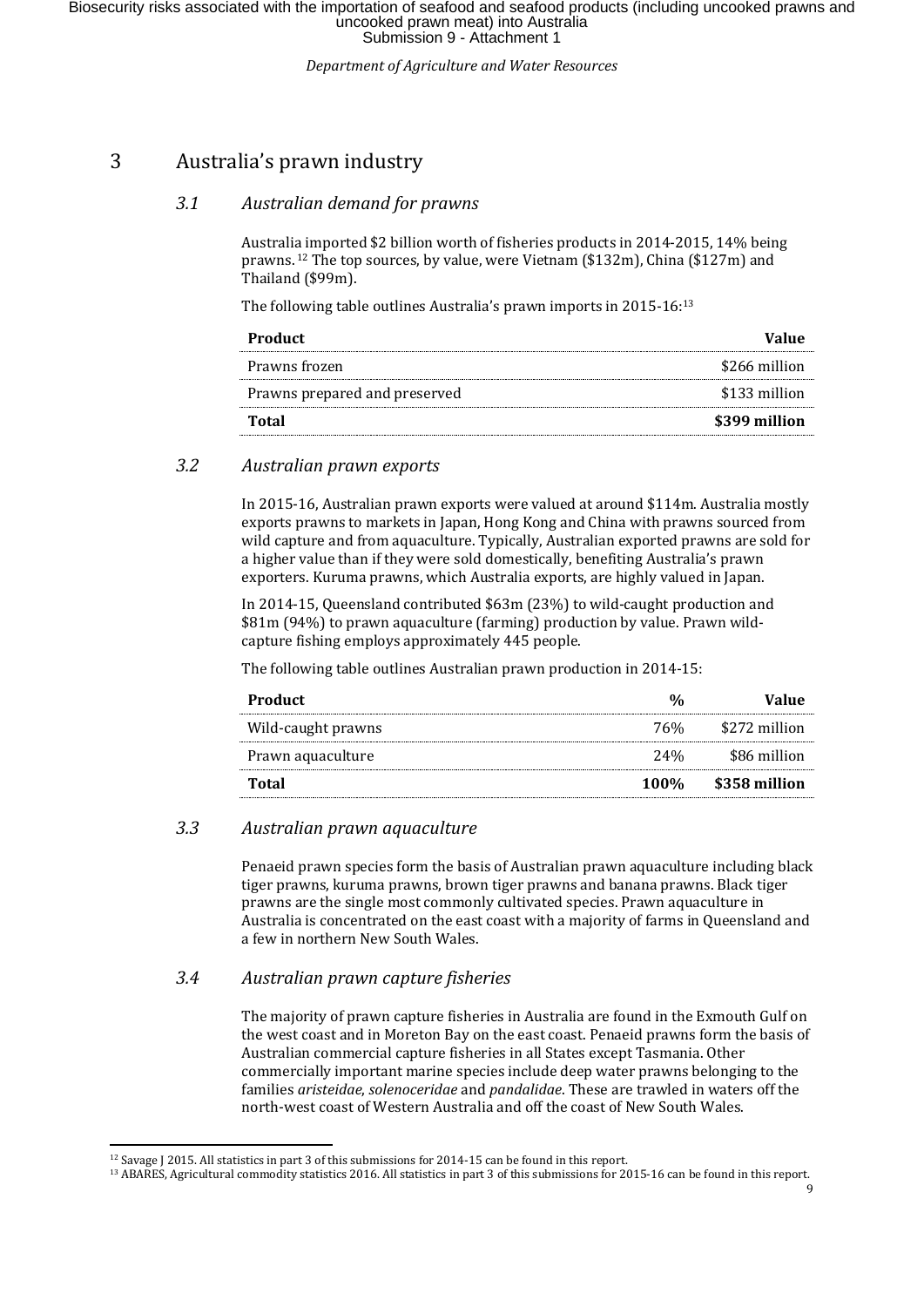*Department of Agriculture and Water Resources*

The largest single prawn fishery is the Northern Prawn Fishery situated in the Gulf of Carpentaria. It is managed by the Australian Fish Management Authority because it is fished by vessels from Western Australia, the Northern Territory and Queensland. Its catch is sold domestically and overseas.

In Queensland, in 2014-2015, the East Coast Trawl Fishery dominated prawn landings. The East Coast Trawl Fishery has 388 licence holders which target tiger, banana, king, Endeavor and bay prawns. Also in Queensland, the River and Estuary Trawl Fishery has 89 licence holders which target banana, bay and tiger prawns.

## <span id="page-10-0"></span>*3.5 Australian recreational and traditional fisheries*

It is difficult to value the recreational sector, however, recreational fishing is a popular activity that contributes economic and social benefits to the Australian economy.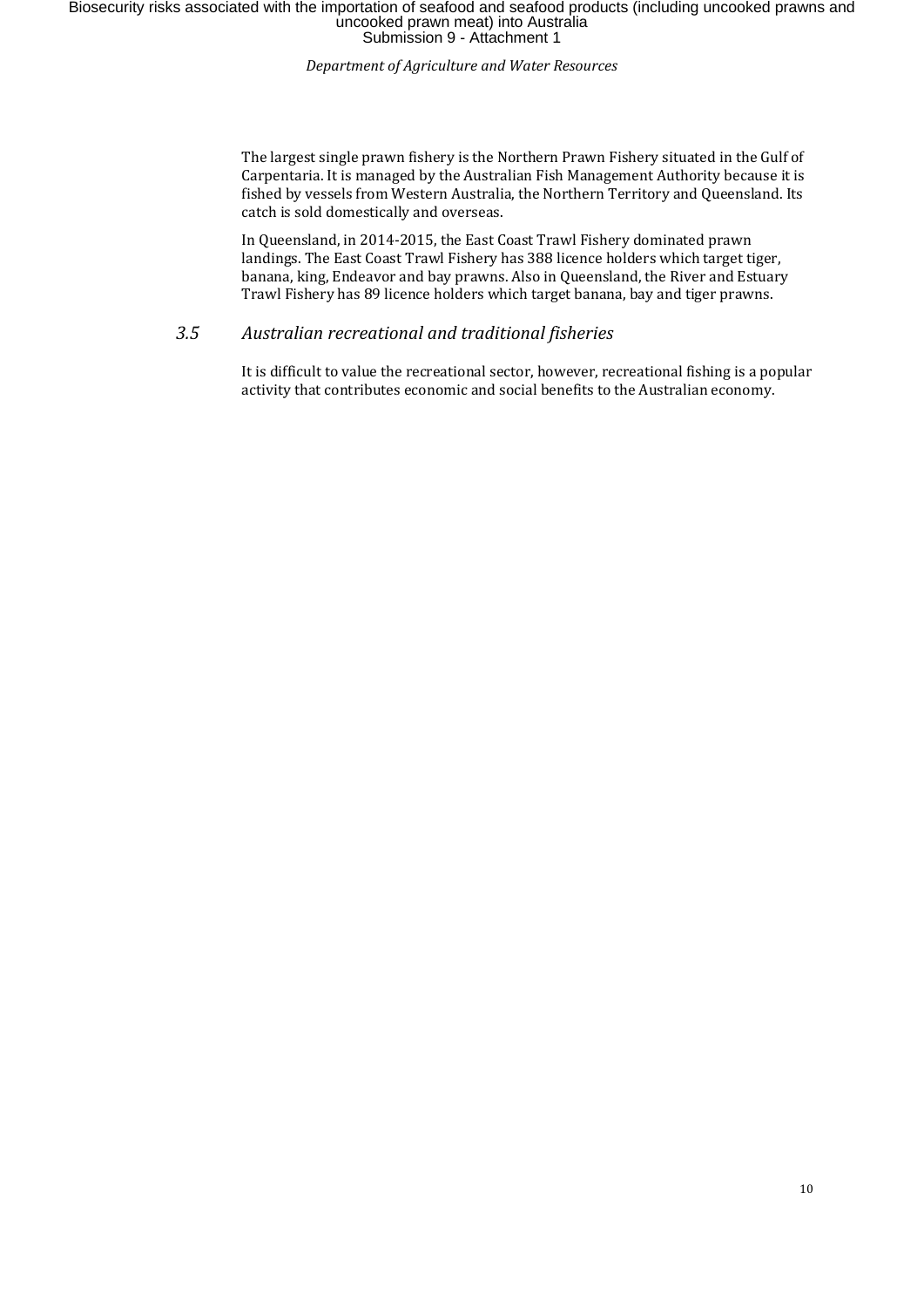*Department of Agriculture and Water Resources*

## <span id="page-11-0"></span>4 WSSV and WSD

#### <span id="page-11-1"></span>*4.1 What is it?*

WSD is a highly contagious viral disease of penaeid prawns caused by WSSV. WSSV first emerged in Northeast Asia in 1992-1993 and is now globally widespread.

In farmed prawns, WSD is characterised by the rapid onset of high mortalities. During an incidence of WSD at a prawn farm, prawns typically cease feeding a few days before moribund prawns will appear at pond edges, followed by mass mortalities a day or so later. Clinical signs include dark-reddish colouration of the whole body and white spots on the carapace and appendages of the prawns.

WSSV can infect a wide range of crustaceans without causing WSD. WSD therefore has a broad range of potential hosts including decapods (eg. crabs and crayfish) and annelids (eg. worms).

With respect to wild prawn capture fisheries, there is no evidence that WSSV has impacted the wild catch, even in countries where the prevalence of infection in wild crustaceans is very high. This is because WSSV infection is not likely to cause disease in all susceptible crustacean species. Further, disease only occurs in prawns when viral loads are very high. In the farming environment, this is usually precipitated by stress and sustained by high stocking densities, neither of which commonly occur in wild crustaceans.

#### <span id="page-11-2"></span>*4.2 When did it emerge?*

WSSV was first linked to WSD in 1993 following outbreaks in Kuruma prawns farmed in Japan, although WSSV may have originated in Taiwan and China in 1991 and 1992. It is likely to have originated in the wild.

By the end of the 1990s, WSSV was endemic throughout all countries in Asia and the Americas that had substantial prawn aquaculture industries. WSD has been listed as a non-exotic pathogen in the European Union due to previous disease outbreaks in penaeid farms in Greece, Italy and Spain.<sup>14</sup>

WSD has caused extensive losses in farmed prawns throughout the world and is also causing damage to wild freshwater crayfish populations in the United States. There are likely to be different strains of WSSV with slight differences in virulence but all strains are currently considered highly virulent and contagious.

### <span id="page-11-3"></span>*4.3 What has been the global response?*

Despite severe initial production losses and widespread infection in wild crustacean populations, farm production in many other countries has gradually recovered and continued to increase in volume. By adopting various biosecurity measures to prevent or limit production losses, prawn farmers have learned to live with WSSV.

In general, foreign biosecurity practices have been designed to prevent WSSV entering ponds at seeding or during grow-out by managing pond conditions and the production cycle. Generally, this has been achieved by the use of uninfected broodstock for pond seeding and adopting closed-cycle production.

The availability of large numbers of pathogen free Vannamei prawns from breeding programs based primarily in Hawaii has led to their widespread adoption through Asia and the Americas. Selectively bred Vannamei also have a shorter production cycle

<sup>14</sup> Stentiford, GD & Lightner DV 2011, vol. 319, pp. 302–06.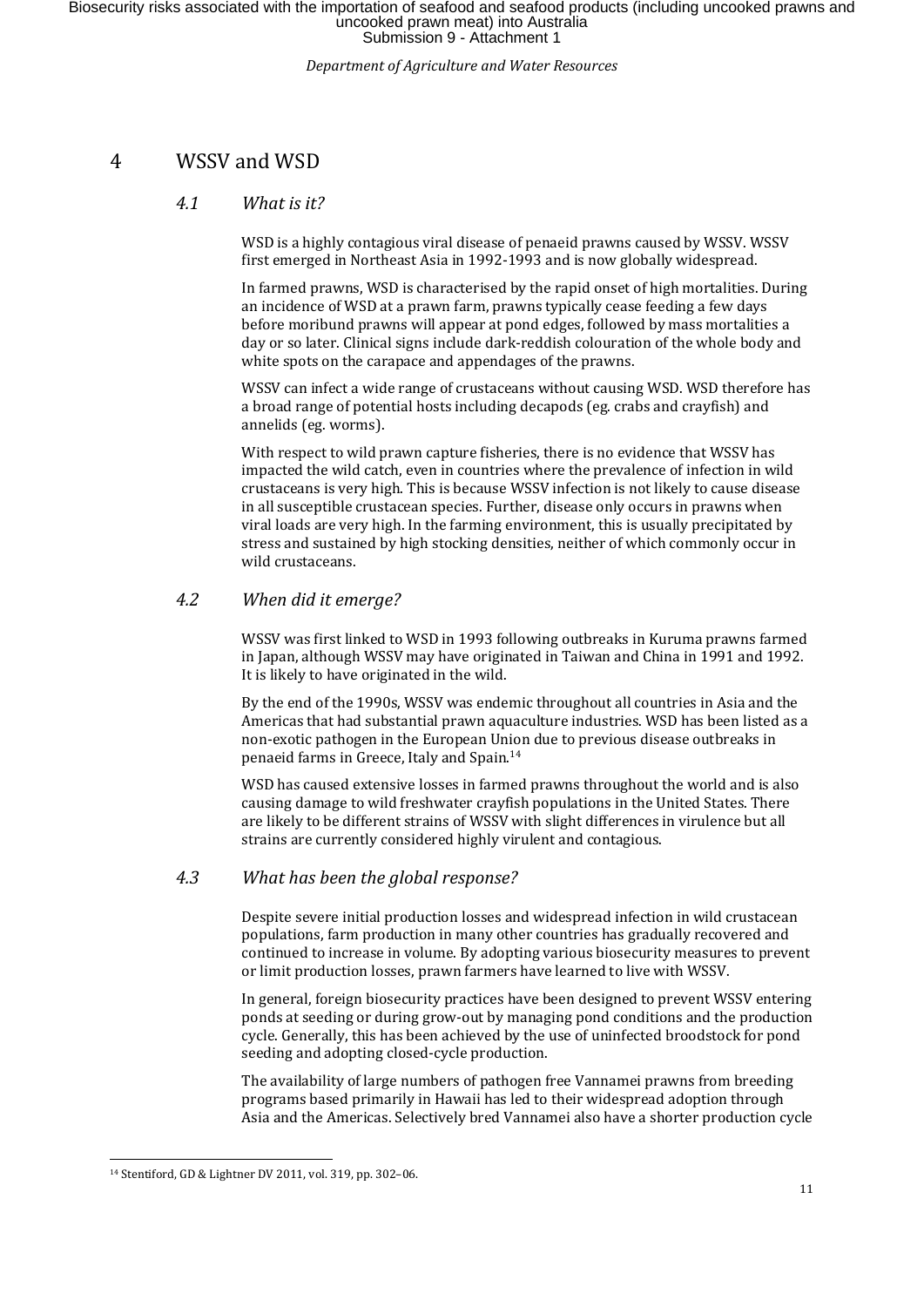*Department of Agriculture and Water Resources*

and excellent feed conversion ratios. This led to an almost complete switch by Asian farmers to Vannamei prawns during the 2000s.

Prawn imports to Australia from Asia for human consumption are now almost exclusively Vannamei prawns. However, Vannamei prawns are not resistant to WSSV. Aquaculture practices overseas have switched to a closed-cycle in order to continue.

Access to disease free broodstock bred in containment would be a crucial need for Australian farmers if WSSV or other prawn diseases become endemic in Australia.

#### <span id="page-12-0"></span>*4.4 What are its effects on humans?*

The effect on humans of WSD is economic and flows from its impact on aquaculture. Human health is not affected by eating WSSV infected or WSD affected prawns.

#### <span id="page-12-1"></span>*4.5 Is Australia WSSV and WSD free?*

In 2004, a national survey found no evidence of WSSV in Australia. Australia was one of only a few countries with a prawn aquaculture free from WSD.

Australia's WSSV free status was supported by ongoing passive surveillance (eg. testing to exclude exotic diseases during routine disease investigations) and some targeted surveillance such as that associated with translocation of wild caught prawn brood stock (10% of brood stock tested).

As a result of the Logan River WSSV incident, Australia cannot declare its status as free from WSSV, noting that an eradication response is currently underway. It will take time before it is clear whether or not the virus has established in wild prawn populations. Under the OIE proof of freedom requirements surveillance is required for 2 years with no evidence of infection.

#### <span id="page-12-2"></span>*4.6 Testing for WSSV*

#### **Introduction**

The OIE recommends a number of different tests for detecting WSSV. PCR testing is recommended in most situations. The OIE also recommends a sampling regime that would provide 95% confidence of detecting WSSV if it is present at a 5% prevalence.<sup>15</sup> The IRA adopted the OIE recommendations, as does the AQUAVETPLAN.

The Department does not undertake its own testing. The Department approves laboratories for testing imported aquatic animals for biosecurity purposes according to an established policy.<sup>16</sup> Laboratories must be accredited by the National Association of Testing Authorities to the international standard ISO/IEC 17025 and hold an approved arrangement with the Department. Accreditation must cover a WSSV test described by the OIE. Three labs have been approved by the Department to conduct WSSV testing of imported prawns. They are AAA, AgriGen and EMAI. AAHL is also NATA accredited to perform WSSV PCR testing.

On 5 February 2001, the Director of Quarantine first introduced mandatory WSSV testing on all uncooked unpeeled and headless prawn imports from countries or zones that were not declared as WSSV free. WSSV testing was an import permit condition; it is the responsibility of importers to meet import permit conditions. Biosecurity

<sup>15</sup> There are a number of different kinds of tests available for detecting WSSV including a number of different kinds of PCR tests. The OIE recommends a nested-PCR protocol developed by Lo et al. 1996; Lo & Kou 1998; see also AQUAVETPLAN. Note that PCR testing cannot distinguish between infectious and non-infectious virus.

<sup>&</sup>lt;sup>16</sup> Policy for the suitability of laboratory facilities for testing imported aquatic animals and/or their products for biosecurity purposes, 2016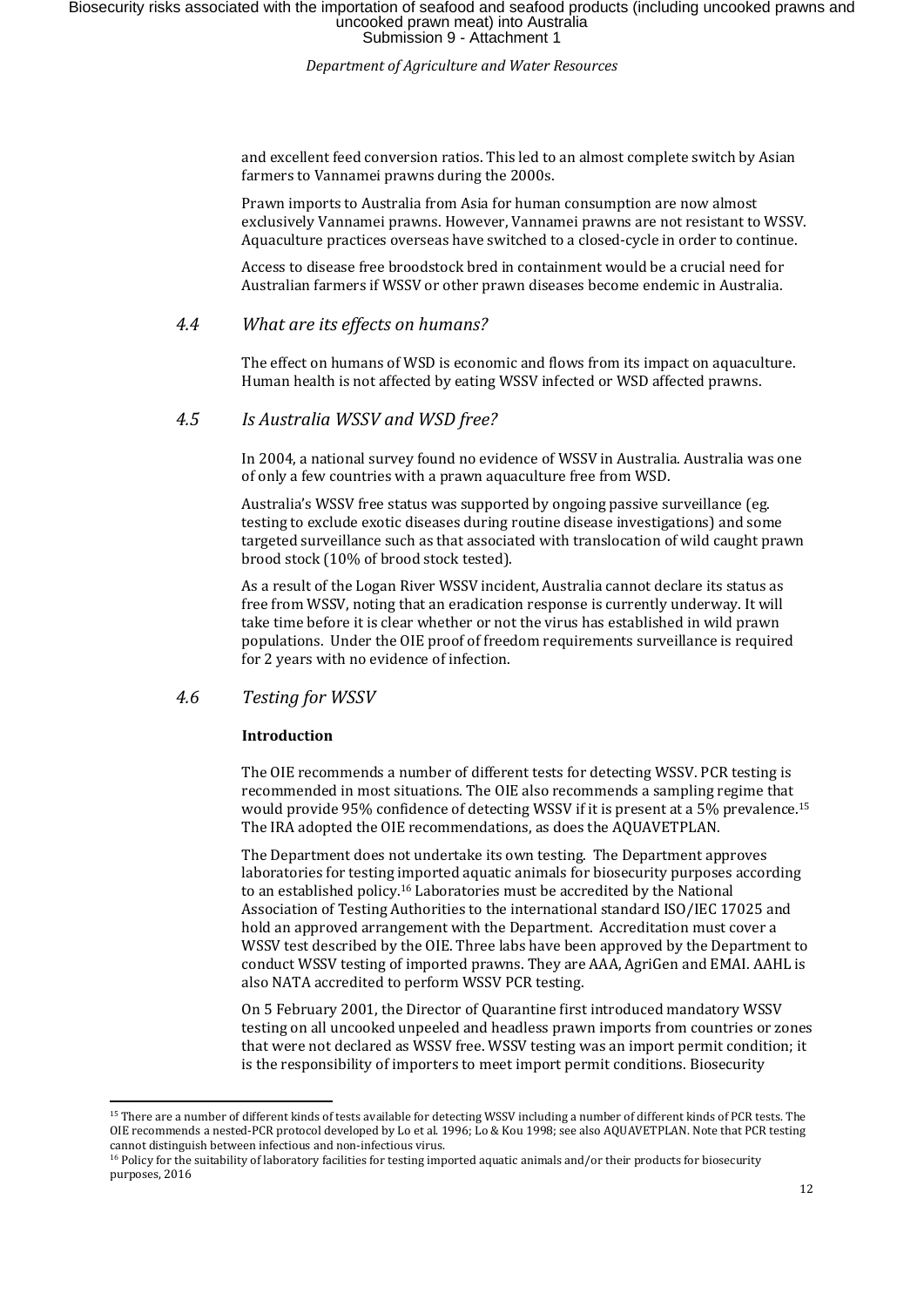*Department of Agriculture and Water Resources*

officers obtain samples of imported prawns and direct the samples for testing. Importers would choose one of the accredited laboratories for testing.<sup>17</sup> Importers were responsible for testing expenses.

#### **PCR testing**

There are many variants of PCR tests. The one employed for prawn testing is known as real time PCR, where the amplification of target DNA in the reaction can be monitored in real time. Real time PCR testing involves preparing a sample of DNA from prawns in a solution and targeting certain WSSV DNA sequences within it.

The solution is then put through a series of heating and cooling cycles during which the targeted DNA doubles after each cycle. As the solution is heated the existing DNA in the sample uncoils and short pieces of introduced DNA (called primers and probes) bind to the targeted DNA. When recoiled, an enzyme amplifies, or replicates, the targeted DNA and causes the release of a florescent compound.

The machine in which the testing is being conducted looks for an increasing florescent signal. When the signal reaches a certain threshold the sample is considered to be WSSV positive. If no signal is detected (or it does not reach the threshold), the sample is considered to be WSSV negative. PCR testing is highly sensitive.

All the approved laboratories and AAHL conduct real time PCR using the TaqMan™ system. However, the Department understands that there are differences in the ways DNA samples are prepared and how results from the TaqMan PCR system are interpreted. For example, different cut-off values for negative results are applied by the different laboratories. The cut-off value is known as the  $C_t$  value. The OIE does not recommend a specific  $C_t$  value for real time PCR tests using the TaqMan™ system.

#### **AAHL**

The AAHL is operated by the CSIRO. It is Australia's leading animal health laboratory. All of the approved laboratories conduct PCR tests for WSSV to the OIE standard but the AAHL undertakes further steps including:

- an additional, parallel, real time PCR test for WSSV which the AAHL developed;
- testing samples neat, at  $1/10$  dilution and in duplicate; and
- running PCR reactions for 45 cycles.

An additional test run by the AAHL, when its duplicate WSSV tests are negative, is a control test that does not specifically target WSSV. It targets prawn gene sequences which, if there is no indication of amplification, indicates that there may be inhibition of the critical enzyme used in the test. By conducting a test using a 1/10 dilution (rather than conducting only neat testing as required by the OIE), the AAHL may identify potential inhibition in its neat tests. Neat tests can occasionally lead to false negatives as too much DNA in the test preparation can inhibit the test.

<sup>&</sup>lt;sup>17</sup> The four laboratories were: AAL, AAHL, AgriGen, and EMAI.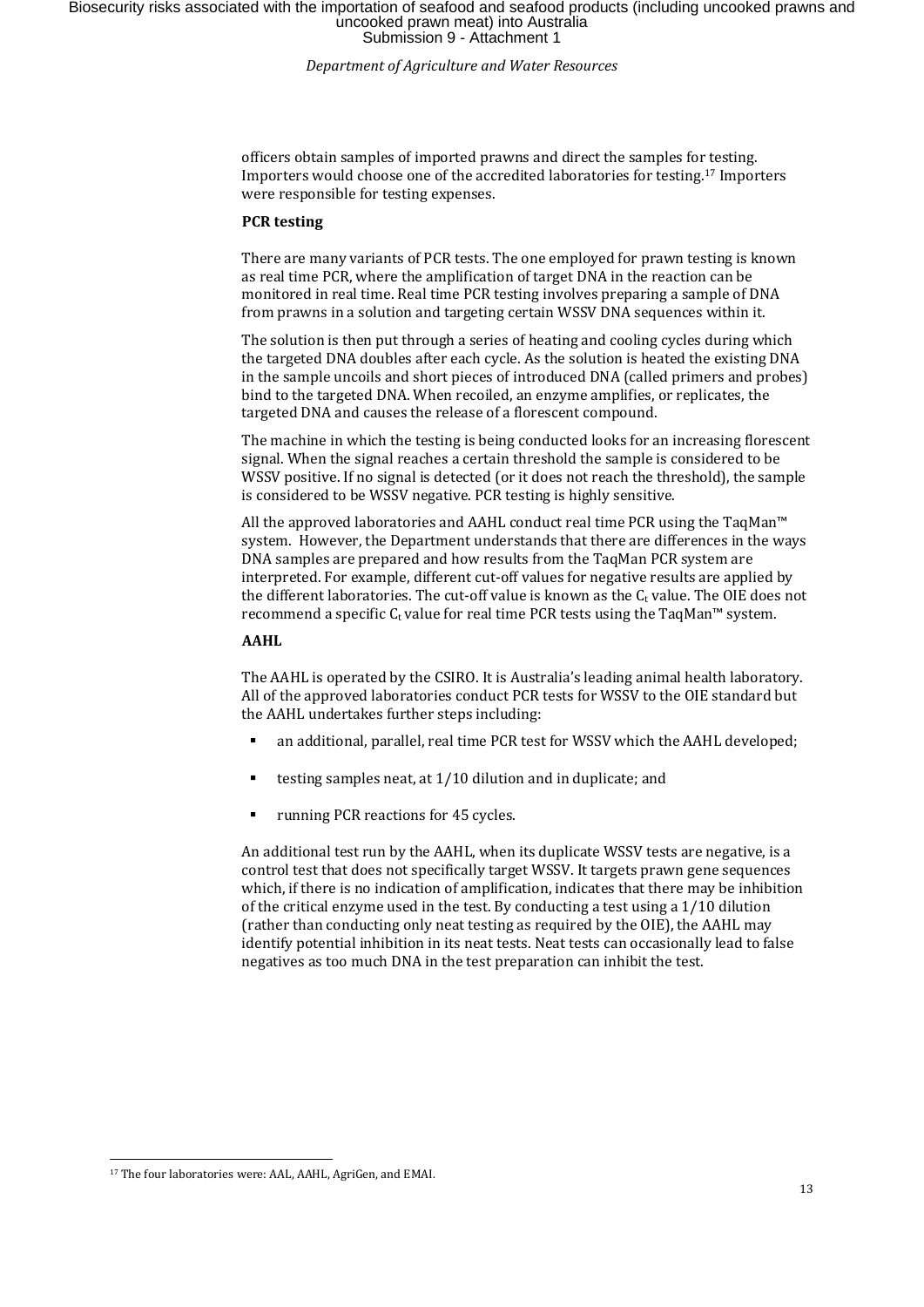*Department of Agriculture and Water Resources*

## <span id="page-14-0"></span>5 Australia's prawn biosecurity

#### <span id="page-14-1"></span>*5.1 What is biosecurity?*

#### **Biosecurity is the management of risk**

Biosecurity is the management of the risks to the economy, the environment, and the community, of pests and diseases entering, emerging, establishing or spreading.<sup>18</sup>

Biosecurity underpins the Australian way of life. It protects our environment and our farmers from the impacts of serious pests and diseases that can significantly affect our native flora and fauna and increase the costs of production and ability to access markets, both domestically and internationally.

#### **Biosecurity risk**

Generally, biosecurity risk means:

- (a) the likelihood of a disease or pest:
	- (i) entering Australian territory or a part of Australian territory; or
	- (ii) establishing itself or spreading in Australian territory or a part of Australian territory; and
- (b) the potential for any of the following:
	- (i) the disease or pest to cause harm to human, animal or plant health;
	- (ii) the disease or pest to cause harm to the environment;
	- (iii) economic consequences associated with the entry, establishment or spread of the disease or pest.

#### **Biosecurity is a shared responsibility**

Responsibility for Australia's biosecurity is shared between the Australian, state and territory governments. Responsibility is also shared with those who benefit from biosecurity, such as farmers, exporters and retailers.

To coordinate and implement national action on biosecurity issues, well-established relationships and national arrangements are in place between the Australian, state and territory governments, relevant industry associations and members and other stakeholders.

The Intergovernmental Agreement on Biosecurity came into effect in January 2012. It has been signed by all jurisdictions except Tasmania. <sup>19</sup> The IGAB establishes a clear vision for building a smarter biosecurity system through improved collaboration between the Australian, state and territory governments. It sets the foundation for improved partnerships between governments and industry, environment groups and the community to manage biosecurity threats.

Australia has also entered into international arrangements on biosecurity.

#### **The Department's role**

<sup>&</sup>lt;sup>18</sup> Intergovernmental Agreement on Biosecurity dated 13 January 2012 at 1.1.

 $19$  Tasmania did not sign the IGAB due to concerns with section 7.19 which allowed the Commonwealth to override state and territory controls on interstate trade where a measure is scientifically unjustified and/or unnecessarily trade restrictive. Tasmania has agreed to abide by the other provisions of the IGAB and participates in all activities relating to the agreement.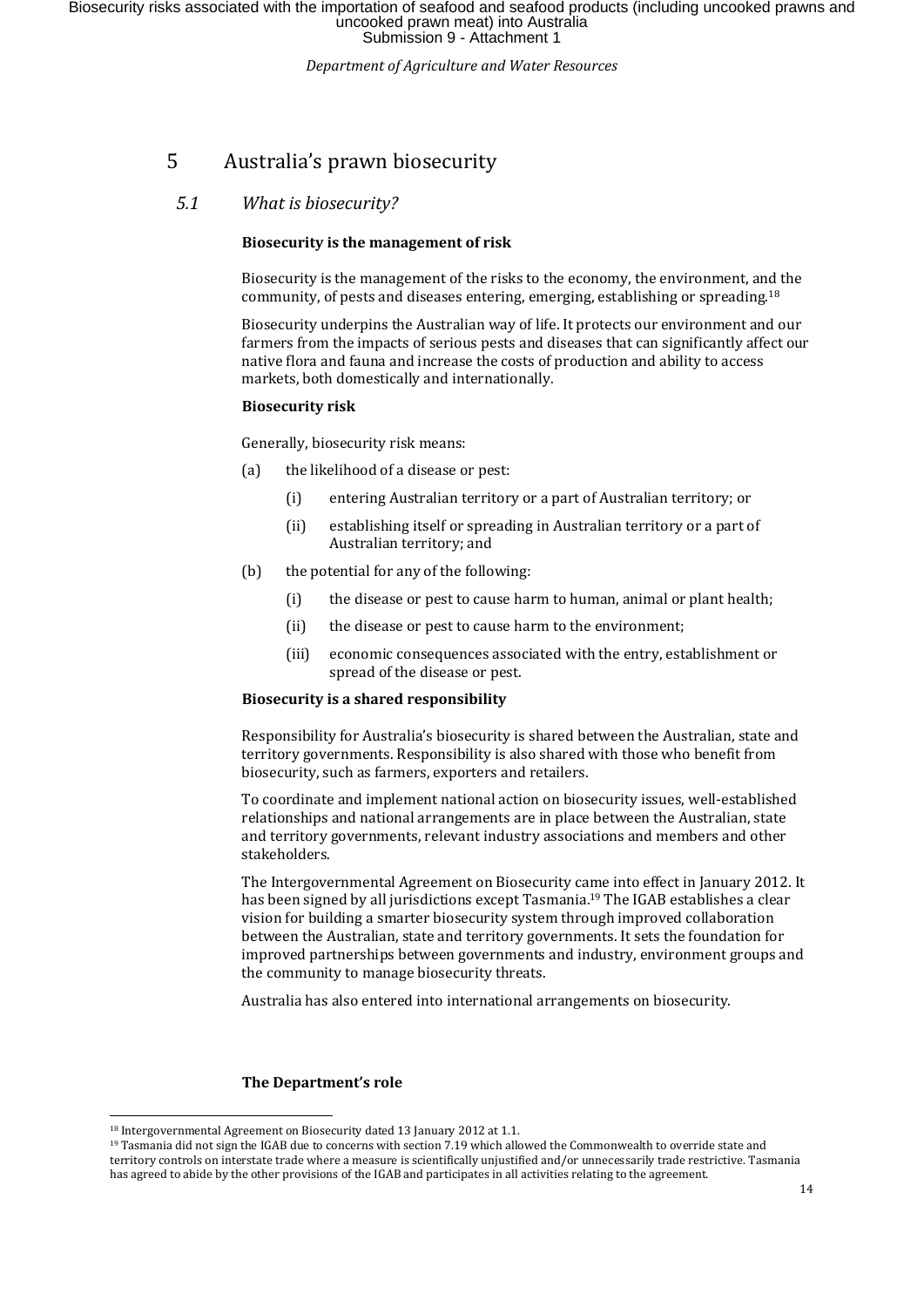*Department of Agriculture and Water Resources*

Under the Biosecurity Act, the Australian Government manages biosecurity risks and emergencies and gives effect to Australia's international rights and obligations, including the *Agreement on the Application of Sanitary and Phytosanitary Measures* (**SPS Agreement**). It does so largely through the Department.

#### <span id="page-15-0"></span>*5.2 Australia's biosecurity risk settings*

#### **Risk based approach**

Historically, the Australian Government's approach to biosecurity had been underscored by mandatory border intervention targets, rather than assessing the differing level of risk posed by different passengers or goods, or where along the continuum intervention would be most effective. With increasing biosecurity risks due to the growth in trade and movement of passengers, this approach was not sustainable, nor was it the most effective way of managing biosecurity risk.

In line with recommendations from the 2008 independent review of Australia's biosecurity and biosecurity arrangements, the Australian Government moved to a riskbased approach for biosecurity, supported by intelligence. <sup>20</sup>

#### **International arrangements**

Biosecurity restrictions on imports must conform to Australia's rights and obligations as a World Trade Organization Member country. These rights and obligations derive principally from the SPS Agreement. Specific international guidelines on risk analysis developed under the IPPC and by the OIE are also relevant. The SPS Agreement provides the following:

- A WTO Member determines the level of sanitary and phytosanitary protection it deems appropriate, known as the appropriate level of protection or ALOP.
- An importing Member has the sovereign right to take measures to achieve the level of protection it deems appropriate to protect human, animal or plant life or health within its territory.
- An SPS measure must be based on scientific principles and must not be maintained without sufficient scientific evidence. An SPS measure is any measure applied to protect human, animal or plant life or health within the territory of a Member from risks arising from the entry of pests and diseases, or from contaminants in food.
- An importing Member must avoid arbitrary or unjustifiable distinctions in the levels of protection it considers to be appropriate in different situations, if such distinctions result in discrimination or a disguised restriction on international trade.
- An SPS measure must not be more trade restrictive than required to achieve an importing Member's ALOP, taking into account technical and economic feasibility.
- Where a relevant international standard, guideline or recommendation does not exist or where, in order to achieve an importing Member's ALOP, a measure needs to provide a higher level of protection than accorded by the relevant international standard, such a measure must be based on a risk assessment; the

<sup>20</sup> Beale R AO 2008.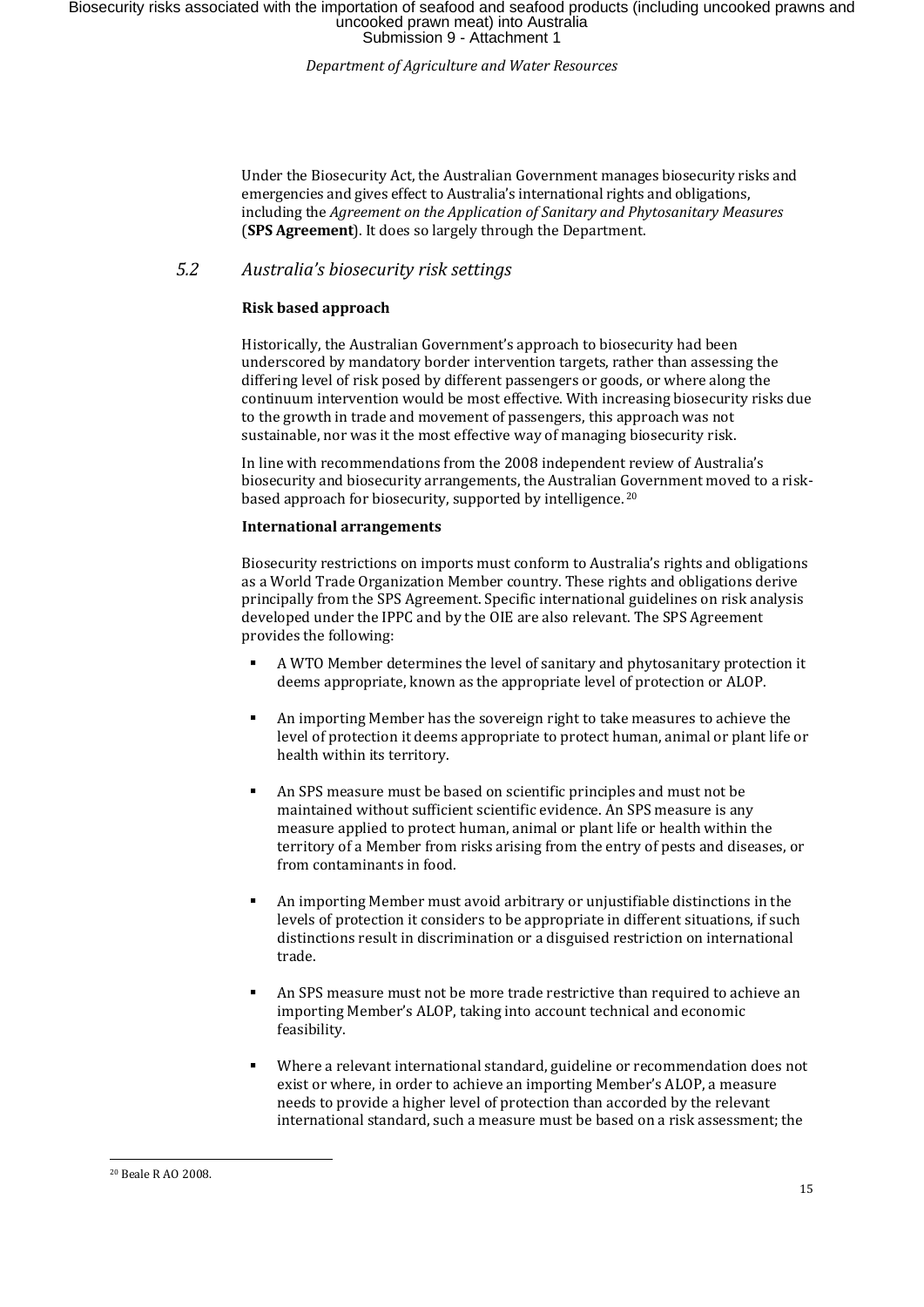*Department of Agriculture and Water Resources*

risk assessment must take into account available scientific evidence and relevant economic factors.

- Where the relevant scientific evidence is insufficient, an importing Member may provisionally adopt SPS measures on the basis of available pertinent information; but in such circumstances, Members shall seek to obtain the additional information necessary for a more objective assessment of risk and review the SPS measure accordingly within a reasonable period of time
- An importing member must recognise the concepts of pest- or disease-free areas and areas of low pest or disease prevalence, and shall take into account, inter alia, the level of prevalence of specific diseases or pests, the existence of eradication or control programs and appropriate criteria and guidelines which may be developed by the relevant international organisations.

#### **Australia's appropriate level of protection**

Australia's ALOP is expressed as providing a high level of sanitary or phytosanitary protection whereby risk is reduced to a very low level, but not to zero. Zero risk would be impossible to achieve and would lead to significant curtailment of foreign trade to the determent of Australia's economy and way of life.

Australia's ALOP is prescribed by the Biosecurity Act s 5 as follows:<sup>21</sup>

The *Appropriate Level of Protection* (or *ALOP*) for Australia is a high level of sanitary and phytosanitary protection aimed at reducing biosecurity risks to a very low level, but not to zero.

State and territory governments have indicated their support for Australia's ALOP through the Primary Industries Ministerial Council.<sup>22</sup> Australia's ALOP informs the Department's risked based approach to biosecurity.

#### **Biosecurity risk assessments**

To ensure imported goods meet Australia's ALOP, the Department continually assesses the biosecurity risk associated with goods and diseases. It does so by carrying out risk assessments. Risk assessments set out the level of biosecurity risk associated with goods or diseases and detail conditions that might be imposed to reduce these risks to an acceptably low level.

Risk assessments take on various forms. They are deployed at different stages within Australia's biosecurity system and they have varying degrees of formality. The following diagram shows some of the components of risk assessment:



<sup>&</sup>lt;sup>21</sup> See previously the Quarantine Act ss 5D and 44D(2) which also set a high level of protection for Australia. <sup>22</sup> PIMC 2002.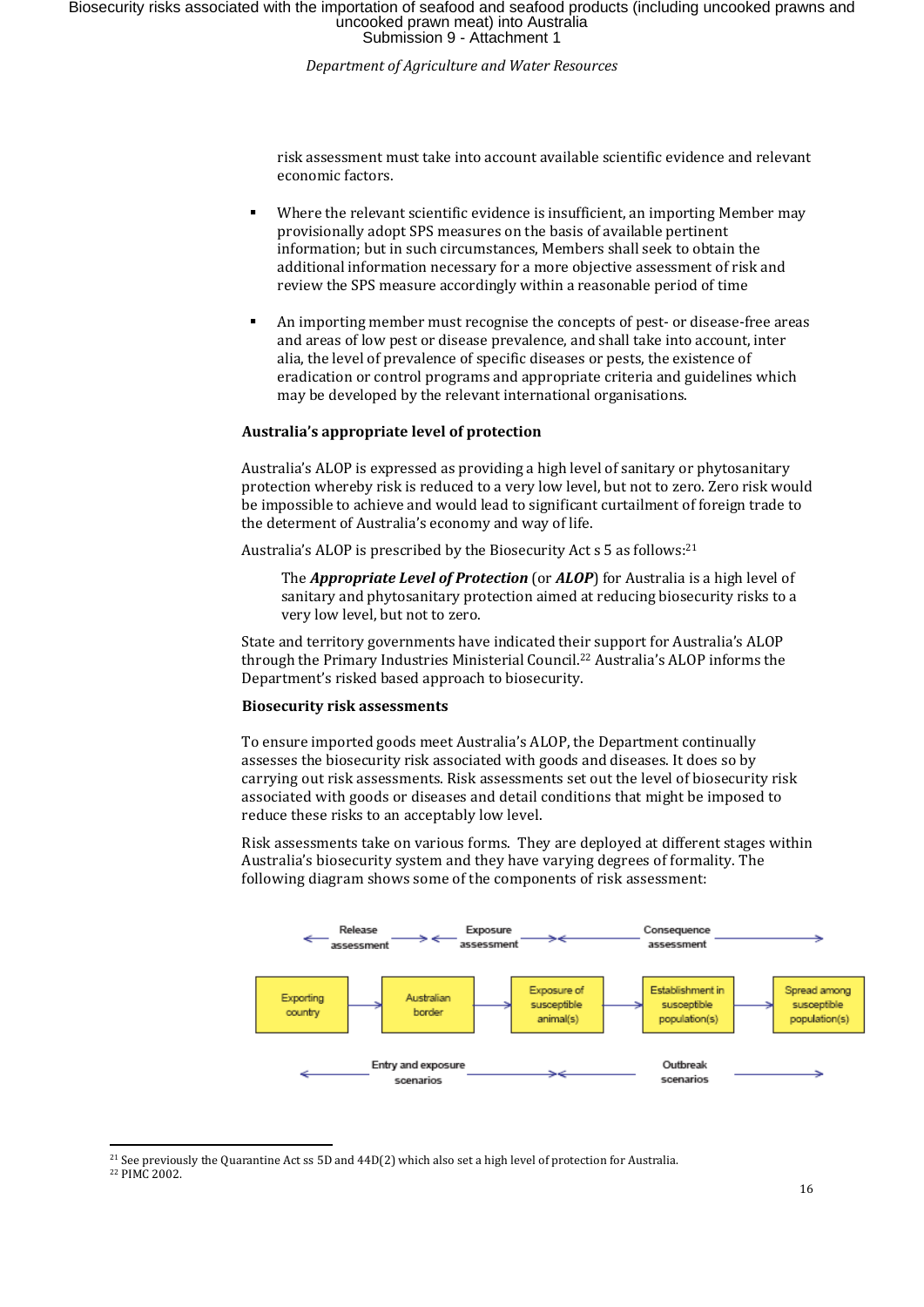*Department of Agriculture and Water Resources*

#### *Fig. 2* 23

Biosecurity risk assessments include:

- **A biosecurity import risk analysis**. <sup>24</sup> A legislated process to evaluate the level of biosecurity risk associated with goods or a class of goods, and to determine appropriate import conditions.
- **A policy setting risk assessment**. <sup>25</sup> A highly flexible range of risk assessments that the Department undertakes to guide biosecurity policy. They range from assessments that take up to 18 months to complete, to risk assessments that take a day. Policy setting risk assessments are agile and can be adapted to changing circumstances including rapidly changing science, where an import risk analysis cannot. For example, the Department may impose import permit conditions based on a policy setting risk assessment, with an import risk analysis to follow.
- **Risk assessment undertaken by officers.<sup>26</sup>** The on-ground risk assessments conducted by Australia's biosecurity officers thousands of times a day across the country. Biosecurity officers assess front-line biosecurity risk informed by policies, including import risk analyses and policy setting risk assessments. These policies are frequently distilled into a work instruction, operational staff notices or technical policy advice. These inform the exercise of biosecurity officers' discretion in assessing and managing biosecurity risks posed by goods and diseases.

#### **Prioritisation of biosecurity risk assessments**

Decisions on whether to carry out risk assessments will in part be driven by an understanding and prioritisation of risks, relevant national and international obligations and historical, operational and feasibility considerations.

When assessing priorities for risk assessments, the following factors are considered:

- whether a risk assessment is required to manage existing biosecurity risks to an acceptable level;
- whether the risk assessment will increase organisational efficiency to enable a greater focus on higher risk products, or to decrease regulatory burden on imports;
- trade implications, including if there is a nexus between the import request and Australian export market access objectives; and
- practicality, including staff availability and workload.

### <span id="page-17-0"></span>*5.3 Australia's biosecurity compliance strategy*

The Department imposes requirements to be met offshore, at Australia's borders and onshore to reduce biosecurity risks. A range of sophisticated technologies and approaches including research, shared international resources and intelligence are used to help reduce biosecurity risk. Pests and diseases could potentially enter

<sup>23</sup> Biosecurity Australia 2009.

 $^{24}$  Biosecurity Act s 166 where it is now referred to as a BIRA or Biosecurity Import Risk Analysis.

<sup>&</sup>lt;sup>25</sup> Under the Quarantine Act s 70 the Director of Biosecurity was required to consider risk when granting import permits. In practice, this took place a number of ways within the Department. The assessment of biosecurity risk is also fundamental to the Biosecurity Act. For example, see Biosecurity Act ch 3 pt 1 divs 3, 4.

<sup>26</sup> Biosecurity Act ch 3 pt 1 div 4.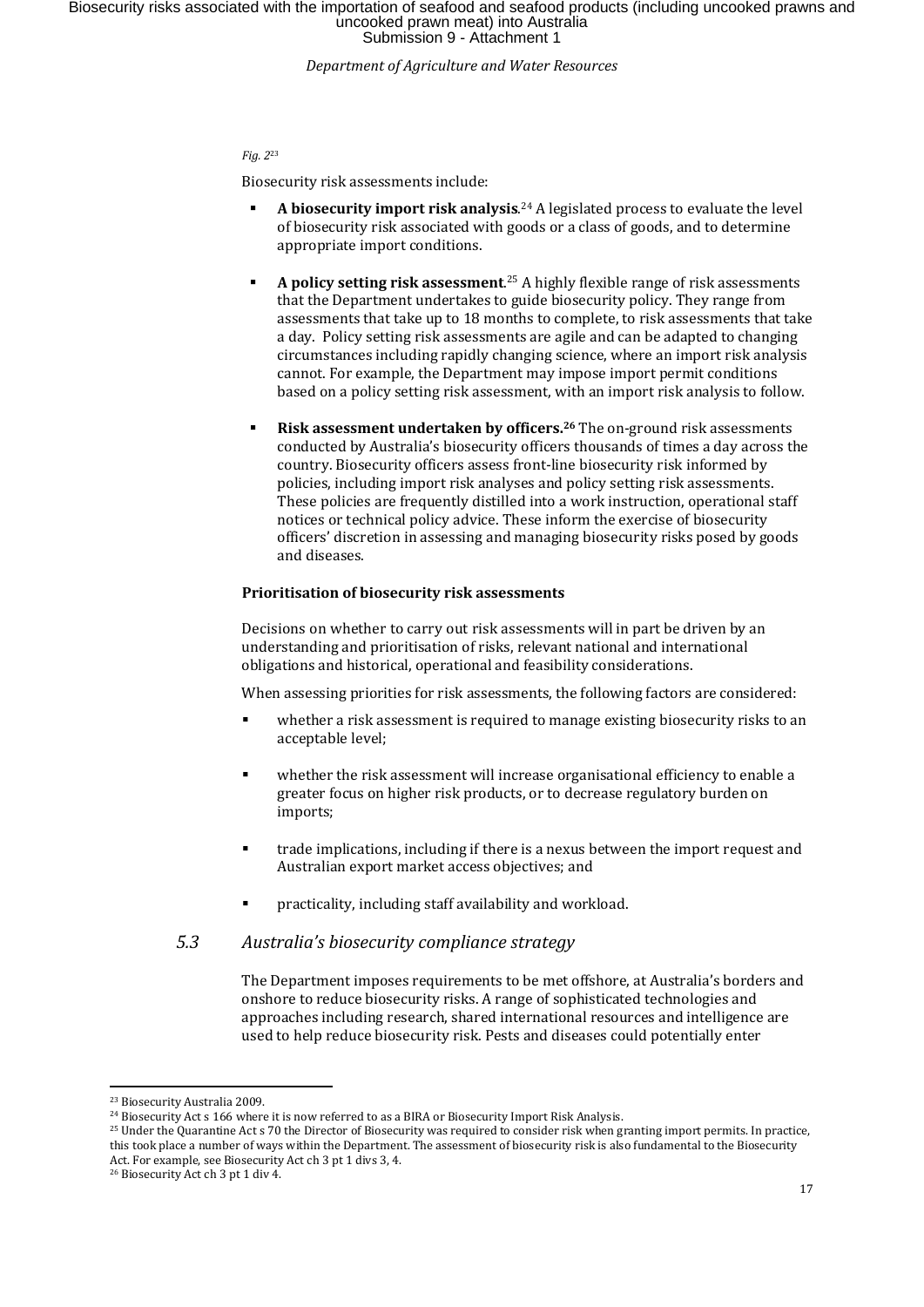*Department of Agriculture and Water Resources*

Australia through a number of import pathways—natural, legal trade, illegal trade, passengers, mail and cargo.

The Department works across the biosecurity continuum to manage biosecurity risk. This includes working closely with foreign governments, relevant international organisations, and state and territory governments.

#### **Pre-border activities**

The Department imposes requirements for offshore activities to minimise the likelihood of pests or diseases reaching Australian territory. Offshore activities include:

- conducting risk assessments to consider the level of biosecurity risk that may be associated with imports and identifying risk management measures;
- conducting offshore verifications, inspections and audits;
- collaborating with international partners on biosecurity issues and standards;
- regional capacity building through collaborative activities; and
- intelligence and surveillance to determine and assess potential biosecurity risks.

A key import condition for many goods is requiring export certification from an approved body. The department approves bodies in foreign countries to certify exports. The Department conducts reviews of each candidate body before the Director of Biosecurity will approve the particular body.

Requiring certification by an approved body in the exporting country reduces the biosecurity risk of goods before they reach Australia. Conditions requiring certification by approved bodies that imported prawns were free of visible signs of WSD were introduced by the Department to assist in reducing the WSSV risk.

#### **Border activities**

The Department's biosecurity activities at the border are focused on:

- screening and inspection of international vessels, passengers, cargo, mail, animals, animal products, plants, and plant products arriving in Australia;
- managing the high biosecurity risks of live plants and animals through containment, observation and/or treatment at biosecurity facilities; and
- raising awareness of travellers, importers and industry operators of Australia's biosecurity requirements.

The Biosecurity Act allows the Department to implement approved arrangements which allow third parties to carry out biosecurity activities using their own premises, facilities, equipment and people to manage biosecurity risks, without requiring constant supervision.<sup>27</sup> Biosecurity industry participants covered by such an approved arrangement are authorised and required to carry out biosecurity activities in accordance with the arrangement. This may be subject to directions given by biosecurity officers to manage specific biosecurity risks.

<sup>&</sup>lt;sup>27</sup> Biosecurity Act ch 7; previously the Quarantine Act ss 46A and 66B.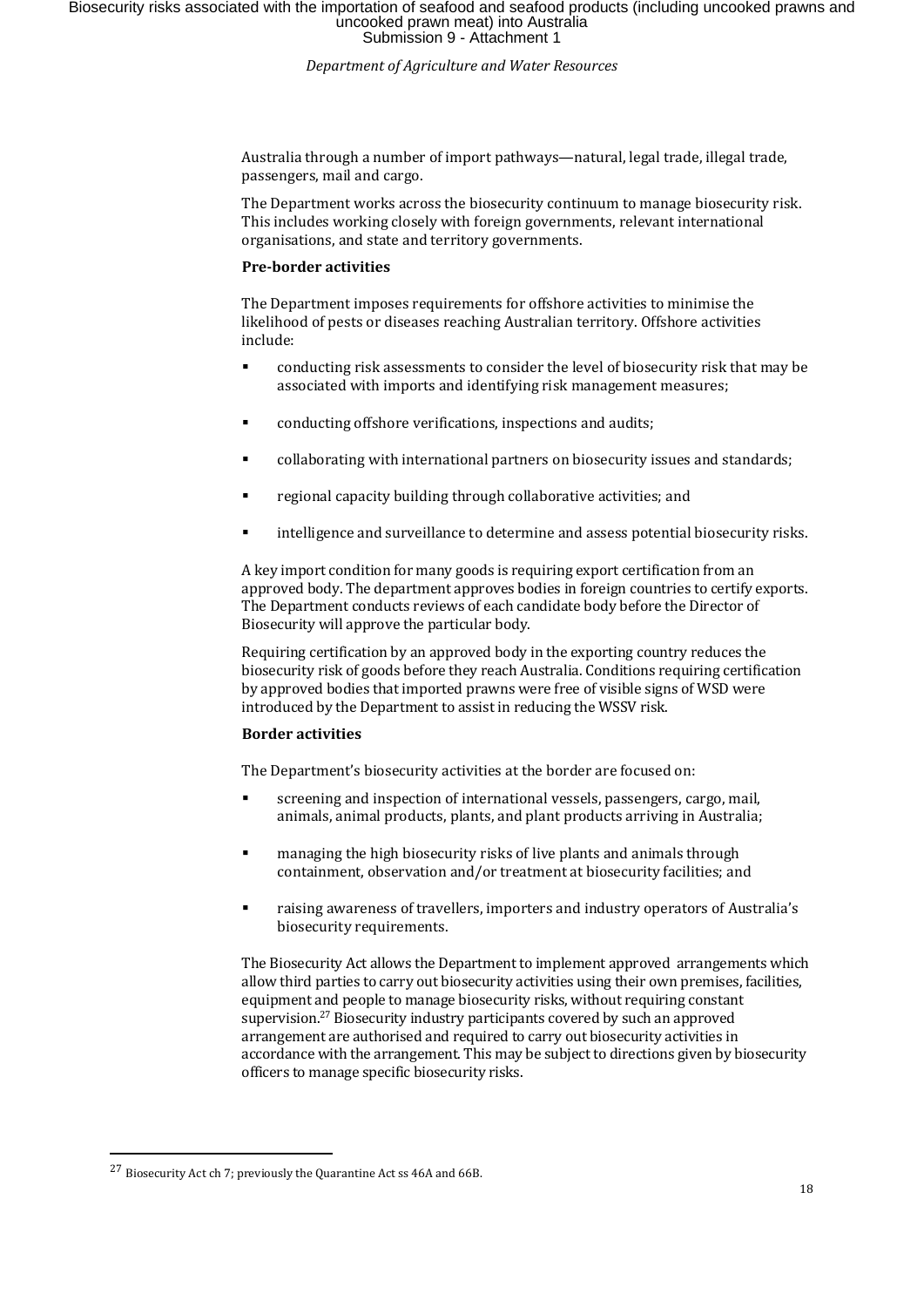*Department of Agriculture and Water Resources*

To ensure the effective operation of these arrangements the Department conducts compliance monitoring and auditing. Approved arrangements were in place with a number of prawn importers. One has since had its approved arrangement revoked.

#### **Post-border activities**

Post-border activities are shared with the states and territories. See 5.4 below for details on Australia's incursion response strategy. The Department, together with others, can assess and manage biosecurity risks; this includes acting to prevent diseases, after entering Australia, from establishing or spreading.

#### **Biosecurity compliance**

Compliance describes the activities the Department undertakes to ensure that Australia's biosecurity requirements are followed. Compliance activities are conducted pre-, post-, and at the border and play a significant role in ensuring Australia's biosecurity systems meet community expectations and policy objectives.

The Department's approach to compliance is to first encourage stakeholders to voluntarily comply with biosecurity requirements and to deal with non-compliance appropriately depending on the biosecurity risk it represents.<sup>28</sup>

Key compliance activities include:

- **routine inspections** such as rural tailgate inspections for sea cargo containers, external surface inspections of sea cargo containers, commodity specific inspections, inspection of personal effects, screening international mail, inspections of commercial and non-commercial vessel inspections, surveillance on wharves in and around premises approved under an approved arrangements;
- **routine audits** of biosecurity industry participants;
- **targeted inspection** of goods and travellers based on intelligence;
- **executing search warrants** to assess biosecurity risk, monitor compliance with the Biosecurity Act or investigate potential breaches of the Act;
- **variation, suspension or revocation** of approved arrangements and import permits; and
- **prosecutions** of serious and deliberate non-compliance.

Below is an overview of the Department's biosecurity compliance model:

<sup>28</sup> Department of Agriculture and Water Resources 2016.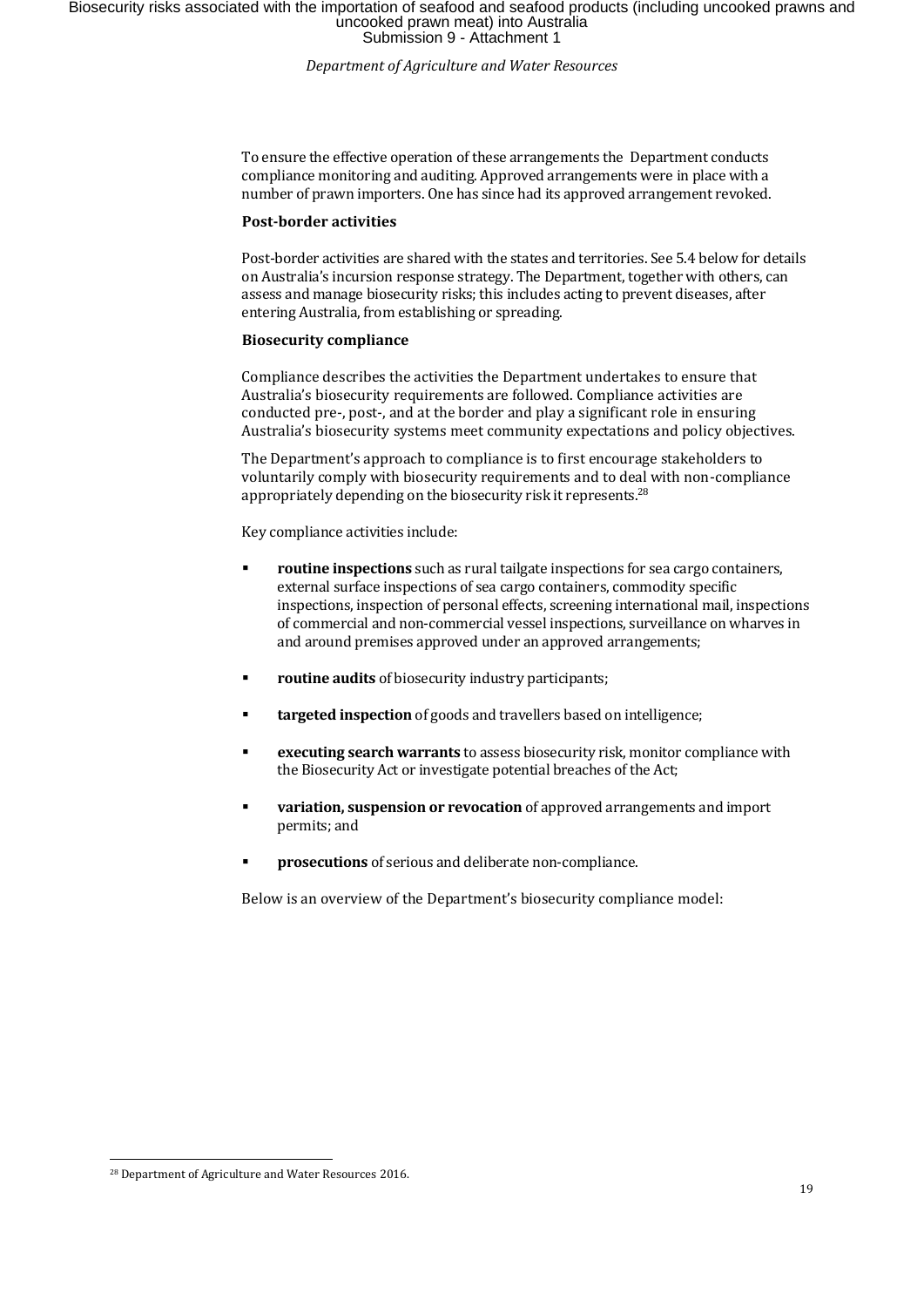#### *Department of Agriculture and Water Resources*



*Fig. 3* 29

#### <span id="page-20-0"></span>*5.4 Australia's incursion response strategy*

Despite all of the precautions in place, some imported goods may contain a pest or disease after entering Australia. Some pests and diseases may also arrive through natural pathways such as the winds and tides or illegal activity and some diseases emerge in Australia (such as Hendra virus).

As a result, the Department contributes to a range of measures within Australia in collaboration with stakeholders aimed at limiting the impact of a pest or disease should it be detected within Australia. There is a national capacity to respond topest and disease incursions. It is underpinned by the Biosecurity Incident Management System in use by the Australian, state and territory governments, Plant Health Australia, Animal Health Australia, Wildlife Health Australia and the AAHL. 30

The generalised biosecurity invasion curve below outlines the changing role (including funding) of governments and stakeholders as actions to respond to a pest or disease change from prevention, eradication, containment to asset-based protection. The 'return on investment' of public funds generally reduces when progressing along the invasion curve. For example, governments have a greater responsibility in the earlier stages of prevention and eradication, whereas those best placed to protect assets (public or private) from established pests and diseases are generally the owners of those assets. The environmental and production costs of inaction are high. While it is possible to determine the economic cost in terms of adverse effects on production; at present there is no agreed model to measure the ecological cost to the environment of exotic pests and diseases in economic terms.

<sup>29</sup> Adapted from Ayres and Braithwaite 1992.

<sup>30</sup> See http://www.agriculture.gov.au/biosecurity/partnerships/nbc/nbepeg/bims.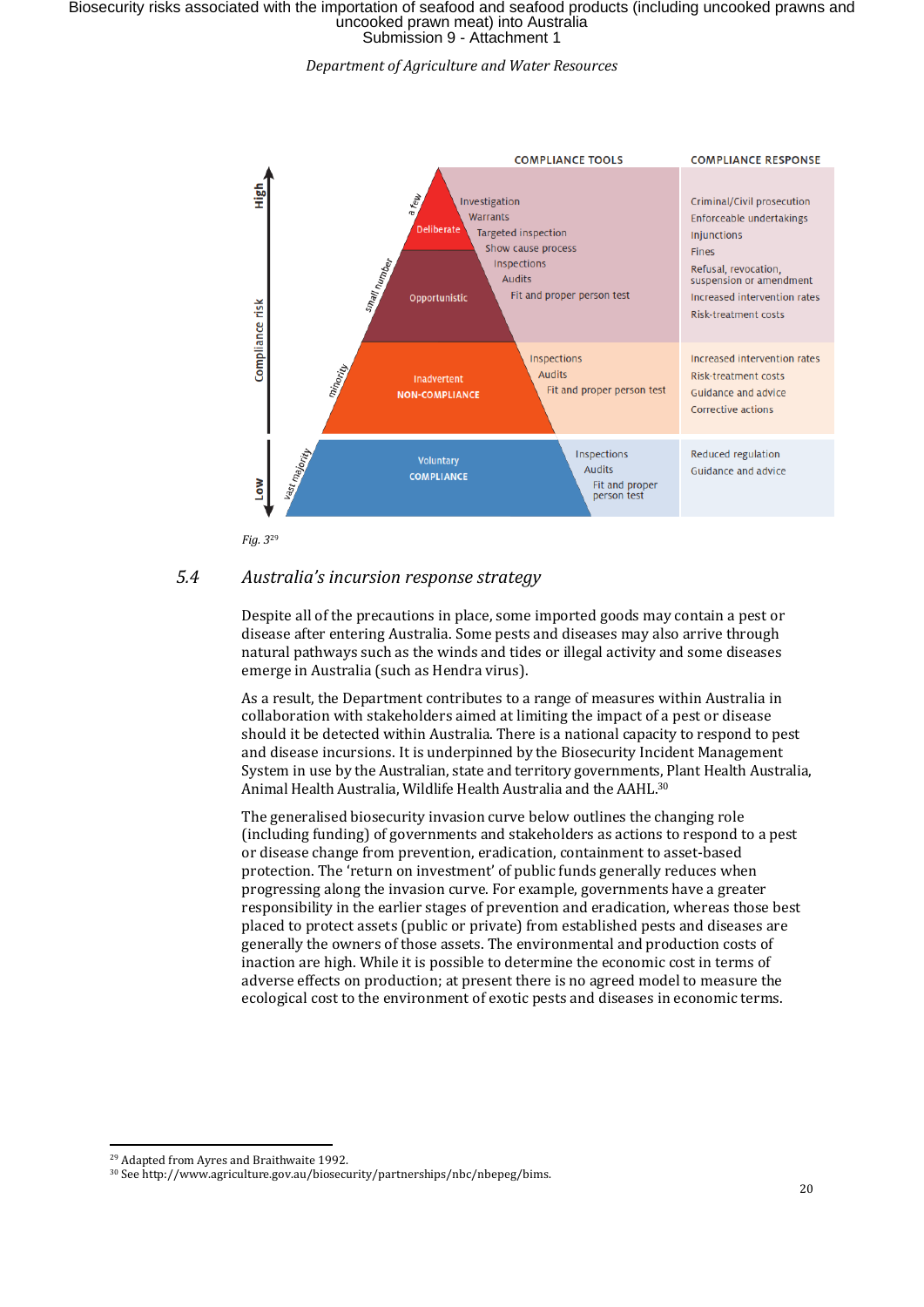*Department of Agriculture and Water Resources*



GENERALISED INVASION CURVE SHOWING ACTIONS APPROPRIATE TO EACH STAGE Version 2.0: 24 JUL 2013

#### *Fig. 4*. 31

#### **Technical response**

For aquatic animal disease incursions, the Aquatic Consultative Committee on Emergency Animal Disease coordinates the national technical response. The AqCCEAD response is guided by the AQUAVETPLAN, which is a series of manuals outlining technical response and control strategies that may be used. The disease strategy manuals cover many diseases, including WSD. The AQUAVETPLAN represents preparedness and contingency planning by the Australian Government. Within it, a series of disease response strategies have been developed.

#### **On farm biosecurity—a shared responsibility**

In February 1996, a review of Australia's biosecurity system commenced.<sup>32</sup> It covered a number of matters including that Australia needed a fundamental change to biosecurity culture with each Australian needing to assume ownership of biosecurity.

Australia's biosecurity system has, for some time now, been a system of shared responsibilities. This means that farmers must take some responsibility for their own biosecurity. Prawn farmers carry responsibility to protect their own economic interests from biosecurity risks that may occur.

Effective on-farm biosecurity practices and management are essential in reducing the risk of the introduction of pests and diseases. A farm that practices effective on-farm biosecurity is likely to be protected against biosecurity risks already in Australia and those which may arrive.

#### **Review and continual improvement**

External review and recommendations for improvement are provided by the Australian National Audit Office and other parties, as required. Review of an eradication response is a routine process to drive improvements. For example, following the detection of black striped mussels in Darwin Harbour in 1999, a national workshop was held to evaluate the response and how it was handled. This led to the

<sup>31</sup> Department of Environment and Primary Industries, Victoria; see http://agriculture.vic.gov.au/agriculture/pests-diseases-andweeds/protecting-victoria-from-pest-animals-and-weeds/invasive-plants-and-animals/invasive-plants-and-animals-policyframework.

<sup>32</sup> Nairn ME, Allen PG, Inglis AR, and Tanner C 1996.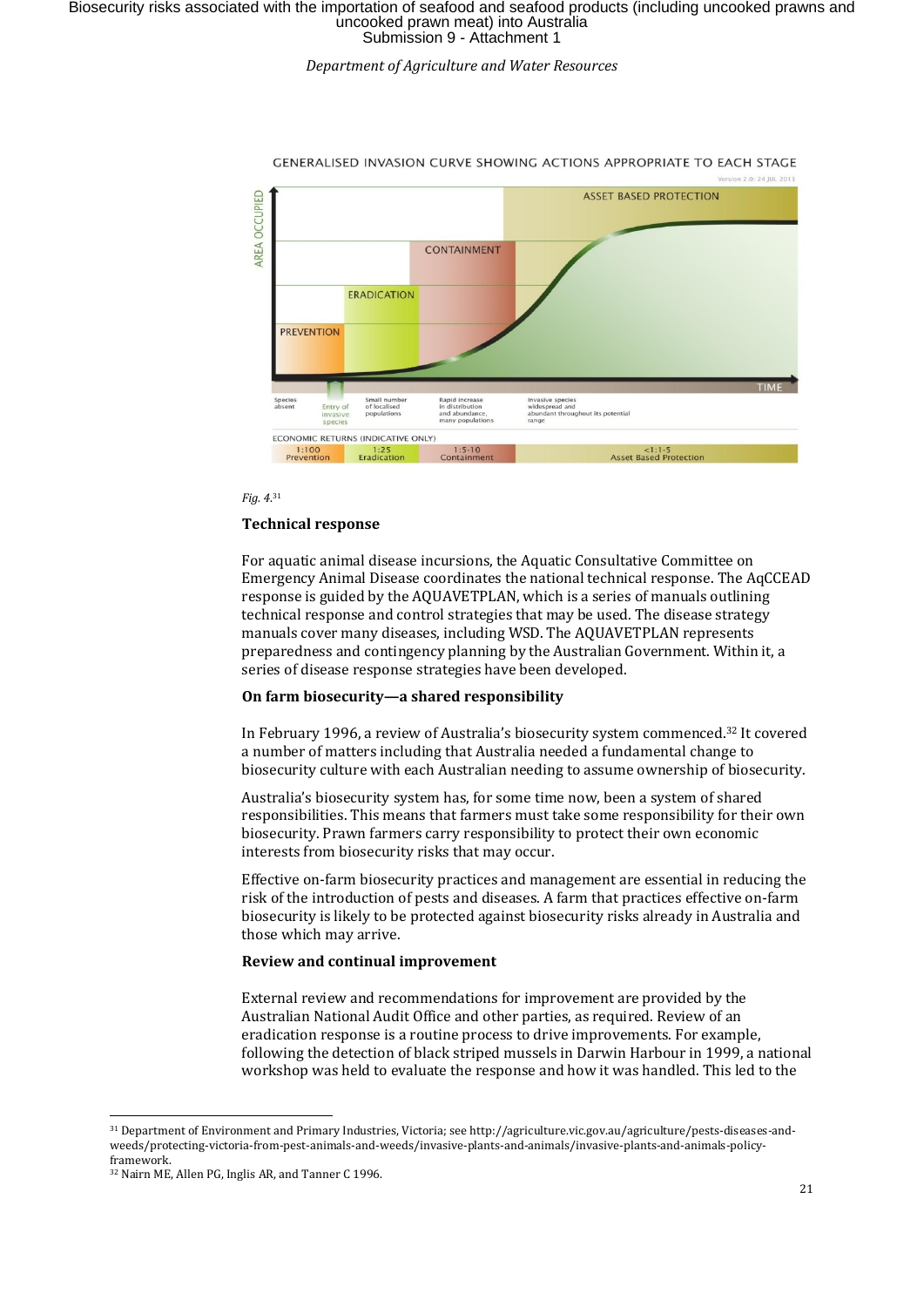*Department of Agriculture and Water Resources*

establishment of the national system which is being implemented to protect the Australian marine environment and industries.

In respect of the Logan River WSSV incursion and other WSSV and aquatic biosecurity activities the Department has commenced a review of risk management conditions and compliance arrangements to support the resumption of trade, and has made a referral to the Inspector General of Biosecurity.

### <span id="page-22-0"></span>*5.5 Australia's biosecurity system in action*

#### **Biosecurity risk assessment**

Prior to 1992, there was no animal health related policy in Australia for the importation of prawns or prawn products—the only restriction related to insect contamination of dried prawn imports.

From 1992 to 2009 until the release of the final draft IRA, the Director of Quarantine prohibited the import of prawns and prawn products without import permits, and imposed a number of import permit conditions. The Department continually reassessed the biosecurity risk of WSSV and amended import conditions to maintain a very low risk to Australia consistent with Australia's ALOP. On completion of the IRA process, the necessary import conditions and biosecurity measures were already in place in Australia. The IRA process took a number of years to complete and during this time the IRA team provided the Department key information about the biosecurity risk of WSSV. In 2000, Australia experienced the Darwin WSSV incursion but eradication was successful.

Before and since the release of the final IRA, the Department has continued to monitor the biosecurity risk posed by WSSV and undertake continual compliance monitoring and enforcement activities. Each year the Department undertook a number of routine compliance operations, including prosecutions. It also engaged in a series of larger operations in response to intelligence on potentially non-compliant behaviours. The larger operations were called Operation Penaeus, Operation East Leichhardt and Operation Cattai.

#### **Processes for the importation of uncooked prawns**

#### *Sourcing*

Prawn farmers harvest to fill orders from processors and for forward contracts. In some regions prawns are sent to a peeling shed prior to sending to the processor for packaging

#### *Packaging*

Imported prawns are typically packaged in retail ready packs ranging from several hundred grams to several kilograms, and are generally packaged in cartons of up to 10kg.

#### *Transport*

Prawns are shipped in refrigerated (at or below – 18 degrees Celsius) shipping containers that typically hold up to 20,000kg of product. These containers are generally sealed with a tamper seal which features a unique identifier to ensure the contents of the container are not unpacked, substituted or interfered with during transport.

#### *Importation and assessment*

A range of documentation is required to accompany all imported commercial cargo consignments. A full import declaration (**FID**) is made when this documentation is lodged by Customs brokers in the Australian Border Force - Integrated Cargo System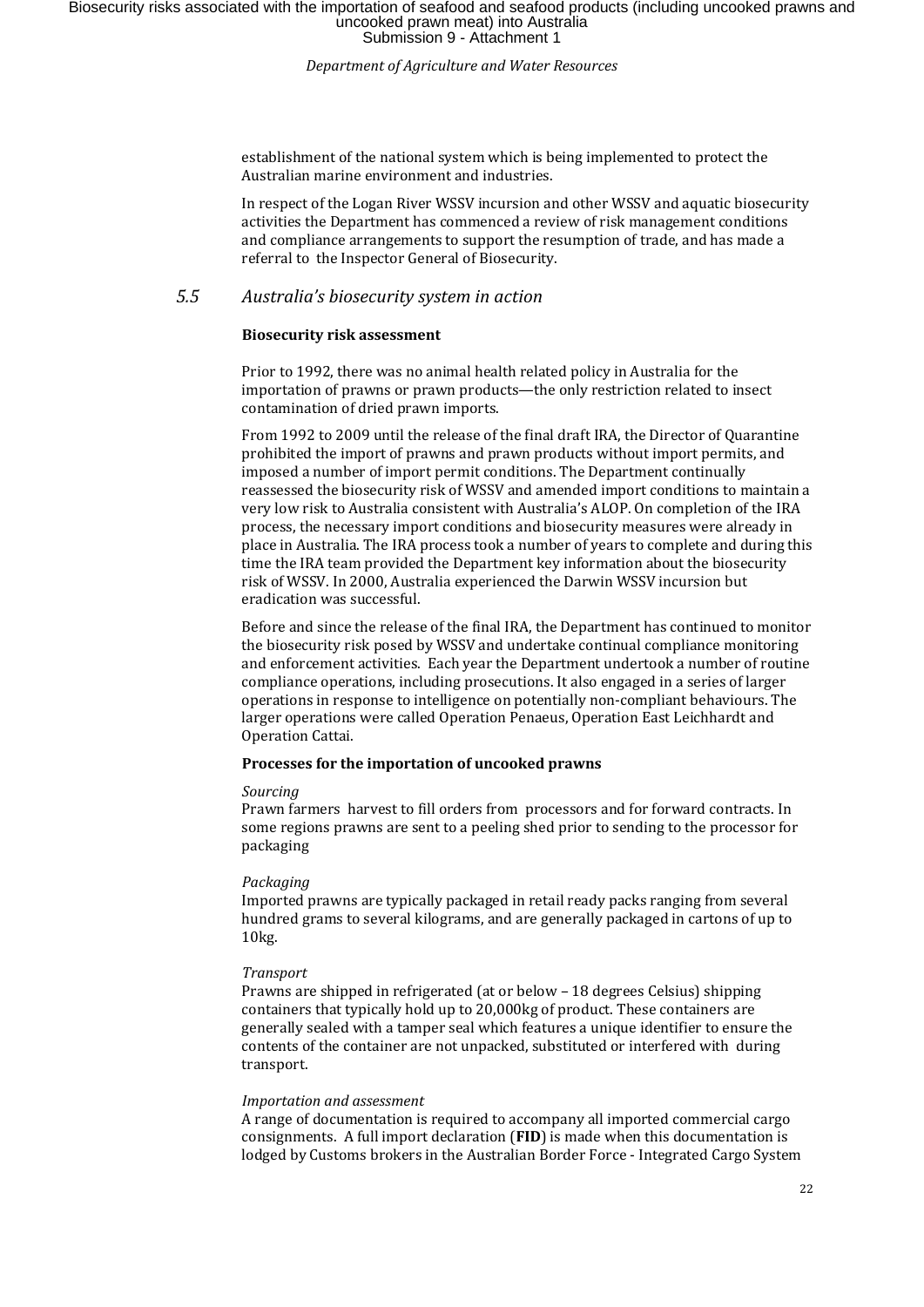*Department of Agriculture and Water Resources*

(**ICS**). The *Biosecurity Act 2015* requires notice to be given of goods to be unloaded in Australian territory. Customs brokers who are specifically trained undertake this role on behalf of importers. Customs brokers answer commodity related profile questions on lodgement of FIDs in the ICS. The Department's commodity related profile questions are aimed at identifying the nature of the imported goods and the biosecurity risk they may present. Relevant commodities are referred from the ICS through to the Department of Agriculture and Water Resources', Agriculture Import Management System (**AIMS**).

Uncooked prawns and prawn products are only allowed into Australia upon the granting of an import permit by the Department. The permit is generally granted subject to conditions outlined in the Department's Biosecurity Import Conditions database (**BICON**).

Prawn consignments referred through to AIMS from the ICS are initially subject to document assessment by biosecurity officers. Through this process, commercial and government issued documents related to an import consignment, including any relevant import permit, are assessed to determine whether the goods are required to be inspected.

Inspection of consignments include the following types:

- **Seals intact inspection** where the Department applies directions that require the container to remain sealed until a biosecurity officer is available to supervise the breaking of the seal and unloading of the container.
- **Unpack inspection** where goods are unpacked from the containers in which they were shipped by a biosecurity industry participant covered by an approved arrangement and subsequently inspected by a biosecurity officer to ensure that they meet import conditions.
- **Tailgate inspection** where consignments are examined from the open door of a shipping container. These inspections are generally undertaken where a close examination of the cargo being imported is not considered necessary – and usually, where concerns about the consignment relate to 'non-commodity' issues such as wooden pallets or container cleanliness.
- **Cargo Compliance Verification inspections (CCV)** are undertaken to verify that consignments which would not normally be referred to the Department or would be released after a document assessment only, are compliant with import conditions. Consignments for the CCV process are randomly selected for inspection using tariff-based profiles in the ICS. Consignments selected for CCV are subject to 'seals intact' inspections which are conducted at the importer's premises or their nominated location.

Prior to 9 Jan 2017, the majority of inspections for uncooked unprocessed prawns were undertaken as an unpack inspection.

#### *Sampling*

All batches within a consignment of prawns are required to be sampled in accordance with the current instructional material and according to the rate set out in the 2009 prawn IRA. For each batch within a consignment 13 samples of five prawns are submitted for testing. Each sample is separately bagged and tagged and packaged and transported in a way that ensures it remains frozen to prevent degradation.

*Testing*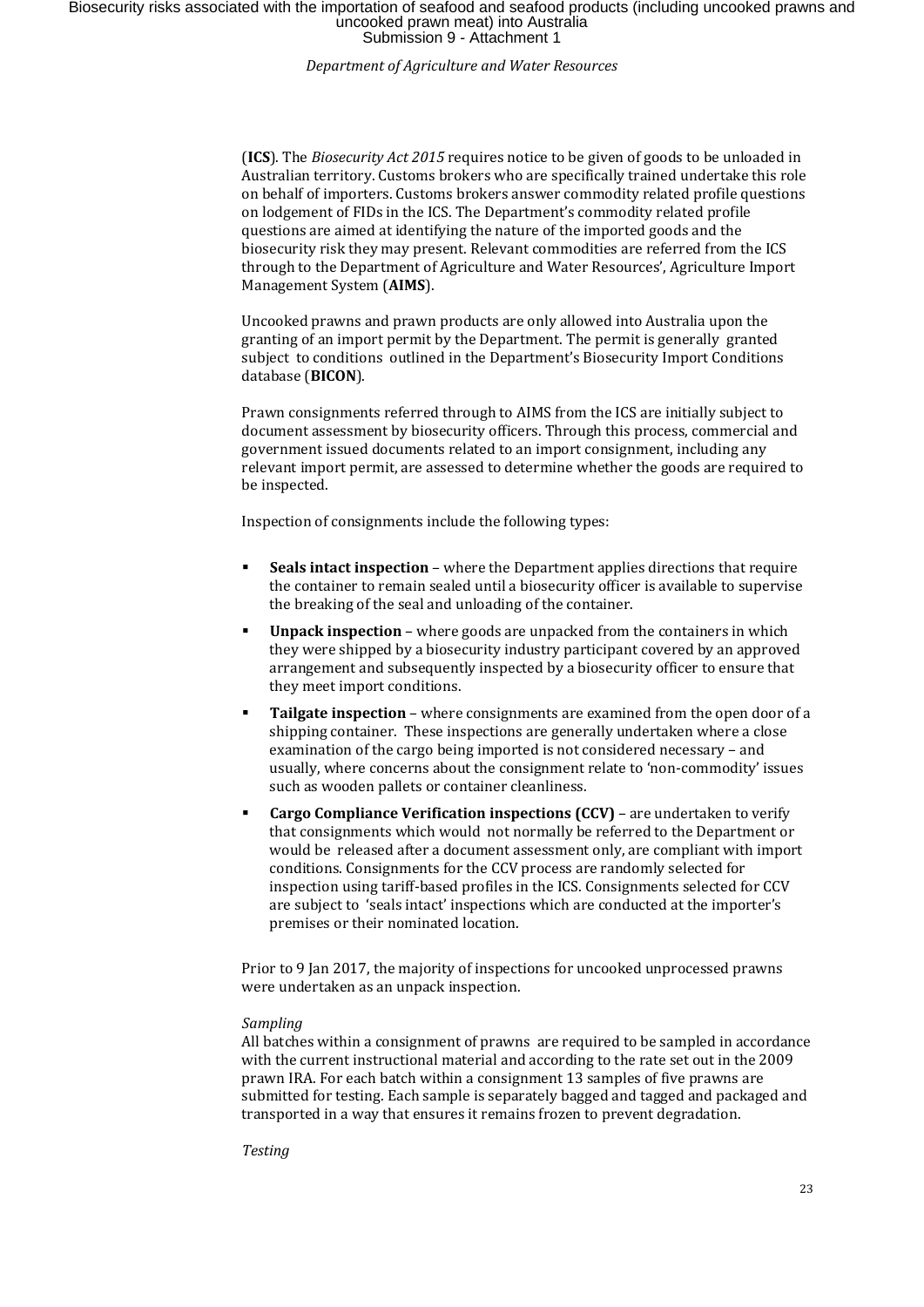*Department of Agriculture and Water Resources*

Prior to 9 Jan 2017, prawn samples were sent by the department to one of three approved laboratories for WSSV and YHV testing. Laboratories were nominated by the importer and test results were generally provided within 3 to 5 days.

#### *Release of prawn cargo*

Upon confirmation of a negative test from the approved laboratory the associated batches are released from biosecurity control. Where the test result is positive the importer is directed to export or destroy the consignment.

### <span id="page-24-0"></span>*5.6 Compliance activities*

#### **Operation Penaeus**

In 2006, the Department undertook Operation Penaeus. The operation was commenced in response to the detection, during a routine border inspection, of imported goods that had not been manifested. The importer did not have an import permit for the non-manifested goods, which were prawn hatchery supplements. The goods were consigned to three farms, two of which were in Queensland and one in New South Wales.

In September 2006, search warrants were executed simultaneously on each of the properties to which the goods were destined. The illegally imported goods were seized and destroyed. Each farm was also criminally prosecuted for contraventions of the Quarantine Act. The goods were not tested for WSSV because the operation concerned the failure to declare the goods and importing them without a permit there was no direct evidence of any WSSV implications.

#### **Operation East Leichhardt**

In 2013, the Department commenced planning for Operation East Leichhardt. The operation targeted concerns with specific importers of prawn and prawn products based on intelligence received by the Department. AAHL, as part of an independent proficiency testing program it had been conducting, tested and detected WSSV in three prawn samples and informed the Department.

This operation focussed on import of marinated prawns that were inadequately covered in marinade, or which had been inaccurately described. As a result of the operation, in early 2014, the Department identified a number of prawn consignments that did not comply with import permit conditions due to insufficient marinade coverage. All of the consignments were re-exported and the Department conducted surveillance operations to ensure that the consignments were not brought back into Australia. Instructional material to staff was updated to better inform officers about inspecting marinated prawns.

#### **Operation Cattai overview**

In 2016, the Department commenced Operation Cattai. Operation Cattai was developed as a targeted campaign to confirm and respond to suspected avoidance of biosecurity border controls for imported prawns. The operation was focussed on:

- identifying importers undertaking deliberate avoidance behaviours associated with the importation of uncooked prawns; and
- taking action to address and deter this behaviour to reduce the level of risk for the importer pathway.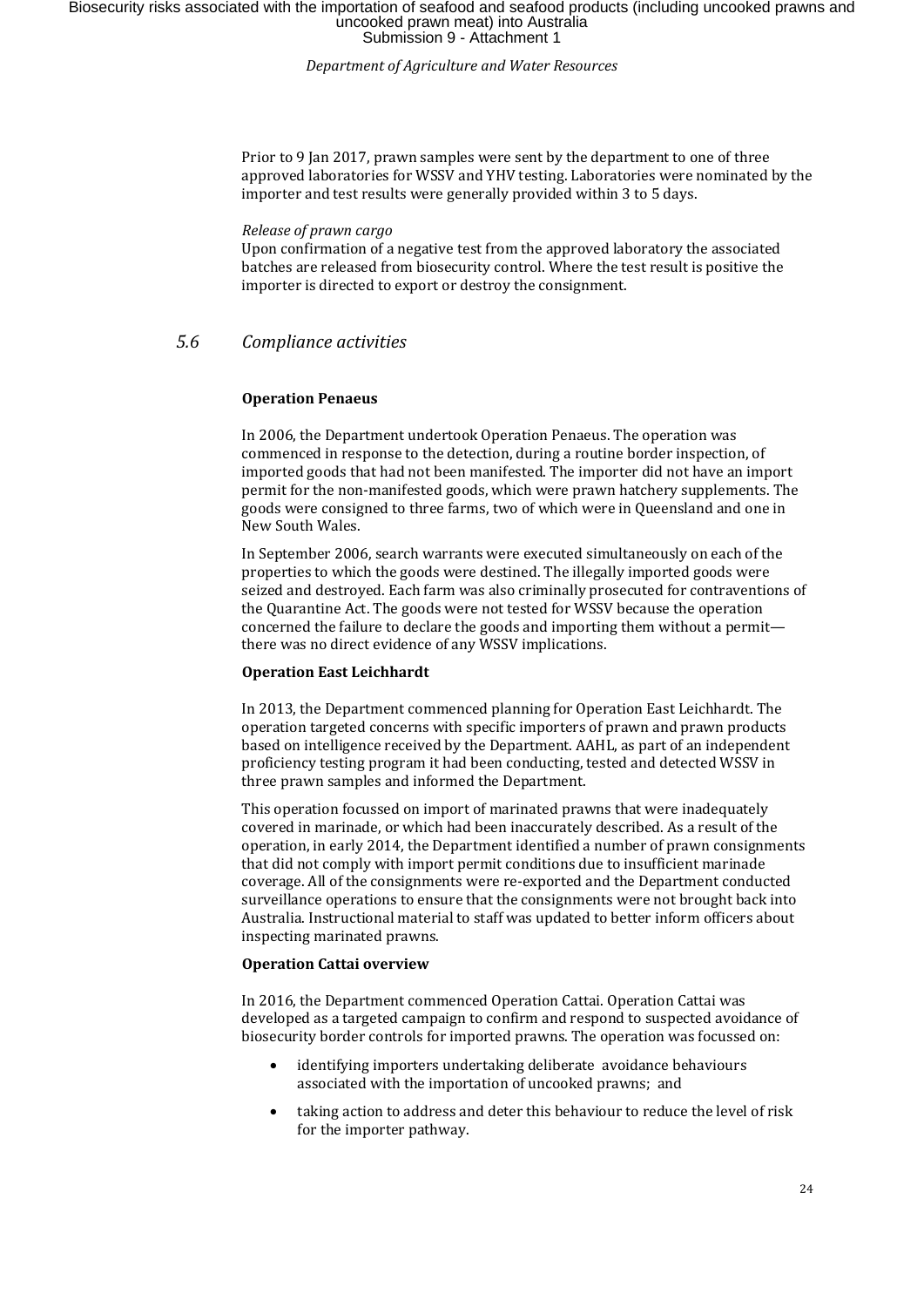*Department of Agriculture and Water Resources*

The methodologies used by some traders observed during Operation Cattai were assessed by the department as being designed to avoid border biosecurity controls in relation to imported uncooked prawns. Some importers engaged in this behaviour were able to evade import controls. This potentially resulted in significant volumes of imported uncooked prawns that were WSSV positive entering Australia. In some instances the modus operandi employed by some importers became more sophisticated as the department's detection response improved.

The operation is now complete. It consisted of three phases:

- **Phase 1** involved the retail purchase and testing of imported prawns that had been released from biosecurity control at the border (May to June 2016).
- **Phase 2** involved the targeted inspection, sampling and analysis of specifically targeted imported prawn consignments that had not been released from biosecurity control (August to December 2016).
- **Phase 3** involved investigating avoidance associated with highly processed prawn products. It ran concurrently to phase 1 and 2 but could not be completed as planned once the import suspension was implemented.

#### **Phase 1 of Operation Cattai**

Phase 1 involved purchasing uncooked prawns from 30 retail and wholesale outlets across Brisbane (7), Sydney (13) and Melbourne (10). The purchases were informed by intelligence to target importer products that may have been imported through avoidance of departmental controls. Phase 1 purchasing activity results found that 45 of the 53 uncooked prawn products purchased were positive for the presence of WSSV. Goods that did not meet import conditions were also identified, including prawns imported with shells intact and incorrect species identification.

Phase 1 testing and review of screening laboratory tests from 2014-2016 indicated that there were discrepancies in results for WSSV testing between the different NATAaccredited labs. This informed the design of Phase 2 viral testing protocols.

#### **Phase 2 of Operation Cattai**

Operation Cattai Phase 2 was designed to confirm and respond to a number of methods apparently being employed by some importers to avoid WSSV and YHV testing on imported raw prawns and prawn products. The Phase 2 approach involved undertaking seals intact inspections of uncooked prawn imports by entities or supply chains suspected of non-compliant behaviour based on the outcome of Phase 1 and previous intelligence and investigation activities. Phase 2 incorporated a revised approach to viral testing; screening laboratories were required to supply raw data to the department for technical review prior to results being reported, and confirmatory testing for WSSV presence was carried out by AAHL.

Phase 2 uncovered concerning behaviour including substitution of imported prawns, possible re-importation of previously WSSV failed product, manipulating container locking mechanisms to avoid seals intact inspections and various methodologies for avoiding the random sampling process. Significantly higher failure rates for WSSV were in evidence for consignments subjected to the seals intact inspections as opposed to the busines as usual inspections. The table below sets out observed importer behaviour.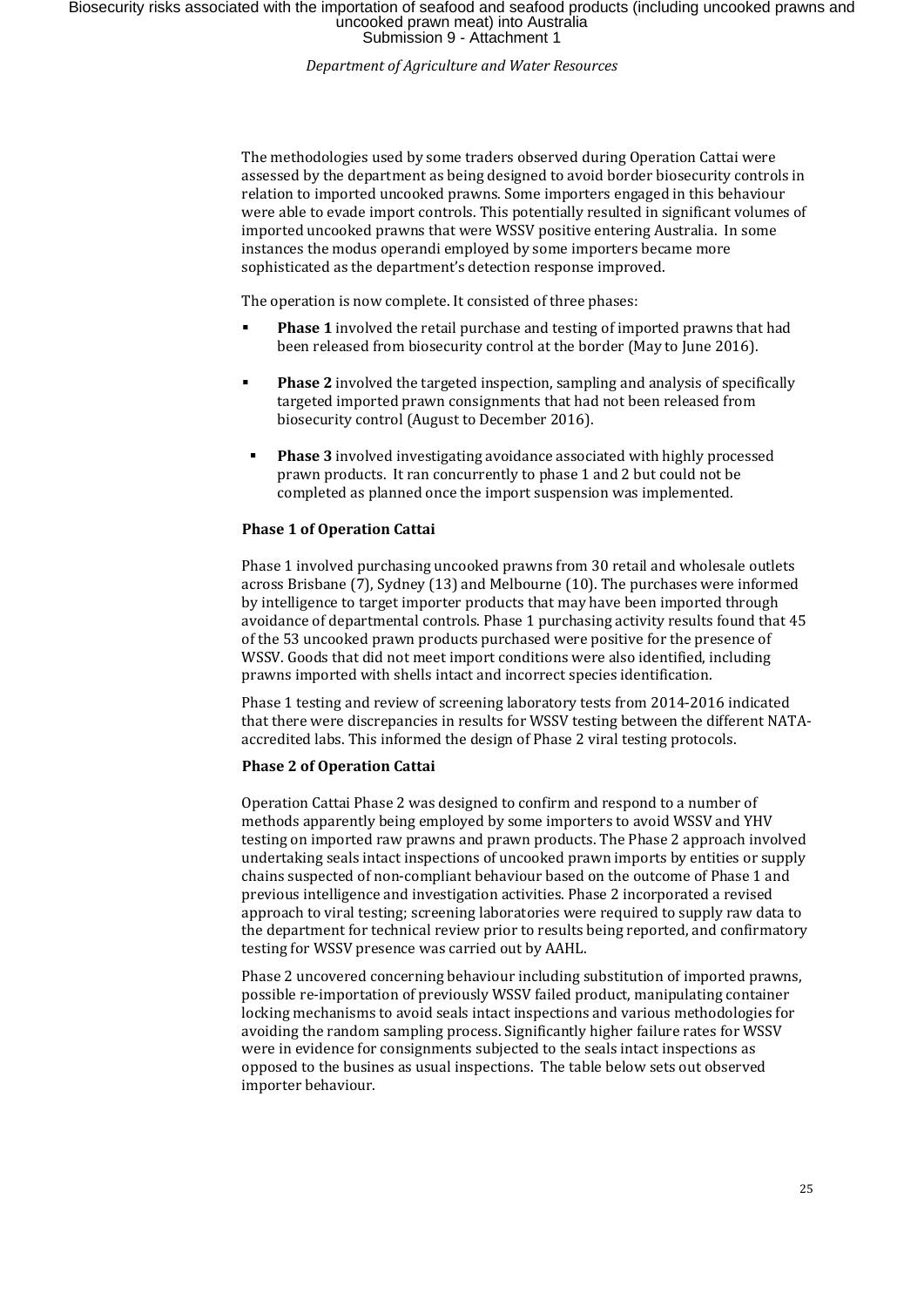*Department of Agriculture and Water Resources*

| <b>Behaviour</b>                      | Number of consignments where behaviour     |
|---------------------------------------|--------------------------------------------|
|                                       | was detected                               |
| Undeclared batches of uncooked        | 24                                         |
| peeled prawns                         |                                            |
| Carton marking (non strapping)        | 22                                         |
| Carton marking using                  | 8                                          |
| strapping/taping                      |                                            |
| Additional packaging                  | 10                                         |
| Undeclared goods                      | 6 (4 consignments with sample cartons, 2   |
|                                       | consignments with commercial amounts of    |
|                                       | undeclared goods, 154 cartons of cooked    |
|                                       | prawns and 240 cartons of marinated prawns |
|                                       | respectively)                              |
| Disregarding secure seals intact      | 3                                          |
| direction                             |                                            |
| Product re-labelling                  | 3                                          |
| Incorrect/missing documentation       | 3                                          |
| Suspected consignment substitution    | 2                                          |
| Incorrect country of origin labelling | $\overline{2}$                             |
| on goods                              |                                            |
| Possible re-import of prawns          | $\mathbf{1}$                               |
| previously exported after a positive  |                                            |
| viral test                            |                                            |
| Mismatch between importer lodging     | $\mathbf{1}$                               |
| declaration and importer on cartons   |                                            |
| Documentation not matching import     | $\mathbf{1}$                               |
| permit                                |                                            |
| <b>Total number of behaviours (66</b> | 86                                         |
| consignments)                         |                                            |

#### **Operation Cattai Phase 2 – observed importer behaviour**

This indicated an increased biosecurity risk associated with certain importers.

Priority was given to ensuring that further WSSV infected prawns from these importers were prevented from entering Australian territory.

#### **Operation Cattai – responsive actions taken by the Department**

Results from Operation Cattai tended to show that WSSV presence in prawns tested at retail were likely to be the result of the interaction of three factors:

- **Importer behaviour.** This includes observed behaviour indicative of potential avoidance of testing, misdeclaration of goods in consignment and the importation of undeclared goods.
- **Inspection practices.** This included methods of sampling, type of inspection and time booked for an inspection of prawn consignments.
- **Testing methodology.** This included specific methodology and cut off values for declaring WSSV presence adopted by individual laboratories.

The Department acted to address each of these factors. The actions undertaken include:

 **Inspection practices.** The Department introduced seals intact inspections for Operation Cattai Phase 2 for targeted entities. This meant that these targeted consignments could not be deconsolidated before an inspection, and that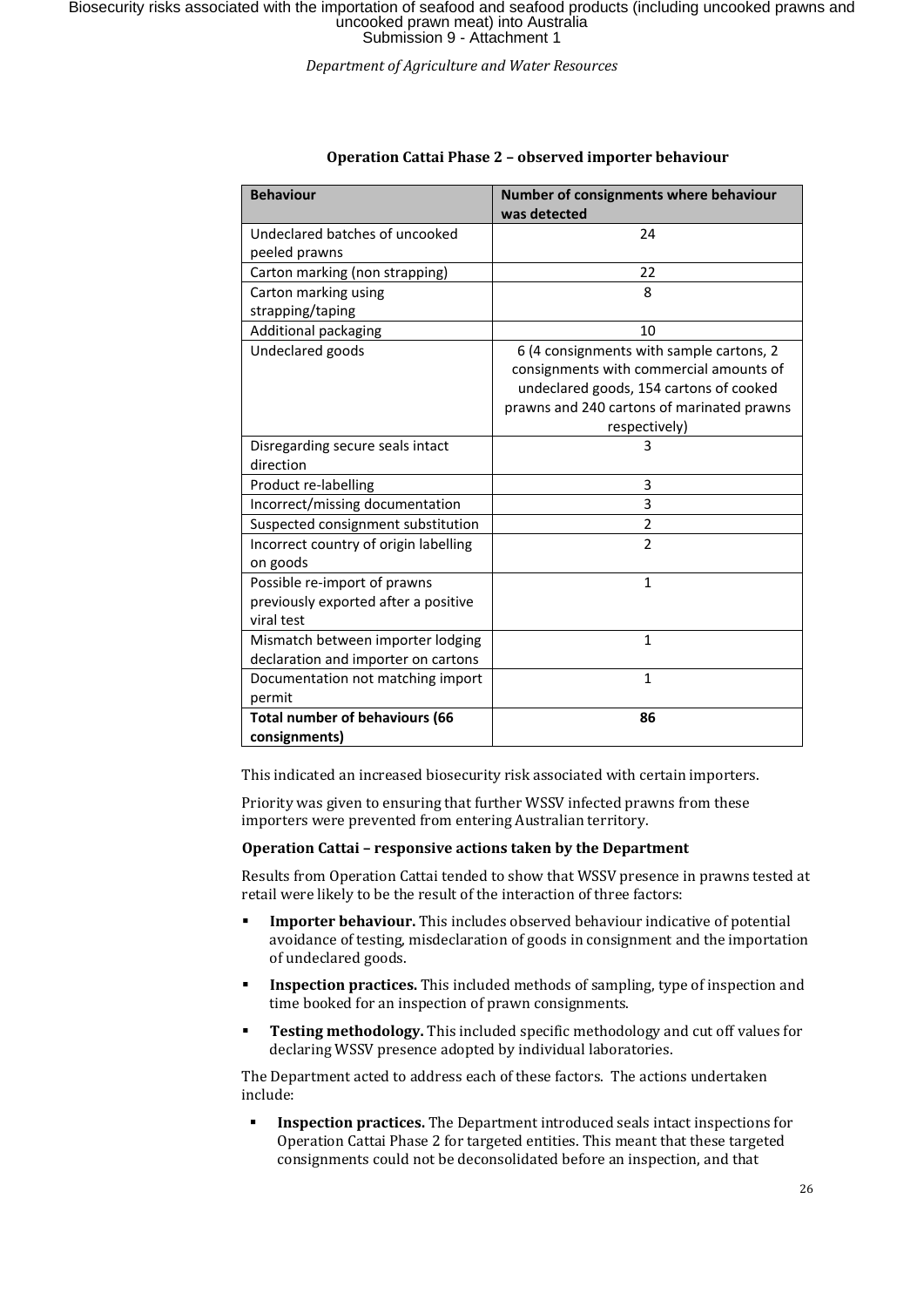*Department of Agriculture and Water Resources*

biosecurity officers would supervise the breaking of the seal and unloading of the container. Seals intact inspections were introduced for all prawn-related inspections from 9 January 2017.

- **Sampling practices.** A WHS risk assessment led by Service Delivery Division to support biosecurity officers entering cold storage areas to perform random sampling on uncooked imported peeled prawn products was developed in April 2016 and distributed to field staff prior to Operation Cattai Phase 2 commencing. Equipment to allow safe entry by the biosecurity officers into freezer areas was also made available. Biosecurity officers were also provided updates on the mechanisms being used by some importers to deliberately circumvent inspection and testing regimes. The department subjected certain consignments to six sided inspections, along with full checking of batch numbers.
- **Review of work instructions and training.** The Department issued updated work instructions to biosecurity officers. Biosecurity officers undertaking Operation Cattai prawn inspections were also provided training on enhanced sampling practices, potential circumvention behaviours, and prawn species identification. Situation reports and intelligence summaries were also disseminated to allow biosecurity officers to adapt to changing circumstances.
- **Administrative and enforcement actions.** As at 10 April 2017 the Department has actions underway against six importers to revoke approved arrangements and/or import permits for uncooked prawns. As at 10 April 2017, an approved arrangement has been revoked, two import permits suspended, and a referral has been made to the Commonwealth Director of Public Prosecutions.
- **Consistent testing processes**. The Department contacted laboratories to set out expected procedures for the testing of prawns, introduced confirmatory testing by AAHL, and commenced planning for a workshop with all testing laboratories to share technical knowledge and experience in conducting real time PCR testing for WSSV in prawns, and in reporting testing results for biosecurity purposes. The Department will review existing processes under the Animal Health Laboratory Standards for guidance in relation to improving consistency in commodity testing for biosecurity purposes.

#### **Factors contributing to increased detection rates for WSSV**

Traceback activities were conducted for over twenty consigments which had previously been released from biosecurity control and which subsequently tested positive for WSSV. Around half of the importers associated with these consignments were already undergoing compliance and enforcement action, with one already having had its approved arrangements revoked and import permits suspended.

The impact of what appears to be deliberate and sustained efforts by third parties to avoid assessment, sampling, testing and inspection processes was further amplified by local level differences in the application of the department's inspection, sampling regimes. In addition, the testing laboratories, while all NATA accredited and using the OIE test for WSSV, used different methodologies and interpreted results differently. While there may be some differences in these areas, they are consistent with the policy requirements for managing biosecurity risk in uncooked prawns.

Additionally, analysis of historical data associated with the inspection of uncooked prawns concluded that:

there does not appear to be any correlation between individual biosecurity officers carrying out inspections and the release of WSSV positive consignments;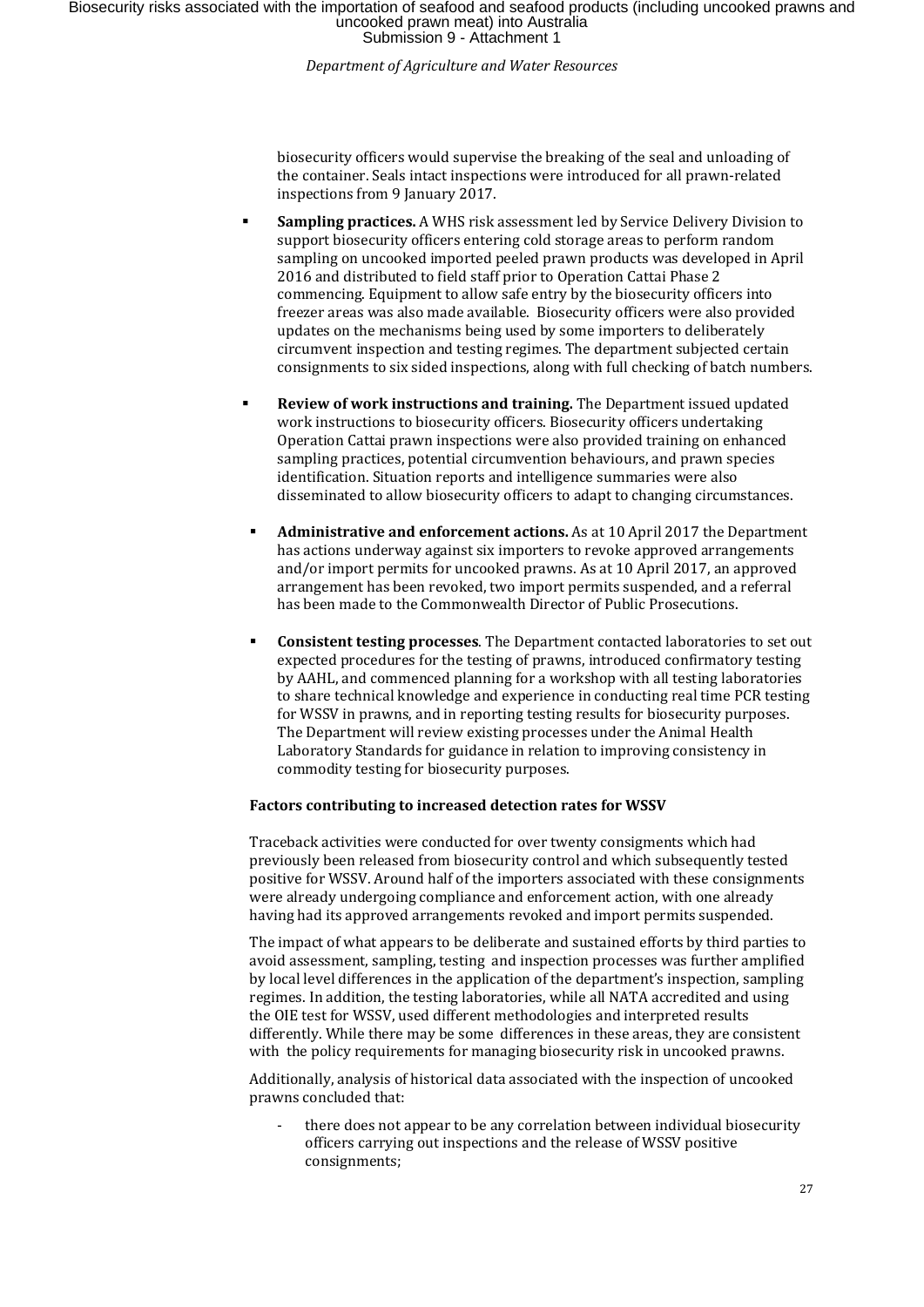*Department of Agriculture and Water Resources*

the strengthening of inspection arrangements to address efforts by third parties to circumvent biosecurity testing and inspection processes increased the positive detection rate significantly.

#### **Allegations in relation to the actions of biosecurity officers**

The department trains and supports biosecurity officers in the performance of their duties. Biosecurity officers act in accordance with their responsibilities under the *Biosecurity Act 2015*. Throughout any compliance work undertaken, regular feedback and review of training is undertaken by the department.

Departmental staff who undertake biosecurity risk management inspection activities on cargo imported into Australia, such as that relating to uncooked prawns, must demonstrate their competency against mandatory training requirements to become an authorised biosecurity officer.

Biosecurity officers are appointed by the Director of Biosecurity under the *Biosecurity Act 2015*. To be appointed, a person must satisfy the training and qualifications set out in the *Biosecurity (Training and Qualification Requirements for Biosecurity Officers and Biosecurity Enforcement Officers) Determination 2016*. These are that the person completed training modules, delivered by the department, on the *Biosecurity Act 2015* and administrative decision making.

Mandatory training includes the Certificate III in Government, the *Public Service Act 1999 (including mandated behaviours of a Government employee)*, and training specific to the delegations and authorisations held by an authorised biosecurity officer.

Biosecurity officers undertaking prawn inspections are also required to demonstrate their proficiency in applying the instructional material to prawn consignments to a supervisor or senior prawn inspector prior to being deemed competent to undertake prawn-related inspections.

While there have been some allegations made in public forums around improper behaviour by biosecurity officers undertaking inspections of uncooked prawns, detailed analysis of the actions undertaken by biosecurity officers undertaking prawn inspections prior to 9 Jan 2017 concluded that there was no evidence of fraudulent or corrupt behaviour. These investigations included:

- analysis undertaken under Operation Cattai;
- discussions between the senior executive and staff associated with consignments that had positive test results in Cattai Phase 1;
- analysis of data for specific consignments that were previously released from biosecurity control and which subsequently tested positive, to determine whether there were any patterns or anomalies in relation to the actions of staff.

While no evidence of fraudulent or corrupt behaviour has been identified by the the Department in relation to prawn inspections, if evidence is provided of such behaviour it will be investigated and properly dealt with. This is consistent with the approach taken by the department to date. In addressing such behaviour the department has, and will continue to, cooperate with relevant law enforcement agencies at the Commonwealth level as well as across jurisdictions.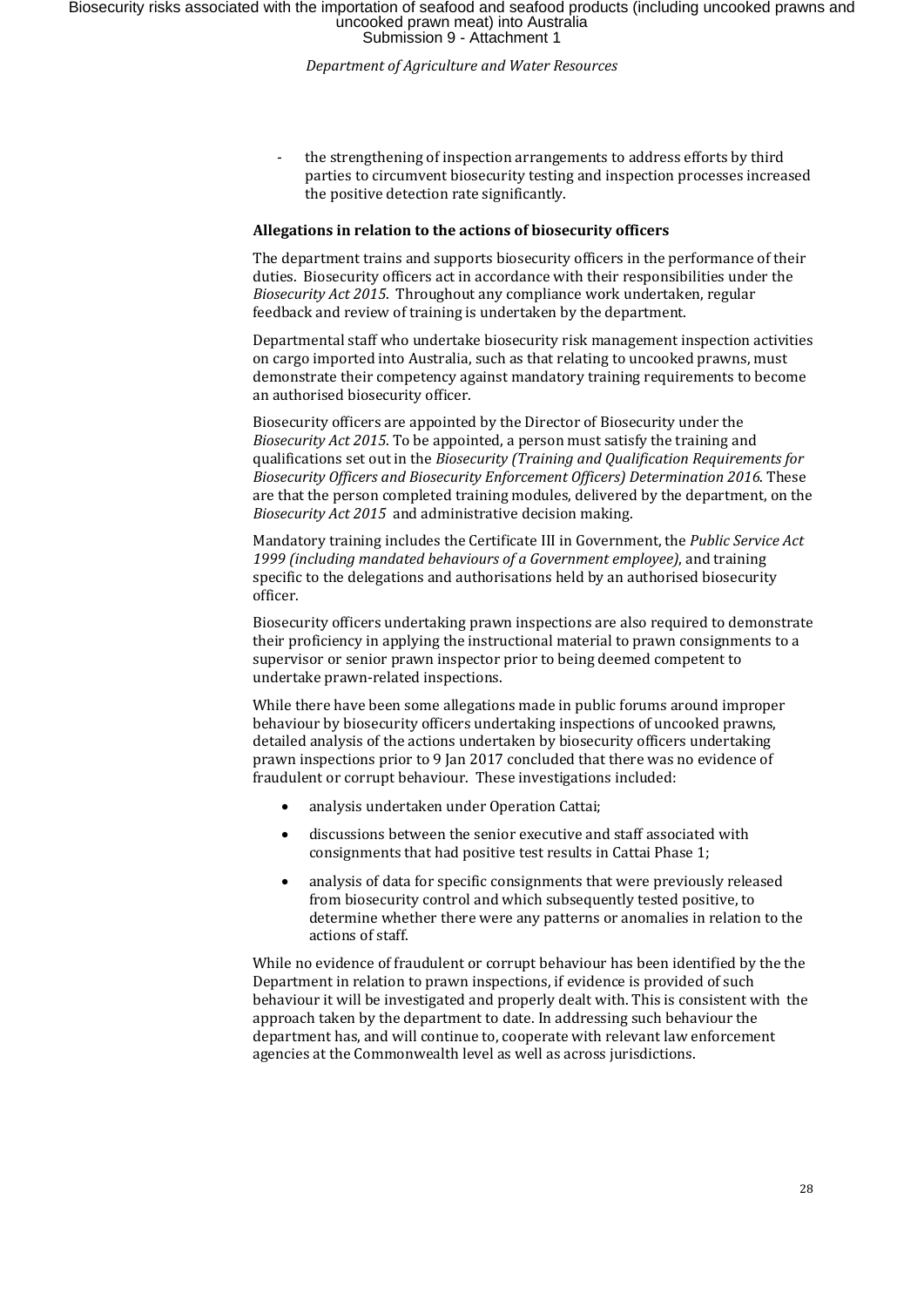*Department of Agriculture and Water Resources*

## <span id="page-29-0"></span>6 The import risk analysis into prawns and prawn products

### <span id="page-29-1"></span>*6.1 Purpose*

As a result of the introduction of interim conditions and the need to address the biosecurity risk associated with prawns, in May 1997, the Department announced the commencement of an import risk analysis into prawns and prawn products.

The import risk analysis was an assessment of the biosecurity risks associated with the importation of non-viable (ie. not live) uncooked prawns and prawn products intended for human consumption. It also considered potential post-import misdirection of prawns or prawn products for use as bait or aquaculture feed.

The Department conducted the IRA consistently with the SPS Agreement, and based on the guidelines, standards and recommendations developed by relevant international organisations such as OIE.

An IRA was a significant undertaking. It involves notification to the WTO, public and industry consultation, and a public appeals process. Finalising an import risk analysis, including public appeals, could take a number of years.

Conducting an IRA consisted of the following major steps:

- **Initiation**. The need for an import risk analysis is identified. Not all biosecurity risks require an import risk analysis and can be justified by less formal means.
- **Scheduling and scoping.** All the factors that affect scheduling are considered. Consultation with states, territories and other Australian agencies takes place. Stakeholders can initiate appeals at this stage.
- **Risk assessment and risk management.** The major scientific and technical work relating to risk assessment is performed. There is detailed consultation with stakeholders.
- **Reporting.** The results of the import risk analysis are communicated formally. There is consultation with states and territories, and the report is referred to the Eminent Scientists Group.<sup>33</sup> Reporting can take place a number of times with the issuing of drafts for feedback before a final report is available.
- **Appeals.** After the final report is issued, stakeholders can appeal the findings and recommendations of the import risk assessment.
- **Policy determination.** The biosecurity policy recommendation arising from the import risk assessment are delivered to the Director of Animal and Plant Biosecurity.<sup>34</sup>

<sup>&</sup>lt;sup>33</sup> Which consisted of Dr JC Radcliffe AM, Emeritus Prof. M Nairn AM, Dr M Lonsdale, Dr TJ Higgins, and Dr M Crane.

<sup>34</sup> Policy determinations could take place before appeals but, with the import risk analysis into prawns and prawn products, no policy determination was issued until after appeals were heard and disallowed.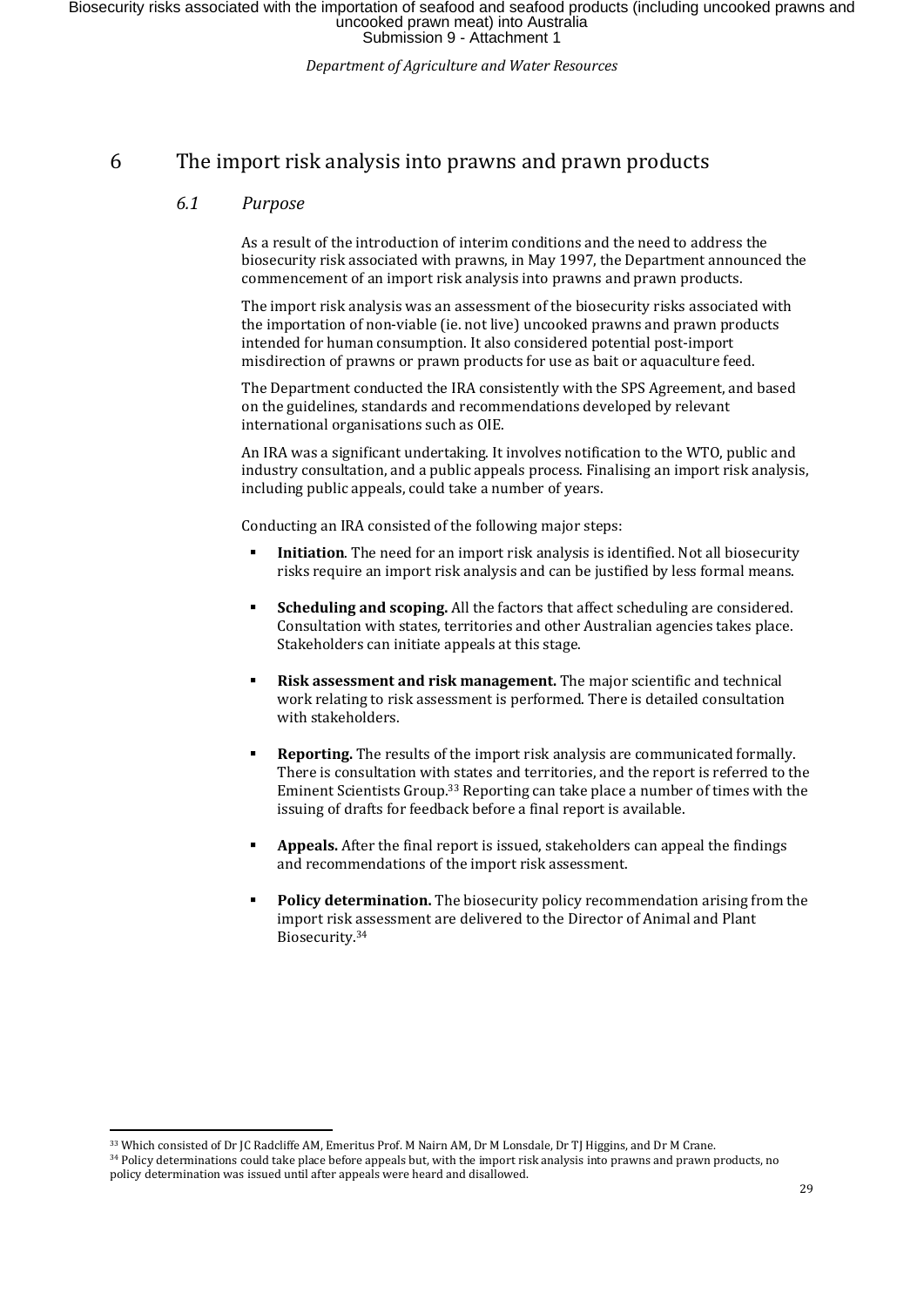*Department of Agriculture and Water Resources*

## <span id="page-30-0"></span>*6.2 Major exposure pathways identified by the IRA*

The pathways that were found to substantially contribute to the total risk appear in the following diagram as highlighted by bold lines.



#### *Fig. 5* 35

Estimation of the risk posed by each pathway took into account:

- the amount of imported commodity or associated wastes that enters the general environment of the susceptible animals;
- the amount of viable pathogen in the commodity or associated wastes; and
- the amount of contact between susceptible animals and the imported commodity or associated wastes.

#### **Use of imported prawns to fed hatchery prawns**

The use of imported prawns as feed to condition broodstock in crustacean hatcheries and as feed for crustaceans in research institutions and public aquaria (exposure group 2) represents the most significant pathway by which prawns in aquaculture and holding systems could become exposed to imported (and WSSV infected) prawns.

Head-on uncooked prawns are the preferred product for feeding prawn broodstock in hatcheries and research institutions and imported uncooked prawn meat is commonly used as feed. Although the practice is no longer widespread due to disease risks, imported uncooked prawns may still be being used. It is likely that the Darwin WSSV incident resulted from feeding imported prawns (albeit inadvertently) to broodstock prawns.

<sup>&</sup>lt;sup>35</sup> Biosecurity Australia 2009.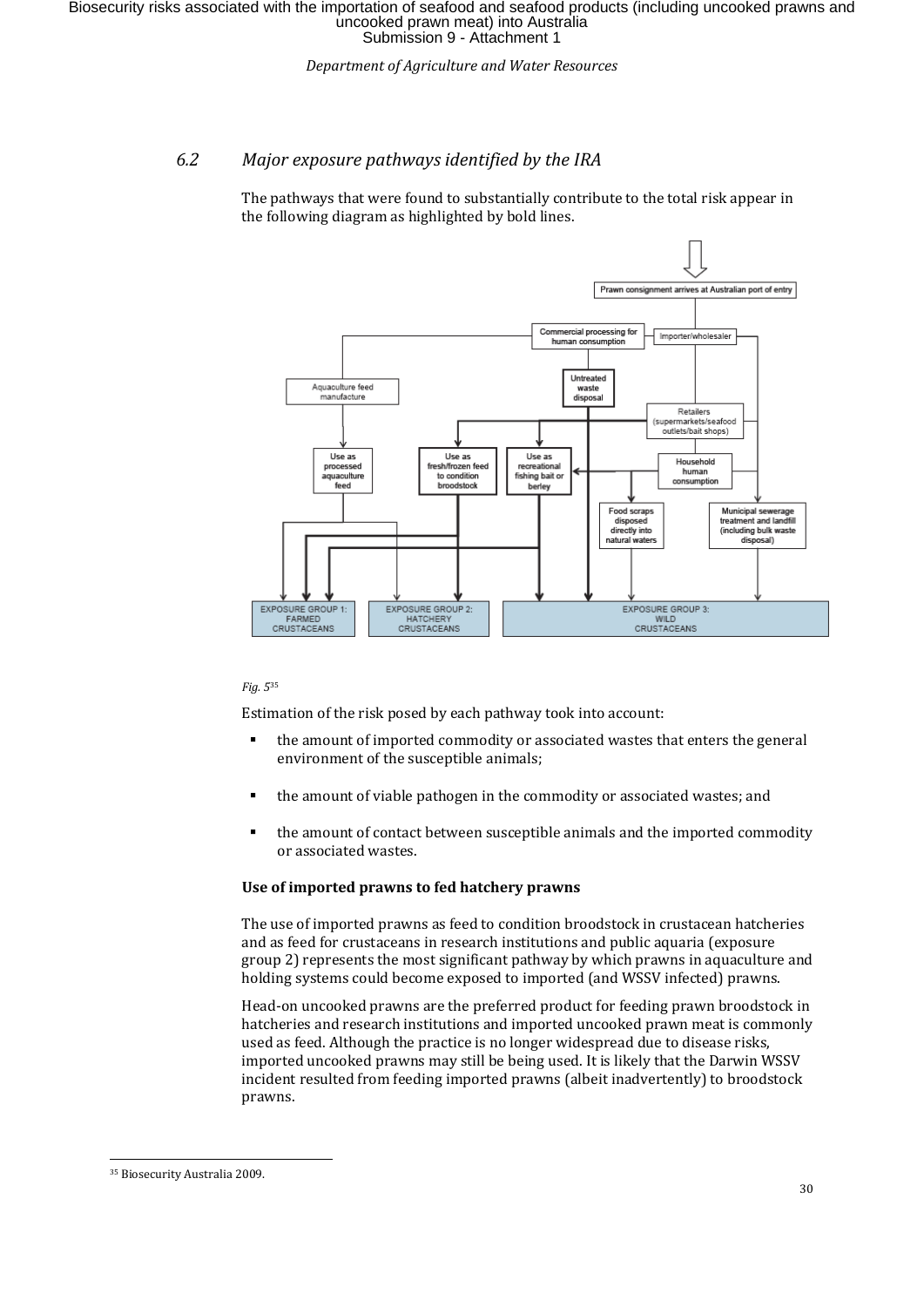*Department of Agriculture and Water Resources*

Although the volume of imported prawns used in these ways would be very small, it represented a direct and significant pathway by which crustaceans in hatcheries, research facilities and public aquaria could be exposed to pathogen such as WSSV.

#### **Disposal of waste from commercial processing**

Waste from commercial processing in the Americas had been suspected as associated with the introduction of prawn diseases.<sup>36</sup> For economic reasons, commercial processing of imported prawns in Australia is not commonly practised. However, commercial prawn processing facilities are often situated near waterways in urban areas and may have access to both municipal sewers and natural waterways (which may not be subject to effluent controls). Although commercial prawn processing plants are typically distant from crustacean aquaculture areas, and processing of prawns on-site at prawn farms is typically restricted to the farm's own produce, there are some processing plants in proximity to prawn farming areas such as those in south-east Queensland. Under such circumstances, prawn material (and any associated pathogens), discharged from these plants may enter crustacean aquaculture facilities, albeit at very dilute concentrations.

#### **Use as bait for recreational fishing**

Recreational fishers throughout Australia commonly use prawns as bait or berley when fishing.<sup>37</sup> In Australia, bait prawns have had a commercial value comparable to that of similar-sized prawns for human consumption. Thus, there may be redirection of product intended for human consumption into the bait market.

The IRA team conducted a 2007 National Bait and Berley Follow-up Survey focussing on prawns. The 2007 survey confirmed that the use as bait of potentially imported prawns 'sold as seafood' occurs albeit at low levels when compared to total bait usage. The survey did not detect the use of large whole uncooked prawns (>13cm size limit). If it occurred, it iswas at levels below detection capabilities of the surveys. Earlier Departmental inquiries in 2000, and the 2002 National Bait and Berley Survey, also revealed that, based on the species and retail price of imported prawns at the time, uncooked prawns more than 15 grams were less likely to be used as bait than smaller prawns.

The potential exists for recreational bait-use to lead to direct exposure of farmed crustaceans through fishing in farm inlet channels. However, while a potentially significant pathway, the risks associated with such practices would be limited as much of this bait is likely to be taken by non-susceptible species.

#### <span id="page-31-0"></span>*6.3 Minor exposure pathways*

There are a number of uncommon low risk pathways through which WSSV may infect farmed prawns, hatchery prawns, and wild prawns. Some key low risk pathways considered included:

 **Human waste.** As the primary purpose for which prawns are imported is for human consumption, human waste was assessed as a possible pathway. However, WSSV would be nearly entirely eliminated in the human gastrointestinal tract. Human faecal waste is also normally disposed of via domestic sewerage systems which would again substantially reduce any remaining WSSV. Prawns eaten by humans were therefore not likely to present a significant biosecurity risk.

<sup>36</sup> Lightner et al. 1997b, Lightner et al. 1998.

<sup>37</sup> ADVS 1999.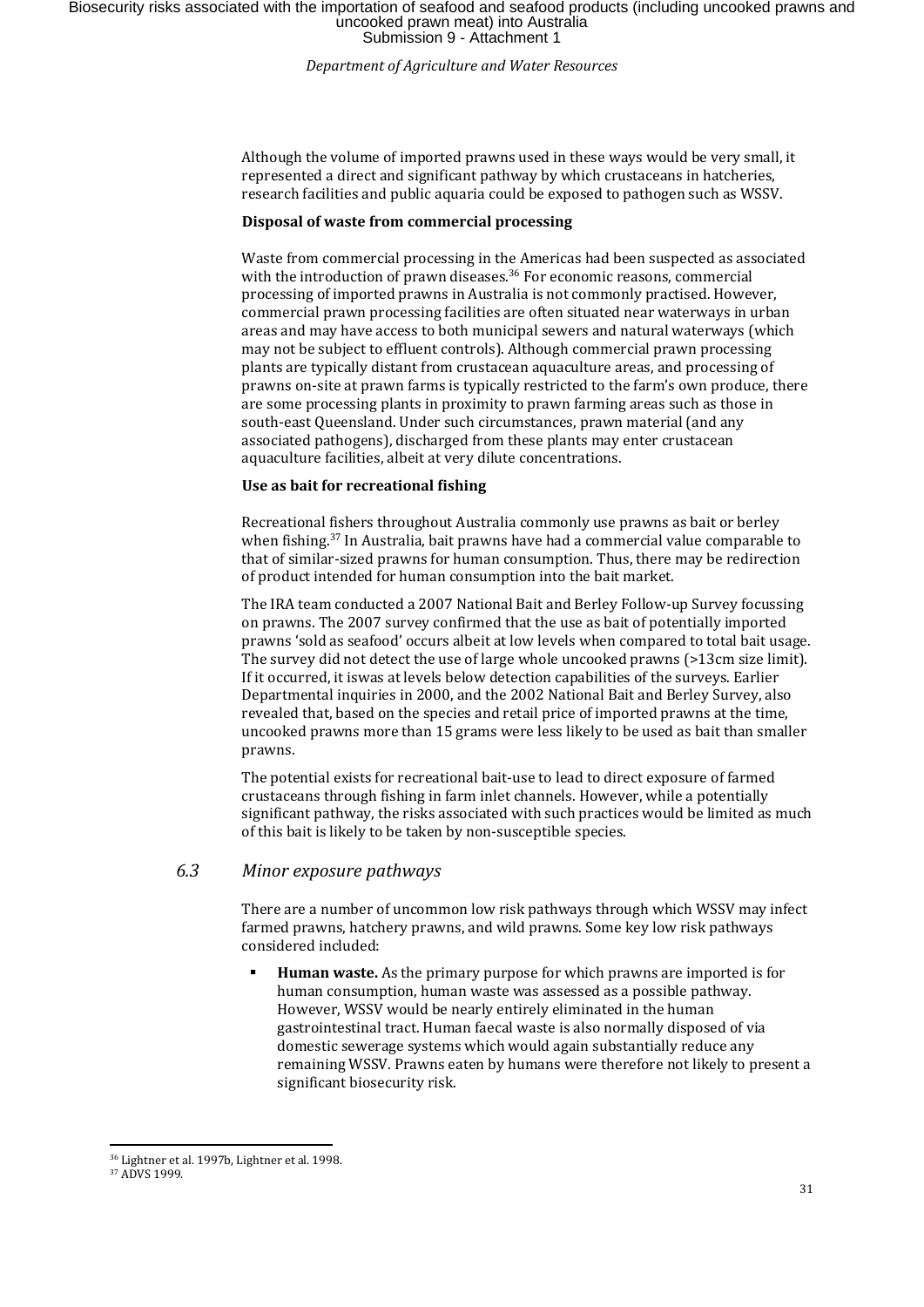*Department of Agriculture and Water Resources*

- **Use of prawn by-product in prawn feed.** Historically, farmed and hatchery crustaceans were fed meal that included prawn-based ingredients (ie. prawn head and shell by-product from commercial processing). This represented a direct pathway for WSSV to reach farmed and hatchery prawns as many prawn farmers use imported processed aquaculture feeds. However, it was assessed that manufacturing processes would be likely to inactivate prawn pathogens and disease outbreaks in farmed prawns had never been causally linked with the use of pelleted feeds.
- **Prawn waste disposed at controlled landfill sites.** The vast majority of uncooked imported prawns for human consumption are transported frozen. A number of issues concerning disposal of defrosted imported prawns were considered including waste disposal sites, state and territory regulation of bulk animal waste, waste processing procedures, spread by birds on eating waste, and environmental conditions of landfill sites. It was determined that pathogenic agents including WSSV would not be likely to survive.
- **Food scraps discarded directly into the aquatic environment.** Waste from imported prawns could be discarded as food scraps directly into the aquatic environment. However, susceptible prawns or other crustaceans would be unlikely to become infected in this way because such scraps would not be expected to contain pathogenic agents in infective form or in high concentrations (as most would be cooked). Discarded scraps would also be more likely be consumed by non-susceptible than susceptible species.
- **Other minor pathways.** Other possible but unlikely exposure pathways included diversion of prawns for human consumption for use as agricultural fertiliser, disposal of packaging materials used in importation of whole uncooked prawns, use of imported prawns as an ingredient in animal feed manufacture (other than use in manufacture of crustacean aquaculture feeds), and use of imported prawns as feed for display animals kept in home aquaria.

## <span id="page-32-0"></span>*6.4 Other findings on WSSV*

Key findings in the IRA on WSSV in infected prawns (and prawn product) include:

- **Presence of WSSV within prawns.** Uncooked prawn heads and shell wastes from commercial or domestic processing of imported prawns represent a highrisk commodity in terms of concentration of WSSV. Removal of the shell would be expected to reduce the viral load on a prawn. WSSV is not expected to occur in high concentrations throughout the body.
- **Stability of WSSV in prawns.** The ability of a pathogen, in prawns or associated wastes, to remain infectious at the point of exposure to a susceptible animal depends on transport, storage and processing. Prawns are usually cooked whole, and the head and shell are removed before consumption of tail meat (abdominal muscle).<sup>38</sup> Pathogens like WSSV are inactivated by heating and so cooking will inactivate them or significantly reduce their concentration.
- **Contact between host animals and farmed prawns.** It is almost certain that an imported prawn in the form of processed or unprocessed feed will make contact with, and be consumed by farmed prawns if introduced into their environment.
- **Contact between host animals and wild prawns.** Wild prawns may only be moderately likely to come into contact with prawn material introduced into their

<sup>38</sup> ADVS 1999.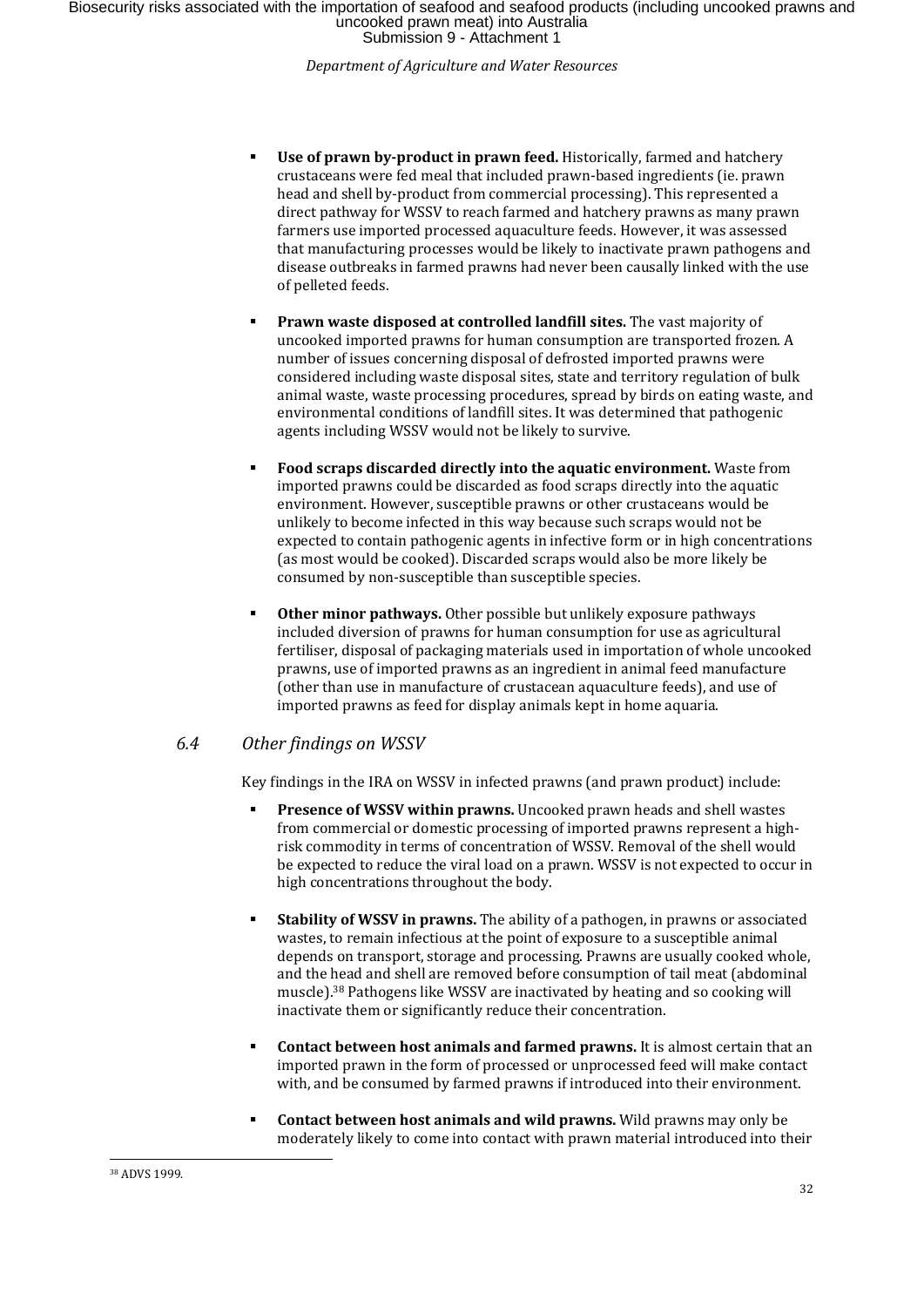*Department of Agriculture and Water Resources*

environment. The volume of imported uncooked product released into the natural environment, the dispersal and dilution of that material, the presence and concentration of host animals in the area, and the proportion of material that might be consumed by other non-susceptible species in the vicinity will reduce the likelihood of contact. As a result of greater competition from other aquatic animals (especially fish, crabs and other crustaceans), only a small proportion of imported uncooked material may end up being ingested by wild prawns.<sup>39</sup>

### <span id="page-33-0"></span>*6.5 WSSV risk reduction options*

The IRA considered a number of options that would reduce the unrestricted risk of WSSV infected prawns entering Australia. Unrestricted risk is where no import restrictions are imposed on import. Unrestricted risk was assessed as high and above Australia's ALOP but restrictions could be imposed to reduce the biosecurity risk to a very low level. The Director of Quarantine had also already imposed a series of conditions which the IRA addressed. The key restrictions and their risk reduction effects were as follows:

- **Cooking or freezing.** Cooking and freezing of prawns was considered for their effectiveness in inactivating WSSV in prawns. Cooking in boiling water for 3 to 5 minutes was considered effective enough to reduce the biosecurity risk to a very low level. Freezing prawns was considered ineffective to inactivate WSSV.
- **Testing.** Testing of prawns on arrival in Australia was considered as a possible risk mitigation measure. It was considered that testing would need to be to the OIE standard and would also require a 95% confidence of detecting WSSV if present at a prevalence of 5%. Testing alone was not considered capable of reducing the biosecurity risk to a very low level. There existed uncertainty in the sensitivity of available tests for prawn pathogens but testing with other measures was considered sufficient to reduce risk to a very low level.
- **Highly processed prawns.<sup>40</sup>** It was considered that 'highly processed' prawns (ie. head-off, shelled and coated for human consumption) presented a very low risk to Australia when the likely exposure to risk pathways and likely end-use of the highly processed prawns was reviewed. Unintended use of highly processed prawns as recreational fishing bait was considered but assessed a very low risk because head-on prawns were preferred as bait and highly processed prawn were typically an expensive option for bait.<sup>41</sup>
- **Head/shell removal.** Removal of the head and shell was considered likely to reduce the amount of any WSSV in a prawn by, at least 50%. The removal would also reduce the likelihood such prawns would be used as bait.
- **Minimum size.** It was considered that prawns over a certain size presented a lower biosecurity risk than smaller prawns because they were less likely to be used as bait. The National Bait and Berley Survey 2002 found no reports of prawns greater than 13 cm being used as bait. However, minimum sizes was not, alone, considered to be a measure able to reduce the biosecurity risk to the very low risk required by Australia's ALOP.

<sup>39</sup> Baldock 1999.

<sup>40</sup> Highly processed prawns did not include raw head-off and shelled prawns including if those prawns had been deveined, butterflied, skewered, or present in 'ring' packaging.

<sup>41</sup> Kewagama Research 2002.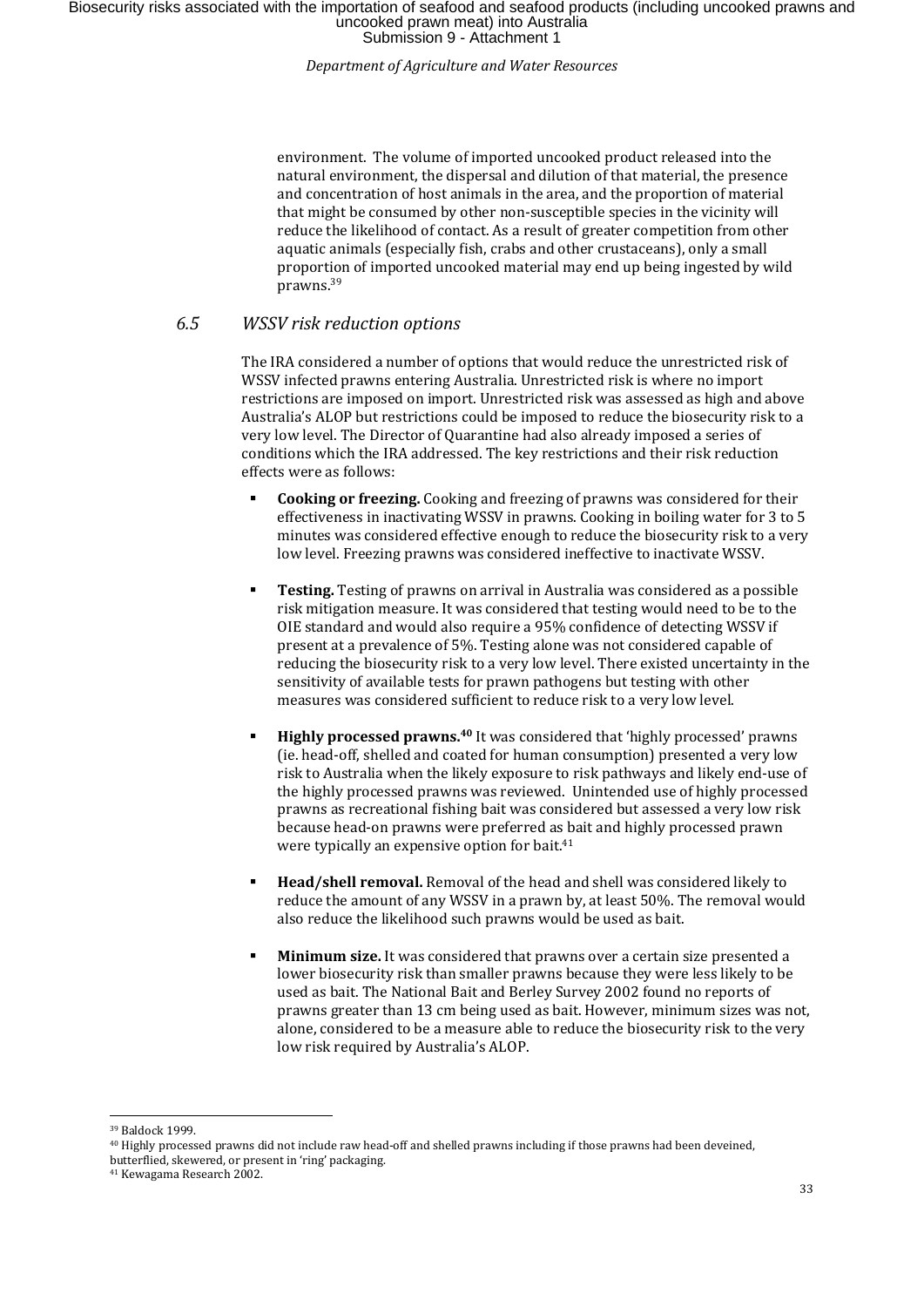*Department of Agriculture and Water Resources*

- **Labelling for human consumption.** Labelling imported prawns for human consumption only and not to be used as bait or feed for aquatic animals was considered likely to reduce the risk the prawns would be used other than for human consumption. However, this measure was not considered sufficient to reduce the level of risk to an acceptable level as labelling requirements would not necessarily flow through to retail sale.
- **Other measures.** Other measures considered but not assessed as significant risk mitigation measures included post-harvest inspection by approved bodies in foreign countries, sourcing solely from wild stock, and sourcing from nonemergency harvested stock.

The IRA recommended that the following import conditions apply to the importation of prawns and prawn products for human consumption:

#### **1 Import Permit**

The importer must obtain a permit to import all *uncooked* prawns and prawn products into Australia for human consumption from AQIS, before the goods are imported.

The application to import must include:

- o the name and address of the importer and exporter; and
- o a description of the commodity to be imported.

#### **2 Uncooked prawns**

- **2.1** All imported *uncooked* prawns must:
	- o be sourced from a country or zone that is recognised by Australia to be free of
	- o ALL the following pathogenic agents:
	- o White spot syndrome virus (WSSV),
	- o Yellowhead virus (YHV), and
	- o Taura syndrome virus (TSV),

OR

- o be highly processed that is with the head and shell removed (the last shell segment and tail fans permitted) and;
- o coated for human consumption by being breaded (crumbed) or battered, or
- $\circ$  coated for human consumption by being marinated in a wet marinade (the marinade must be no less than 12% of the total weight of the product), or
- $\circ$  coated for human consumption by being marinated in a dry marinade (the marinade must be clearly seen to cover the product), or
- $\circ$  coated for human consumption by being marinated and placed on skewers (the marinade must be clearly seen to cover the product), or
- o the raw prawn meat processed into dumpling, spring roll, samosa, roll, ball or dim sum-type product;

OR

o have had the head and shell removed (the last shell segment and tail fans permitted), be frozen and each batch tested on arrival in Australia and found free of WSSV and YHV.

Batch testing for a pathogenic agent does not occur if sourced from a country or zone recognised by Australia to be free of that agent.

Testing is based on the polymerase chain reaction (PCR) tests in the current version of the World Organisation for Animal Health (OIE) *Manual of Diagnostic Tests for Aquatic Animals* or equivalent, and a sampling regimen that would provide 95% confidence of detecting the agent if present at 5% prevalence.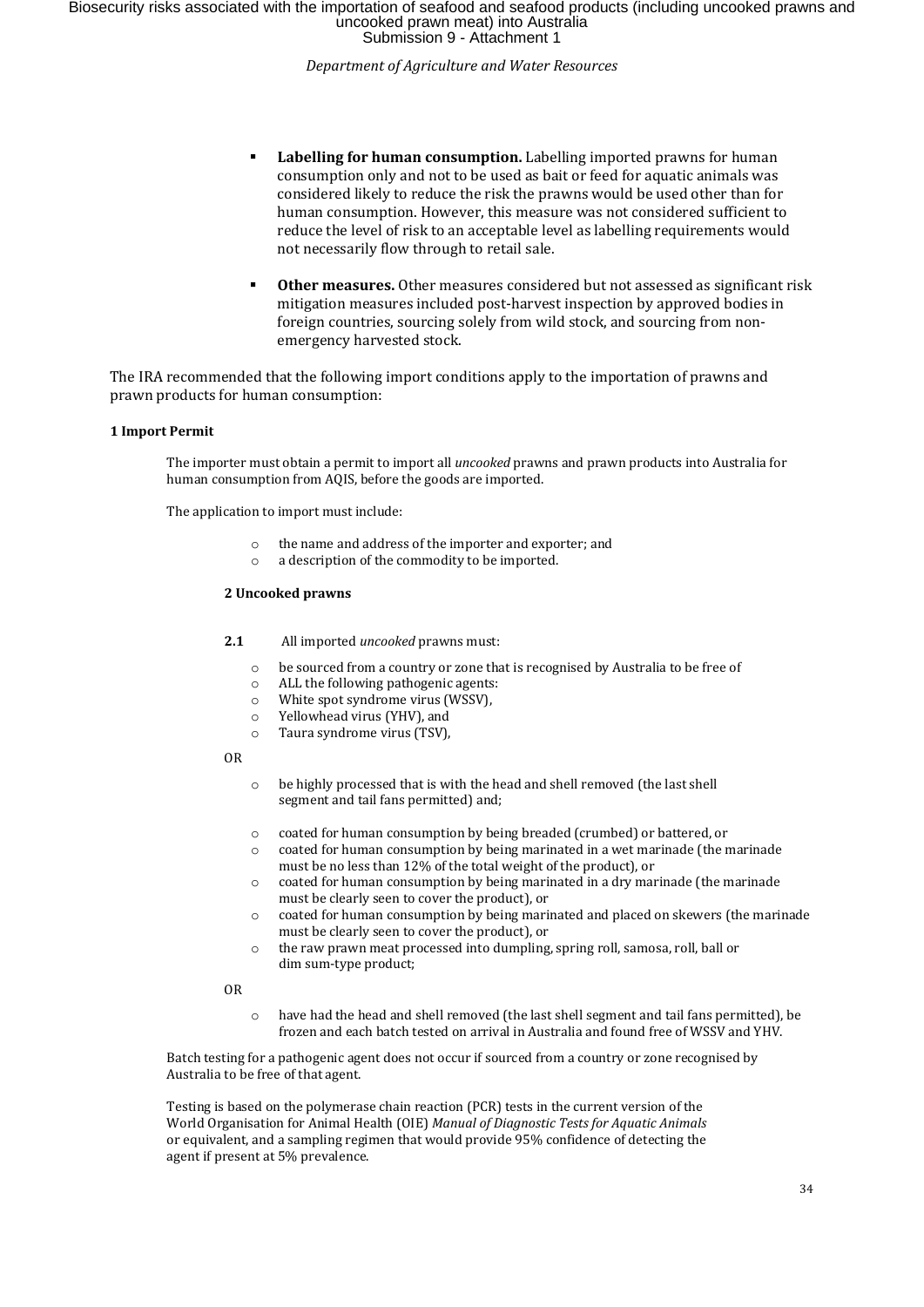*Department of Agriculture and Water Resources*

All consignments of prawns to be tested will be held under quarantine control in Australia where they will be sampled for testing. Prawns will remain under quarantine control until the results of the tests are available. Batches that return positive results must be re-exported, destroyed or further processed (i.e. cooked) in a facility approved by AQIS for that purpose.

For the purpose of this testing, a batch is defined as a population from a different pond population or fishing period population. Documentation from the exporter, supplier or the Competent Authority verifying the number of batches in the consignment must be provided to AQIS. This documentation must clearly detail the labelling of each batch in the consignment. If the number of batches cannot be determined from documentation, full unpacking and inspection may be required in order to determine the number of batches.

- **2.2** For all uncooked prawns and prawn products (including those that are considered to be highly processed, as defined in Section 2.1), the Competent Authority in the exporting country must certify that the prawns or prawn products:
	- o are fit for human consumption, and
	- o have been processed, inspected and graded in premises approved by and under the control of the Competent Authority, and
	- o are free from visible signs of infectious disease.

In addition, for *uncooked* prawns that are not considered to be highly processed (as defined in Section 2.1), the Competent Authority must certify that:

> o each package is marked with the words '*for human consumption only'* and *'not to be used as bait or feed for aquatic animals*'.

**2.3** Uncooked prawns and prawn products that are considered to be highly processed (as defined in Section 2.1) will be randomly inspected by AQIS to ensure the imported commodity complies with the product description on the import permit and health certificate

The final IRA report was issued on 7 October 2009, subject to a 30 day appeal period that closed on 6 November 2009

The prawn farmers and their representative organisations generally welcomed the recommendations and requested an immediate introduction of strengthened import conditions. However four submissions expressed concern at the continued importation of uncooked prawns.

Conversely, importers of prawn products and exporting countries were highly critical of the recommendations, arguing that they were overly conservative and trade restrictive.

Four appeals were received, two from countries exporting prawns to Australia, one from the Seafood Importers Association of Australasia Inc and one from the Australian Prawn Farmers Association (**APFA**).

APFA appealed the IRA on three issues, one of which was related to WSSV, claiming that:

- there was no evidence that marination of prawns or that washing the flesh of raw prawns denatures viruses in dead prawns so the import of marinated prawns constituted an unacceptable risk;
- there was no evidence that the pathological strain of IHHNV existed in natural populations in east coast prawn stocks or that there was exchange between the populations of the Northern Territory and the east coast, so that the import of prawns without risk management measures for IHHNV constituted an unacceptable risk
- that the import of prawns from other than a disease free source without TSV testing of each batch constituted an unacceptable risk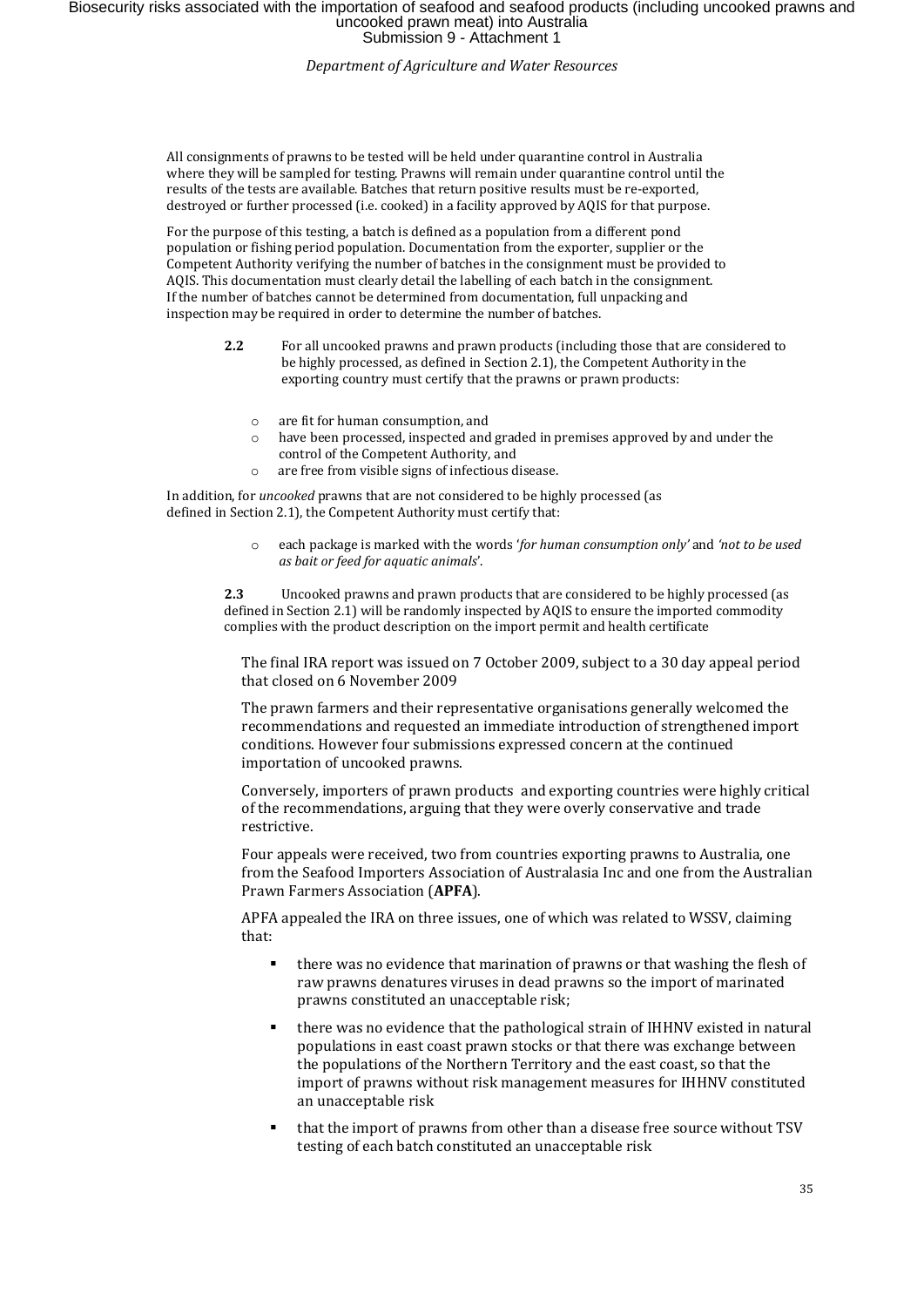*Department of Agriculture and Water Resources*

In each case, the Appeal Panel disallowed the claim on the basis that the claim was outside the grounds of appeal that it could consider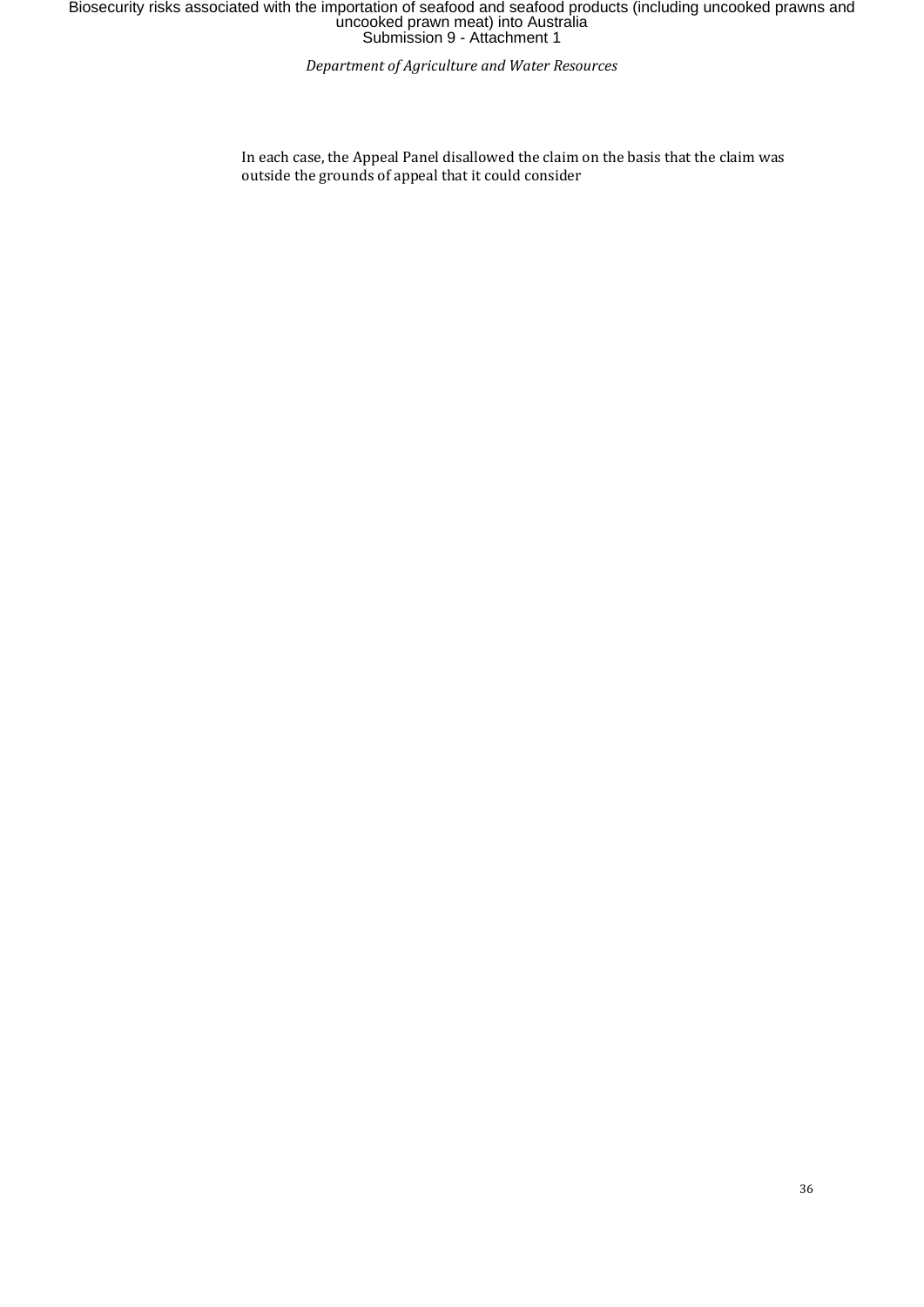*Department of Agriculture and Water Resources*

## <span id="page-37-0"></span>7 The Darwin WSSV incursion

#### <span id="page-37-1"></span>*7.1 The incident*

On 15 November 2000, a box of frozen prawns labelled 'Cocktail Prawns' and 'Product of Indonesia' was identified at a government run aquaculture facility in the Northern Territory. The prawns had been fed to mud crabs and had been purchased from a Darwin wholesaler on the understanding they were of Australian origin. It was the facility's policy of feeding locally caught rather than imported prawns to reduce disease risks and so using the imported prawns as feed was inadvertent.

It was reported later that a Northern Territory university had also been using uncooked 'River Prawns' from the same consignment to feed black tiger prawns.

### <span id="page-37-2"></span>*7.2 The response*

Initially, WSSV was suspected but not confirmed by testing. Nonetheless, as a precautionary measure against transmission, all crustaceans at the aquaculture facility and university were destroyed, feeding of prawns discontinued and holding tanks and all associated equipment disinfected. Representative samples of crab tissues and the imported prawns were also collected for testing for WSSV.

An immediate audit of the origin of earlier batches of prawns was also undertaken. The wholesaler indicated that the prawns may have been imported from Indonesia via Perth, Western Australia and this was confirmed. The prawns were part of a large consignment imported in 1999 and that prawns from this consignment had been distributed for sale in another three states. A significant amount had been distributed for sale as bait.

On 20 November 2000, the NT Department of Primary Industry and Fisheries informed the ACVO of this incident and of the actions taken. The ACVO then informed state and territory Chief Veterinary Officers and Directors of Fisheries.

Following eradication procedures by the Northern Territory Government, by 5 December 2000, PCR test results confirmed the presence of DNA consistent with WSSV in the collected samples as follows:

| Sample tested                                                                      | <b>WSSV</b> results |
|------------------------------------------------------------------------------------|---------------------|
| Imported 'River Prawns' and 'Cocktail Prawns'                                      | 3 of 6 samples      |
| Black tiger prawns cultured at the university                                      | 11 of 11 samples    |
| Prawns collected from the aquaculture facility                                     | 2 of 4 samples      |
| Mud crabs cultured at the aquaculture facility                                     | 2 of 15 samples     |
| Wild shore crabs collected from the aquaculture facilities outfall 5 of 12 samples |                     |

While WSSV was found in Darwin Harbour in the samples of wild shore crabs, subsequent testing has shown that WSSV did not establish in Darwin Harbour.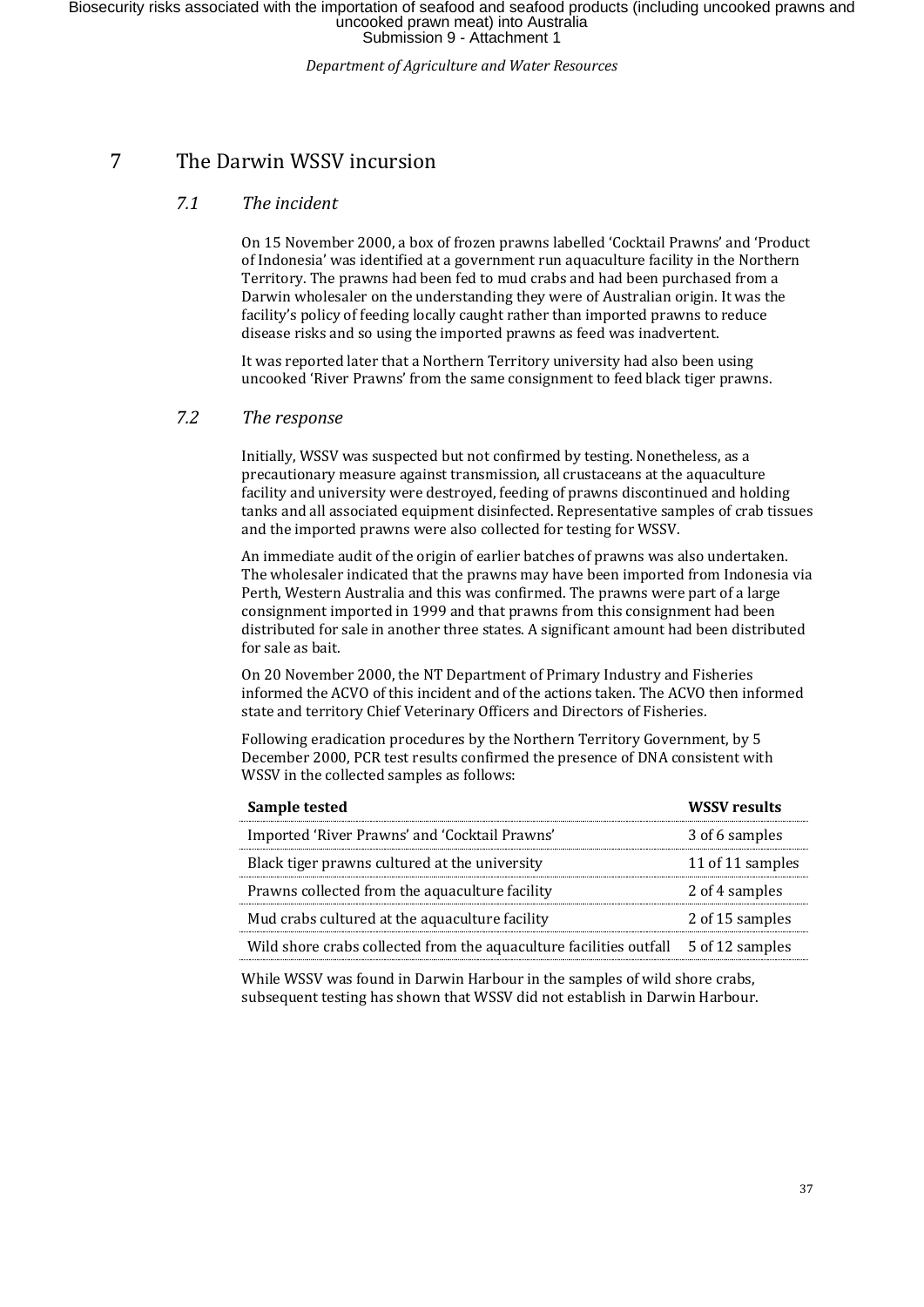*Department of Agriculture and Water Resources*

## <span id="page-38-0"></span>8 The Logan River WSSV incursion

## <span id="page-38-1"></span>*8.1 The incident*

The following is a timeline of key events during the Logan River WSSV incursion:

| Date             | <b>Event</b>                                                                                                                                                                                                                                                                                                 |
|------------------|--------------------------------------------------------------------------------------------------------------------------------------------------------------------------------------------------------------------------------------------------------------------------------------------------------------|
| 22 November 2016 | 1IP notifies Biosecurity Queensland of unusual mortalities. <sup>42</sup>                                                                                                                                                                                                                                    |
|                  | Water sourced from the Logan River and not treated. <sup>43</sup><br>Disease signs first in the ponds farthest from the river. <sup>44</sup>                                                                                                                                                                 |
| 30 November 2016 | The QCVO notifies the ACVO of a suspected WSSV incursion<br>after mortalities at 1IP become significant. ACVO informed<br>that infected samples from local bait shops and wild prawns<br>in the adjacent Logan River have also been identified.<br>Samples not confirmed as positive for WSSV at this point. |
| 1 December 2016  | AAHL confirms that prawns at 1IP are infected with WSSV.                                                                                                                                                                                                                                                     |
|                  | AqCCEAD meets for the first time then meets regularly.                                                                                                                                                                                                                                                       |
|                  | The Department notifies the OIE. Weekly updates are<br>provided from this date.                                                                                                                                                                                                                              |
| 5 December 2016  | Queensland places restrictions over 1IP.45                                                                                                                                                                                                                                                                   |
| 5 December 2016  | 3IP is confirmed as infected with WSSV.                                                                                                                                                                                                                                                                      |
|                  | Disease signs first in the ponds farthest from the river.<br>The farm is adjacent to 1IP and close to 2IP.                                                                                                                                                                                                   |
| 7 December 2016  | 4IP is confirmed as infected with WSSV.                                                                                                                                                                                                                                                                      |
|                  | Disease signs first in the ponds farthest from water<br>$\bullet$<br>intake.                                                                                                                                                                                                                                 |
|                  | The farm is nearly three kilometres downstream from<br>3IP.                                                                                                                                                                                                                                                  |
|                  | AAHL confirms six samples of wild prawns from the river<br>near 1IP are WSSV positive (but with low-level PCR results).                                                                                                                                                                                      |
|                  | Queensland expands restriction area. <sup>46</sup>                                                                                                                                                                                                                                                           |
| 14 December 2016 | IMT meets for the first time then meets regularly. Six<br>departmental staff are deployed to assist in Queensland.                                                                                                                                                                                           |
| 15 December 2016 | 2IP is confirmed as infected with WSSV.                                                                                                                                                                                                                                                                      |
|                  | The farm is adjacent to 1IP.<br>The farm has the same operators as 1IP.                                                                                                                                                                                                                                      |

<sup>42</sup> Minor mortalities only. The infected properties were given reference numbers (IP means infected property). See Glossary. 43 The water is filtered but wild prawn species including greasyback and banana prawns were found in the harvest indicating that wild prawn nauplii (larval prawns) enter the farms with the intake of water from the Logan River.

<sup>44</sup> Potential explanations for this anomaly exist including that the ponds farthest away from the river were stocked before the others giving WSD a longer time to manifest. At 4IP a large population of glass prawns live in the inlet channel close to the ponds. <sup>45</sup> Queensland Government Gazette, No 24, 10 February 2017.

<sup>46</sup> Queensland Government Gazette, No 24, 10 February 2017.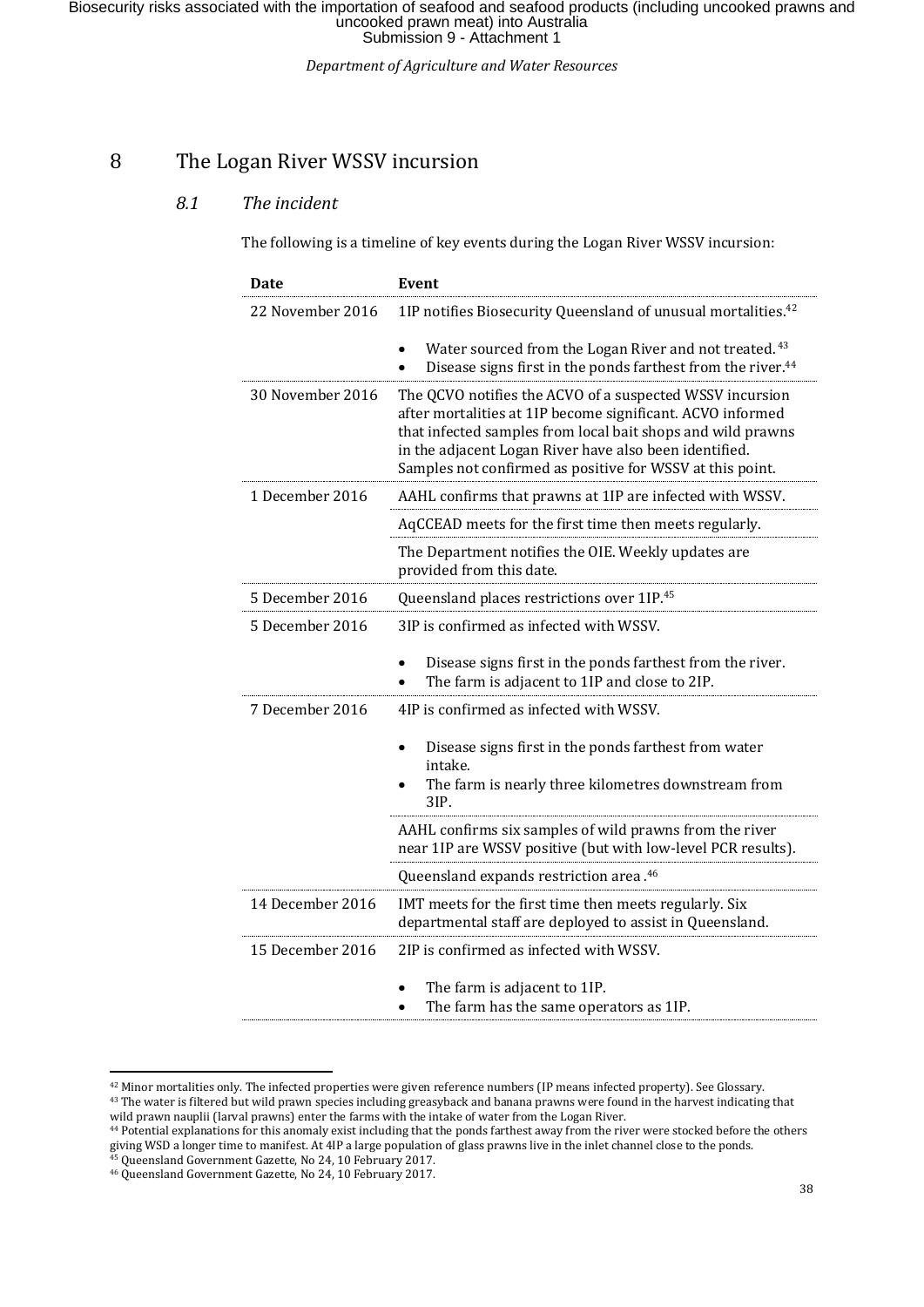| <b>Date</b>            | <b>Event</b>                                                                                                                                                                                                               |
|------------------------|----------------------------------------------------------------------------------------------------------------------------------------------------------------------------------------------------------------------------|
| 14-15 December<br>2016 | Samples of uncooked prawns sold at retail outlets within a<br>10km radius of the incursion area obtained for WSSV testing.                                                                                                 |
| 16 December 2016       | Treatment activities complete at 3IP and 4IP.                                                                                                                                                                              |
| 19 December 2016       | Uncooked imported prawns intended for human<br>consumption found in use as bait by two recreational fishers<br>on the Logan River. Samples sent for testing at AAHL.                                                       |
| 21 December 2016       | Treatment activities complete at 2IP.                                                                                                                                                                                      |
| 22 December 2016       | Treatment activities complete at 1IP.                                                                                                                                                                                      |
|                        | Samples taken from prawns being used as bait in Logan River<br>on 19 December 2016 test positive for WSSV.                                                                                                                 |
| 29 December 2016       | 5IP is confirmed as infected with WSSV.                                                                                                                                                                                    |
|                        | Water is not sourced from the Logan River.<br>$\bullet$<br>The farm is nearly eight kilometres downstream from<br>3IP.<br>The farm is the largest farm to be confirmed infected.<br>Decontamination commences immediately. |
| 4 January 2017         | Test results from AAHL confirm WSSV detected in 17 of 22<br>retail samples of uncooked prawns obtained on 14-15<br>December 2016.                                                                                          |
|                        | The Department sends two additional officers to assist in<br>Queensland.                                                                                                                                                   |
| 6 January 2017         | WSSV detected in a wild crab taken from a drainage channel<br>near 7IP. 7IP not considered infected but considered at risk.                                                                                                |
|                        | Import permits of one importer suspended and approved<br>arrangement revoked. Department asks other importers to<br>voluntarily recall their prawns.                                                                       |
|                        | Director of Biosecurity makes a determination to suspend the<br>importation of uncooked prawns for a six month period.                                                                                                     |
| 7 January 2017         | Suspension of the importation of uncooked prawns and<br>prawn products comes into effect. <sup>47</sup> Highly processed prawns<br>and prawn products continue to be permitted entry.                                      |
| 9 January 2017         | Enhanced testing at the border commences.                                                                                                                                                                                  |
| 10 January 2017        | Minister and the Department of Prime Minister and Cabinet<br>briefed on support options for farmers and fishers.                                                                                                           |
| 12 January 2017        | WSSV detected in three wild crabs taken near 5IP.                                                                                                                                                                          |
| 20 January 2017        | Queensland expands restriction area. <sup>48</sup>                                                                                                                                                                         |
| 31 January 2017        | WSSV detected in one wild prawn taken near 3IP.                                                                                                                                                                            |

<sup>47</sup> Except from New Caledonia which is WSSV free. Biosecurity (Suspended Goods – Uncooked Prawns) Determination 2017 (Cth).

<sup>48</sup> Movement Control Order Notice (Logan and Albert Rivers) – White Spot Syndrome Virus, 20 January 2017.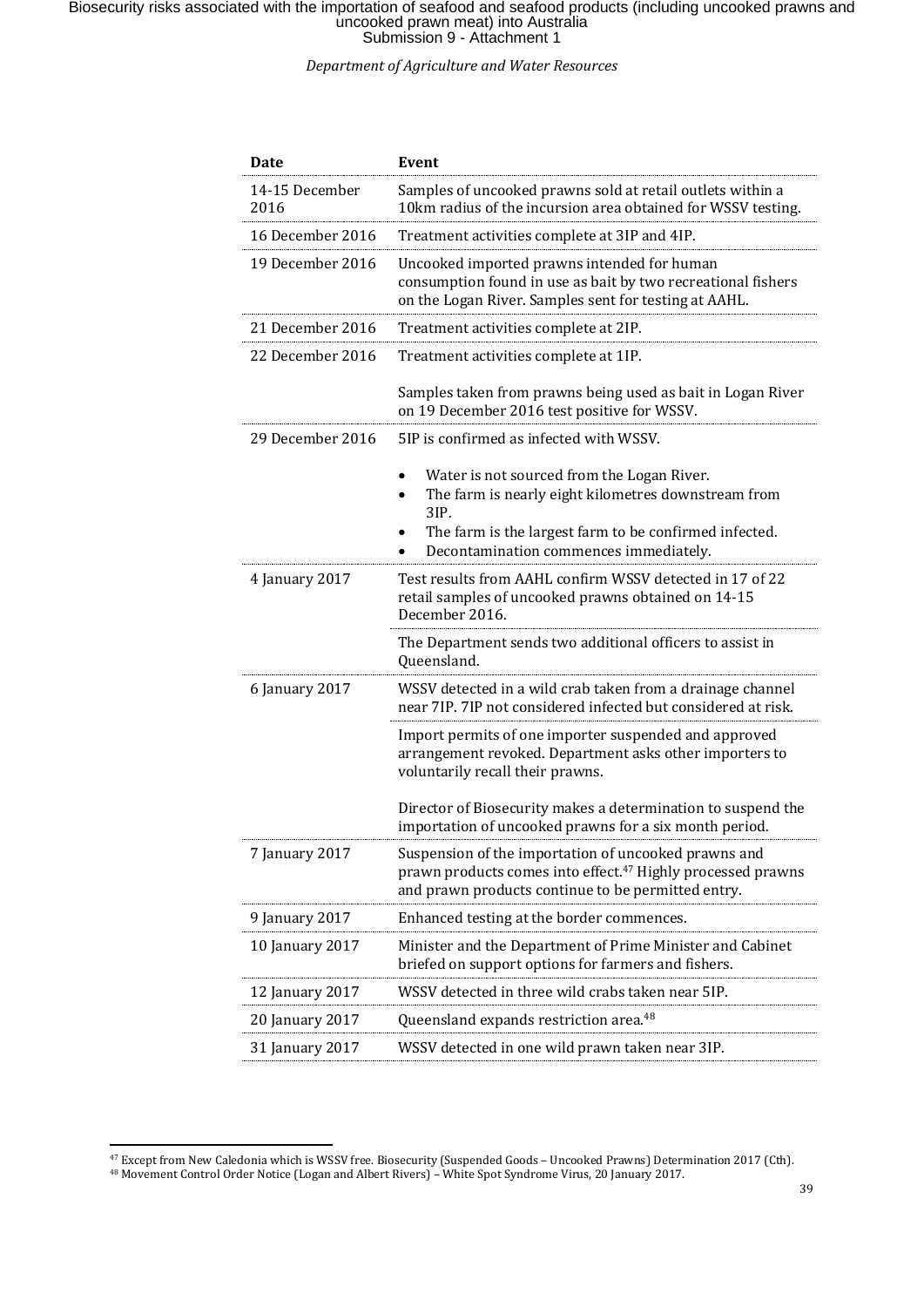| <b>Date</b>      | Event                                                                                                                                                                                                                                                                                                               |  |
|------------------|---------------------------------------------------------------------------------------------------------------------------------------------------------------------------------------------------------------------------------------------------------------------------------------------------------------------|--|
| 2 February 2017  | 8IP is confirmed as infected with WSSV.                                                                                                                                                                                                                                                                             |  |
|                  | Water is not sourced from the Logan River.<br>The farm is not on the Logan River but close to the<br>٠<br>mouth.<br>Treatment commences immediately.                                                                                                                                                                |  |
| 3 February 2017  | Discharge of inlet channel at 1IP commences.                                                                                                                                                                                                                                                                        |  |
| 4 February 2017  | WSSV detected in 108 wild tiger prawns taken near 8IP. <sup>49</sup>                                                                                                                                                                                                                                                |  |
| 4 February 2017  | Director of Biosecurity expands list of exceptions to the<br>import suspension to allow: <sup>50</sup>                                                                                                                                                                                                              |  |
|                  | dried prawns;<br>$\bullet$<br>shelf-stable prawn-based food products;<br>irradiated bait for aquatic use; and<br>uncooked prawns from Australia's exclusive economic<br>zone.                                                                                                                                       |  |
| 13 February 2017 | 7IP is confirmed as infected with WSSV.                                                                                                                                                                                                                                                                             |  |
|                  | Water is sourced from the Logan River.<br>$\bullet$<br>The farm is adjacent to 8IP.<br>٠<br>Treatment commences immediately.                                                                                                                                                                                        |  |
| 28 February 2017 | Director of Biosecurity expands list of exceptions to the<br>import suspension to allow:51                                                                                                                                                                                                                          |  |
|                  | uncooked prawns from an Australian territory, other<br>than the controlled area in Queensland, that have not first<br>been imported into any other country;<br>uncooked prawns for laboratory analysis; and<br>uncooked prawns intended to be transhipped to a<br>passenger vessel that intends to leave Australia. |  |
| 6 March 2017     | Director of Biosecurity expands list of exceptions to the<br>import suspension to allow uncooked prawns that were: <sup>52</sup>                                                                                                                                                                                    |  |
|                  | wild-caught in an Australian territory other the<br>controlled area in Queensland; and<br>first exported to Thailand from Australia and processed<br>in a specific Thai factory.                                                                                                                                    |  |
| 16 March 2017    | Queensland expands the area subject to movement controls. <sup>53</sup>                                                                                                                                                                                                                                             |  |
| 3 April 2017     | Director of Biosecurity amends the suspension to ensure it<br>reflects any changes to the controlled area in Queensland. <sup>54</sup>                                                                                                                                                                              |  |

<sup>49</sup> It is unusual to find tiger prawns in the wild in the Logan River.

<sup>50</sup> Biosecurity (Suspended Goods – Uncooked Prawns) Amendment (Exceptions) Determination 2017 (Cth).

<sup>51</sup> Biosecurity (Suspended Goods – Uncooked Prawns) Amendment (Exceptions) Determination (No. 2) 2017 (Cth).

<sup>&</sup>lt;sup>52</sup> *Ibid.* Director of Biosecurity issued amendments on 27 February 2017 but these amendments not effective until 7 days later.

<sup>53</sup> Movement Control Order Notice (Moreton Bay) – White Spot Syndrome Virus (Qld), 16 March 2017.

<sup>54</sup> Biosecurity (Suspended Goods – Uncooked Prawns) Amendment (Exceptions) Determination (No. 3) 2017 (Cth).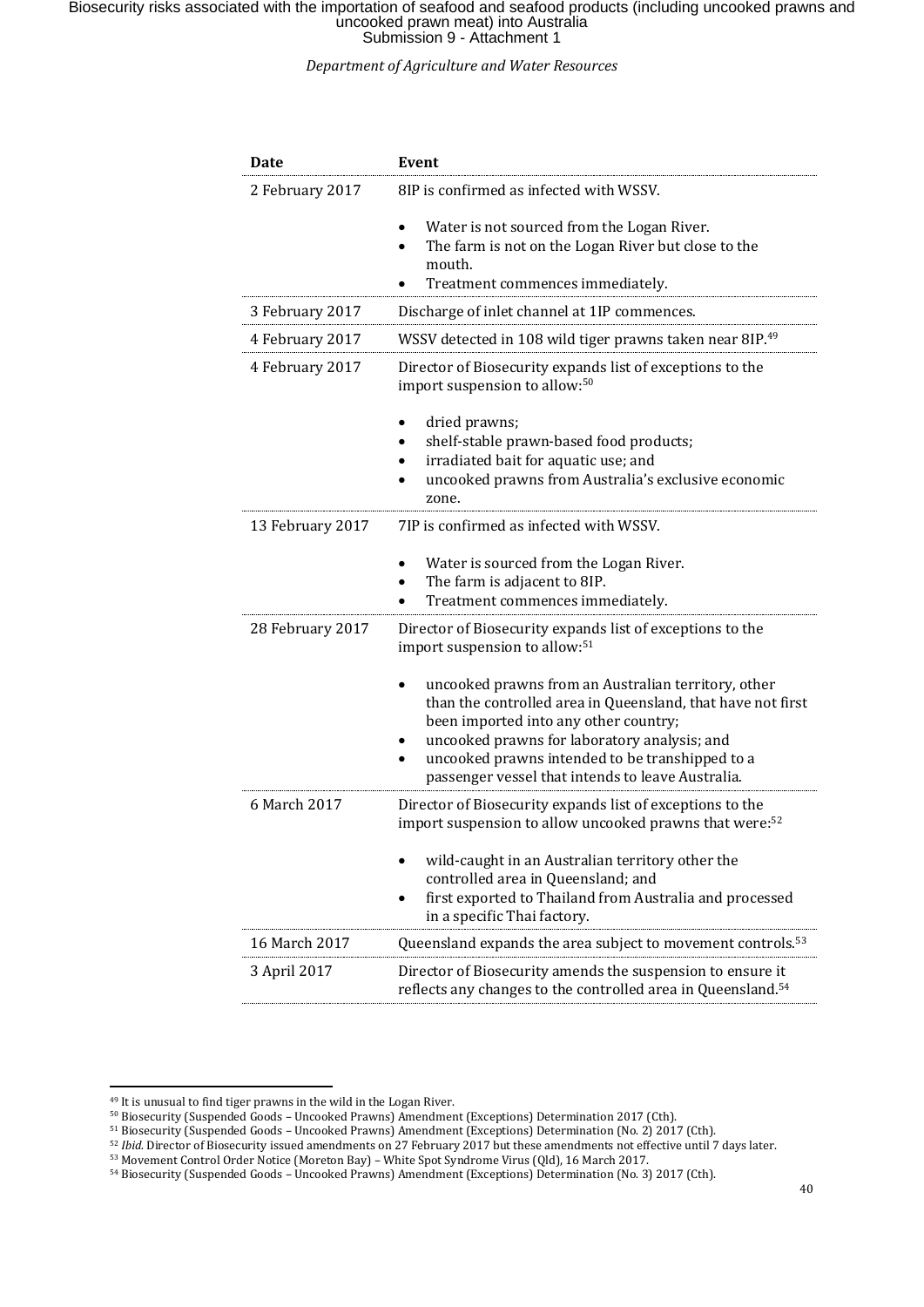*Department of Agriculture and Water Resources*

| Date         | Event                                                                                                                                                                                                                                                                                                   |
|--------------|---------------------------------------------------------------------------------------------------------------------------------------------------------------------------------------------------------------------------------------------------------------------------------------------------------|
| 2 April 2017 | Director of Biosecurity expands exceptions to the import<br>suspension to require certification by foreign approved<br>bodies that Australian prawns processed overseas : <sup>55</sup>                                                                                                                 |
|              | are wild-caught prawns of Australian origin;<br>$\bullet$<br>have been processed at an approved facility with<br>$\bullet$<br>procedures to ensure segregation from non-Australian<br>prawns and from other sources of contamination; and<br>• are free of WSSV and YHV based on OIE testing standards. |

## <span id="page-41-0"></span>*8.2 The on-farm biosecurity practices*

The production and biosecurity practices of each infected premises were observed by biosecurity officers and scientists. Observations were that biosecurity measures had not been implemented or were implemented in only limited ways. None of the farms implemented biosecurity measures that might be expected of modern prawn farming operations (apart from some water filtering, pond fallowing and probiotic use).<sup>56</sup>

All of the farms lacked crab-proof fences, which enabled the movement of crabs in and out of the river, between ponds and between farms. Similarly, some of the farms did not have in place measures to prevent bird predation. Some farms also lacked effective water filtration methods. Consequently, wild prawns were either transferred into ponds and grew there alongside farmed prawns, or allowed to grow in inlet channels potentially allowing free WSSV to move into production ponds each time the ponds are topped up with water from the inlet channel.

## <span id="page-41-1"></span>*8.3 The response by the Queensland Government*

Biosecurity Queensland is undertaking a response to the outbreak.

- **Eradication.** Biosecurity Queensland commenced eradication operations upon confirmation of infection. Infected farms have been, or are being, treated with liquid chlorine. Once all ponds have been decontaminated and the water disposed of, the ponds will be required to lay fallow before re-stocking. Biosecurity Queensland, in conjunction with the AqCCEAD, is developing an approach for potential re-stocking of ponds.
- **Movement Control.** From 1 December 2016 until 16 March 2017, the Queensland Government implemented movement controls over a progressively larger area commencing with controls over 1IP to a Movement Control Order pursuant to the *Biosecurity Act 2014* (Qld) s 124 that covers Morton Bay and extends from Caloundra to the border of NSW.<sup>57</sup> The current Movement Control Order will last for three months and covers decapod crustaceans and polychaete worms which are prohibited from being moved out of the control zone unless they are cooked.
- **Education, on-farm biosecurity and on-farm monitoring.** The Queensland Government will work with the APFA and local farmers to ensure that on-farm biosecurity practices are at an acceptable minimum standard before operations recommence. A 'sentinel' (or monitoring) program will be in place to test newly

<sup>56</sup> See 5.4 above for discussion on the shared responsibility of biosecurity in Australia. See also 8.4 below for a discussion on how the economic impacts of a viral incursion can offset the additional costs involved in adopting on-farm biosecurity practices.

<sup>55</sup> *Ibid.* Director of Biosecurity issued amendments on 3 April 2017 but these amendments not effective until 4 weeks later.

<sup>57</sup> Movement Control Order (Moreton Bay) – White spot syndrome virus, 16 March 2017.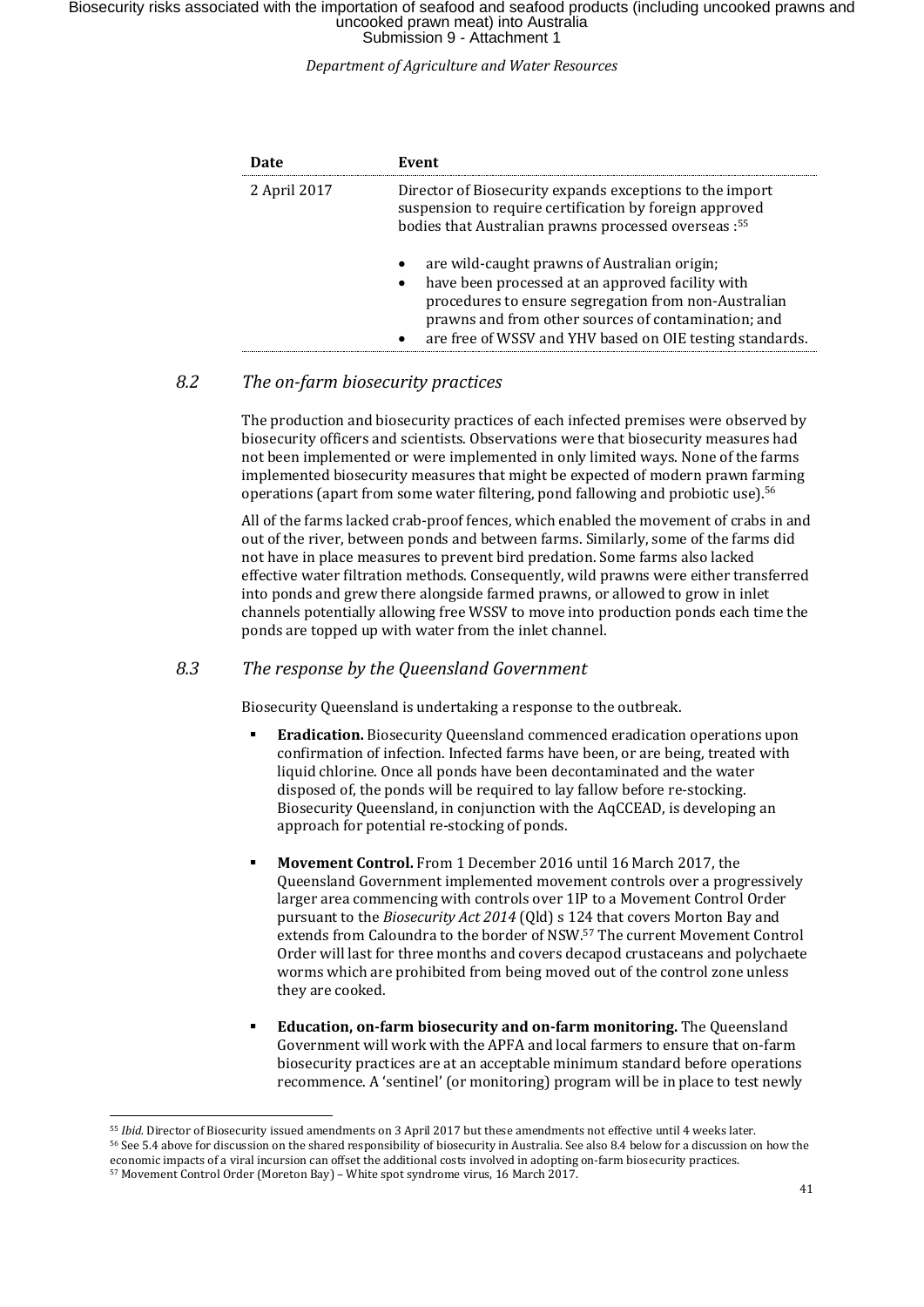*Department of Agriculture and Water Resources*

restocked prawns for any future WSD. An international expert has visited the farms and instructed the farmers on how to operate in the presence of WSSV.

 **Surveillance and testing.** The Queensland Government has engaged in a large surveillance and testing program of the Logan River and Moreton Bay area. Over 19,000 samples were taken of wild crustaceans. The Queensland Government has deployed a government owned research trawler and has obtained samples from commercial fishers.

|                                          | Samples taken | <b>Confirmed positive</b> | <b>Comments</b><br>(positives)     |
|------------------------------------------|---------------|---------------------------|------------------------------------|
| Northern<br>Moreton Bay                  | 3,167         | 57                        | 34 prawns<br>23 crabs              |
| Southern<br>Moreton<br>Bay)              | 1,483         | $\Omega$                  | All negative                       |
| Commercial<br>samples-<br>Moreton Bay    | 652           | 31                        | 17 Deception Bay<br>14 Moreton Bay |
| Logan River<br>area (wild)               | 13,401        | 127                       | 127 prawns                         |
| Pine River<br>(commercial)               | 235           | $\theta$                  | All negative                       |
| <b>Brisbane</b><br>River<br>(commercial) | 494           | $\Omega$                  | All negative                       |
| Total                                    | 19,432        | 215                       |                                    |

To date, the results of the surveillance and testing program are as follows:<sup>58</sup>

The Queensland Government is also conducting genetic sequencing of viral samples. This sequencing may assist in identifying the potential cause of the incursion. It may demonstrate that the cause was a native strain of WSSV.

**Establishment.** The positive results are currently low relative to the total samples taken. However, the AqCCEAD will continue to assess the surveillance data because, given WSSV is exotic to Australia, it is not known how WSSV will behave in Australian native animal populations. It may take a number of seasons before the AqCCEAD can determine if WSSV has established. WSSV may disappear as it did in the case of the Darwin WSSV incursion.

#### <span id="page-42-0"></span>*8.4 The response by the Australian Government*

The Department supports Biosecurity Queensland. It provides technical advice via the IMT and the AqCCEAD, of which the QCVO is a member. The Australian Government has also made available to the Queensland Government a number of biosecurity officers to assist with the eradication efforts.

#### **AqCCEAD**

<sup>58</sup> As at 11 April 2017.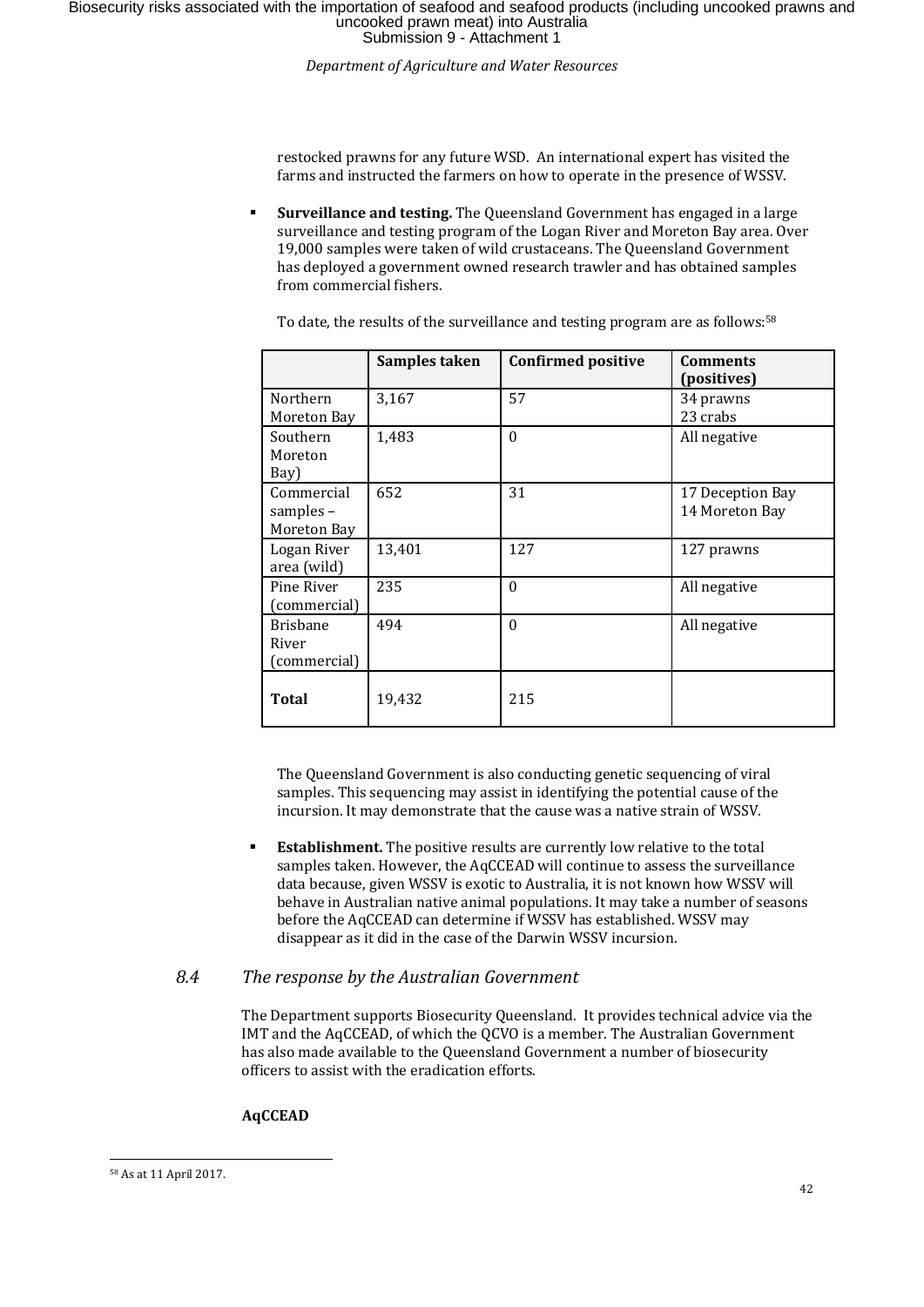*Department of Agriculture and Water Resources*

The AqCCEAD is a national committee consisting of representatives from the Commonwealth and all states and territories and is chaired by the Australian Chief Veterinary Officer. The AqCCEAD's role during the Logan River WSSV incursion is to provide technical advice to Biosecurity Queensland on response activities and objectives, facilitate Australia's international reporting obligations and coordinate communications.

#### **Investigation into cause of outbreak**

An investigation into the outbreak was commenced at the request of the IMT on 13 December 2016. The investigation focussed on identifying the potential pathways through which the virus may have been transmitted. The investigation involved Departmental scientists who visited the affected farms with investigators. The investigation did not identify the actual pathway.

The Department does not currently know the actual pathway but it is being investigated with Biosecurity Queensland. The pathways being considered are:

- that the virus was introduced via uncooked imported prawns being used as bait;
- that the virus was introduced via imported aquatic feed or feed supplements;
- that the virus was introduced through diseased broodstock or their progeny;
- that the virus was introduced via a human element, including the importation of associated equipment; or
- that the virus was present in Australia, potentially in the environment at very low levels, but had not been detected previously.

This is explained in more detail in the attached Report into the cause of white spot syndrome virus outbreak in the Logan River area of Queensland – December 2016.

#### **Secondments to Biosecurity Queensland**

The Department funded and sent, as secondees, up to thirteen officers to assist Biosecurity Queensland with the on ground eradication response.

#### **Fisheries Research and Development Corporation**

The Fisheries Research and Development Corporation has funded the APFA to develop an independent report into the priorities of Australia's prawn aquaculture industry including enhanced on-farm biosecurity practices and the ability to source disease free broodstock should WSD become endemic to Moreton Bay. The FRDC is co-funded by the Australian Government and the fishing industry.

#### **Assistance for Queensland and the industry**

The Australian Government has committed to assisting Queensland and the industry with the response to the Logan River WSSV incident. Up to \$1.74 million will be provided by the Australian Government including up to \$400,000 in direct support for Queensland's prawn farmers.<sup>59</sup>

On 1 March 2017, the Department provided the following grants:

<sup>59</sup> See http://minister.agriculture.gov.au/joyce/Pages/Media-Releases/Emergency-assistance-for-prawn-disease-response.aspx.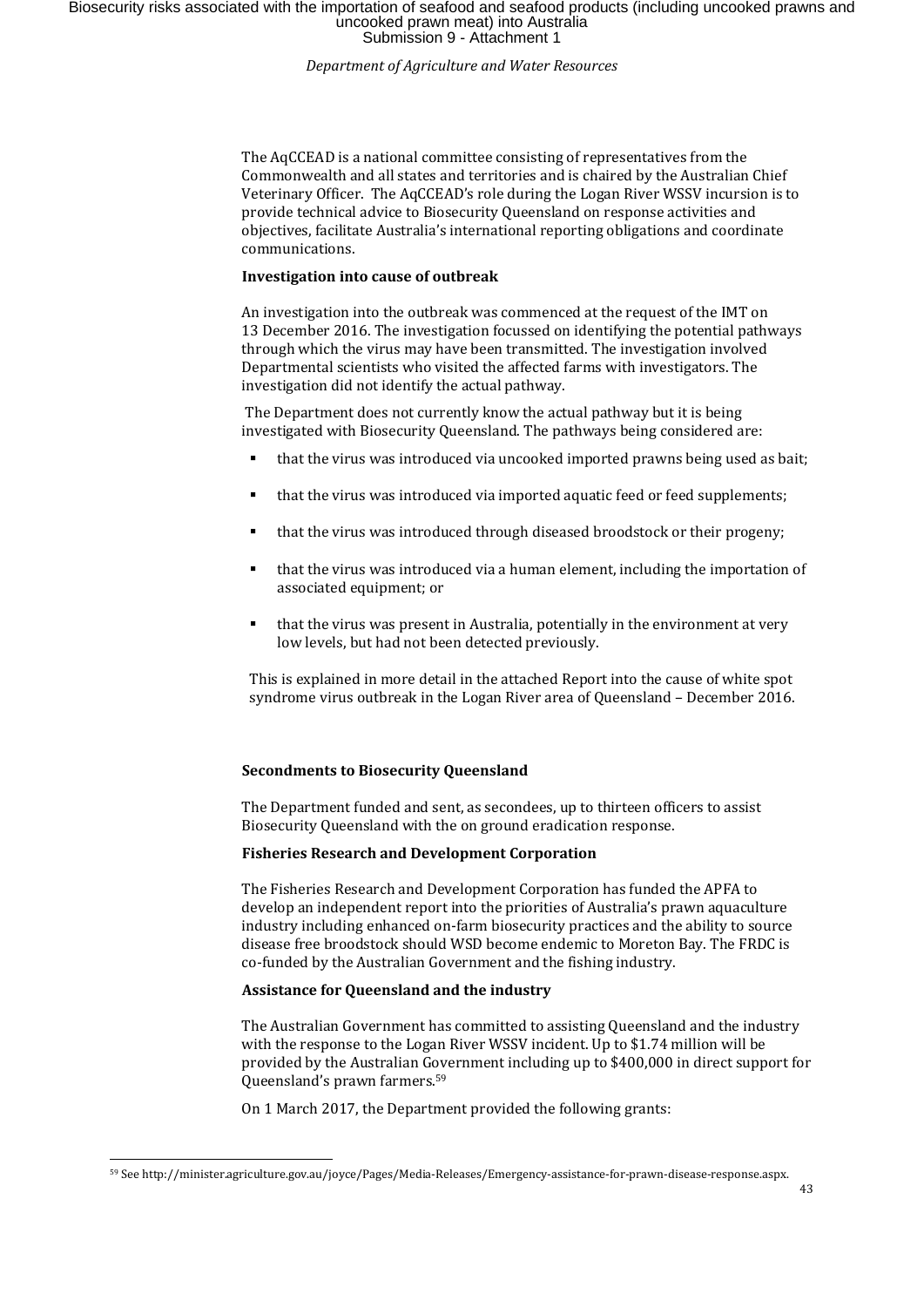*Department of Agriculture and Water Resources*

- \$221,100 to the APFA to improve WSD management within the Australian prawn farm industry; and
- **\$220,000 to the QSIA to increase the preparedness of the wild harvest seafood** industry through the appointment of a Biosecurity and Industry Liaison Officer and the implementation of biosecurity programs.

Much of the Australian Government funding will go to the Queensland Government, which will use the funding to conduct incursion response activities including destruction and decontamination, monitoring of waterways, surveillance and sample, and scientific and technical advice.

There are currently two industry-government agreements in relation to responses to diseases and pest incursions: one with animal production industries and one with plant production industries. These agreements cover funding arrangements, including owner reimbursement costs for producers affected by the incursion.

These agreements don't extend to aquatic industries, however the Australian Government is working with state and territory governments and industry to develop a formal aquatic agreement and has funded a four year project (2014-2018) to develop this agreement.

In the absence of established process for managing funding arrangements in relation to emergency aquatic diseases, on 31 March 2017, the Deputy Prime Minister wrote to the Australian Prawn Farmers Association and the Queensland government proposing a cost sharing arrangement in the spirit of the Emergency Animal Disease Response Agreement to assist industry to recover costs associated with the outbreak.

It is expected that the costs covered by the cost sharing arrangement will be consistent with those covered by the existing arrangements for terrestrial animal and plant pests, which have been in place for over a decade.

As with the existing arrangements, the Australian Government can initially meet the industry share of costs, with repayment to the Commonwealth occurring over an extended period.

#### **The import suspension**

On 7 January 2017, the Director of Biosecurity suspended all imports of uncooked prawns and prawn products (including marinated prawns) for a period of six months. <sup>60</sup> It was the first import suspension issued under the Biosecurity Act.

Goods already shipped to Australia before the suspension was announced were permitted entry to Australia but were subject to enhanced inspection with 100% of each consignment to be tested using a 'hold seals intact' inspection method. Importers could also elect to re-export the consignments without testing. Testing, re-exportation and destruction of infected prawns was at an importer's expense.

On 15 February 2017, persons with an approved arrangement sites capable of storing prawns were directed to secure all imported prawns pending further testing. The Department is working with industry to test all product held. <sup>61</sup>

#### **The prawn withdrawal program**

Following the suspension of uncooked imported prawns into Australia, the Department has initiated an extensive product withdrawal program to remove potentially WSSV positive prawn products already within Australia. A number of

<sup>60</sup> Biosecurity (Suspended Goods – Uncooked Prawns) Determination 2017 (Cth).

<sup>61</sup> See http://www.agriculture.gov.au/about/media-centre/media-releases/dept-action-white-spot.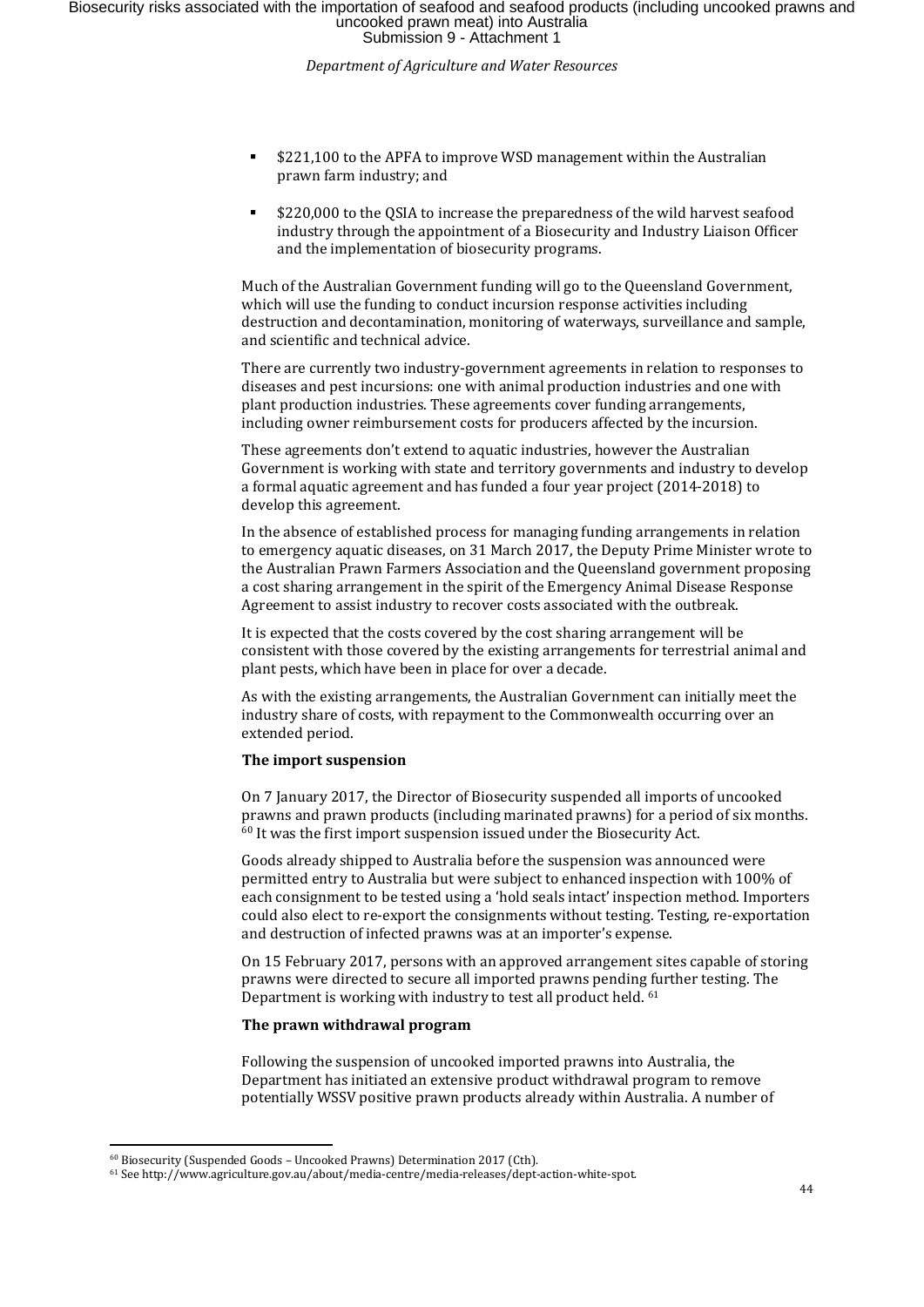*Department of Agriculture and Water Resources*

importers were contacted on 6 January 2017 to conduct an immediate voluntary recall of product.

The first stage of the withdrawal program involved retail testing in areas proximate to prawn farms including Yamba, Gold Coast, Bundaberg, Mackay, Townsville, Cairns, Cardwell, and Mission Beach. The second stage involved a nation-wide testing regime that focussed on retail distribution centres including those of Coles, Woolworths, ALDI and Metcash. Some retailers have voluntarily withdrawn their product pending test results.

WSSV infected prawns are being removed from retail and the Department has issued, notices to secure goods to facilitate this process. WSSV infected products have been traced back to the importer so that the larger consignment in which they arrived in Australia can be managed. Importers are are being investigated. Prosecutions and civil penalties are also being considered and will be pursued where appropriate.

The Department has issued around 238 directions to secure goods to biosecurity industry participants covered by approved arrangements capable of storing prawns. The Department is seeking to appropriately manage biosecurity risk associated with the goods held in these approved arrangements. This will prevent any further infected prawns entering the retail supply chain. Any product held at these sites is undergoing testing; where the biosecurity risk is determined to be acceptable, such as through testing negative to WSSV, the goods will be released. Four major wholesalers, which together comprise around 70% of Australia's food service industry, have been contacted so that the Department can obtain access to their premsies in order to conduct biosecurity risk assessment.

### <span id="page-45-0"></span>*8.5 The future*

#### **Eradication**

The current response strategy is eradication. The AqCCEAD continues to believe that eradication is technically feasible and so Australia may return to being WSSV free. WSSV in wild crustacean populations may not survive in Moreton Bay or the Logan River. It is highly likely that WSSV will be eradicated from the infected farms.

The process for demonstrating proof of freedom after an aquatic includes a minimum of two years of surveillance activities with no further detections. Biosecurity Queensland is conducting surveillance of prawn farms in Queensland.

OIE conditions for return to a disease-free status are as follows: $62$ 

- On detection of the disease, the affected area was declared an infected zone and a protection zone was established.
- Infected populations have been destroyed or removed from the infected zone by means that minimise the risk of further spread of the disease, and the appropriate disinfection procedures have been completed.
- Previous biosecurity conditions have been reviewed and modified as necessary and have continuously been in place since eradication of the disease.
- Targeted surveillance has been in place for at least the last two years without detection of WSD.

#### **Containment**

<sup>62</sup> OIE Aquatic Animal Health Code ch 9. 72, art 9.7.4.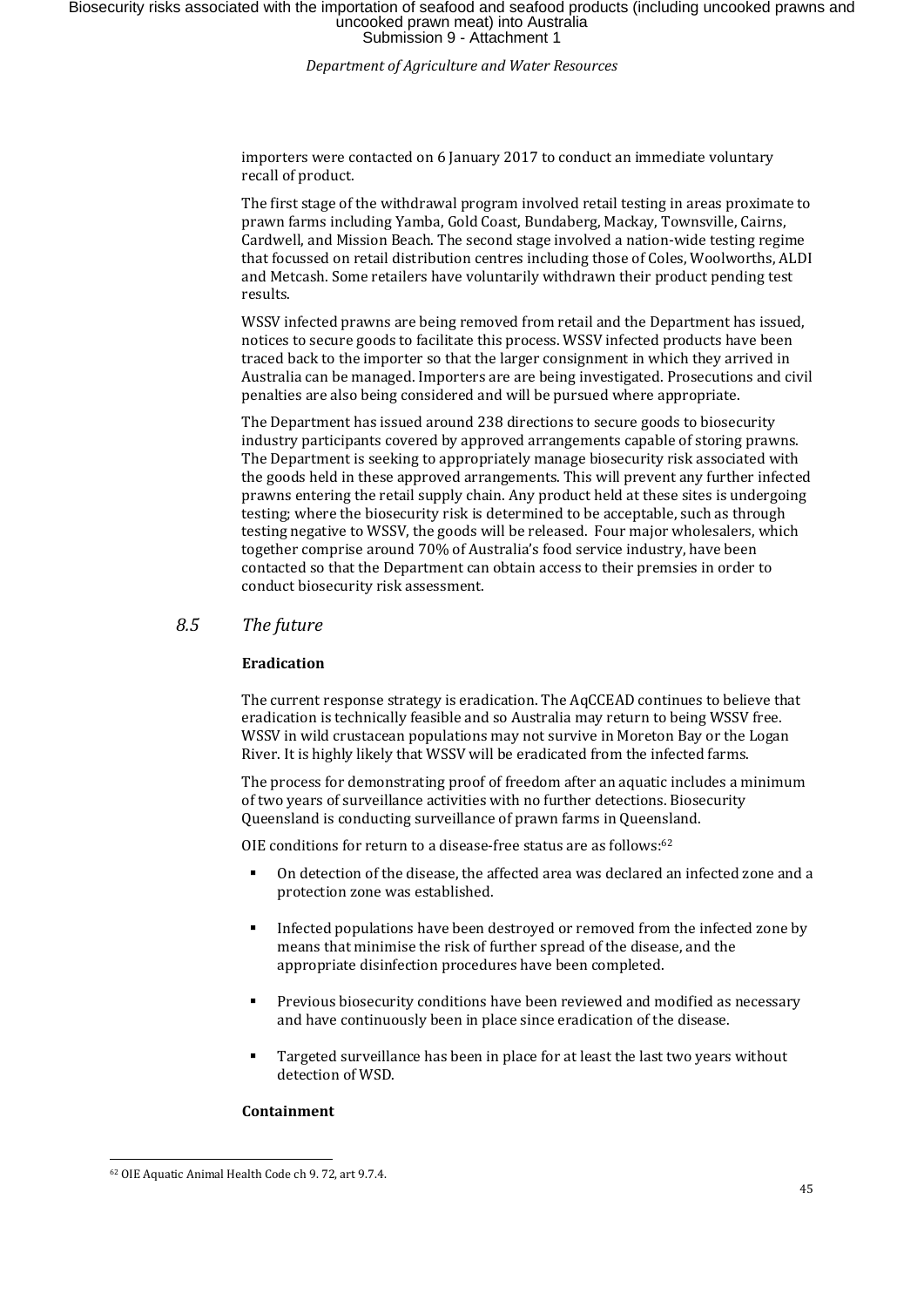*Department of Agriculture and Water Resources*

If an eradication strategy becomes unsustainable, it is likely that a containment, control and zoning strategy will be adopted. The focus will shift to trying to prevent the further spread of WSSV throughout Queensland and Australia.

If, however, WSSV becomes endemic in Australia, restrictions in Queensland and in Australia on crustaceans will need to be reconsidered. Prawn aquaculture will need to adopt strict on-farm biosecurity by moving to a closed-system. Prawn farms can adapt to living with WSSV as they have in WSSV infected countries.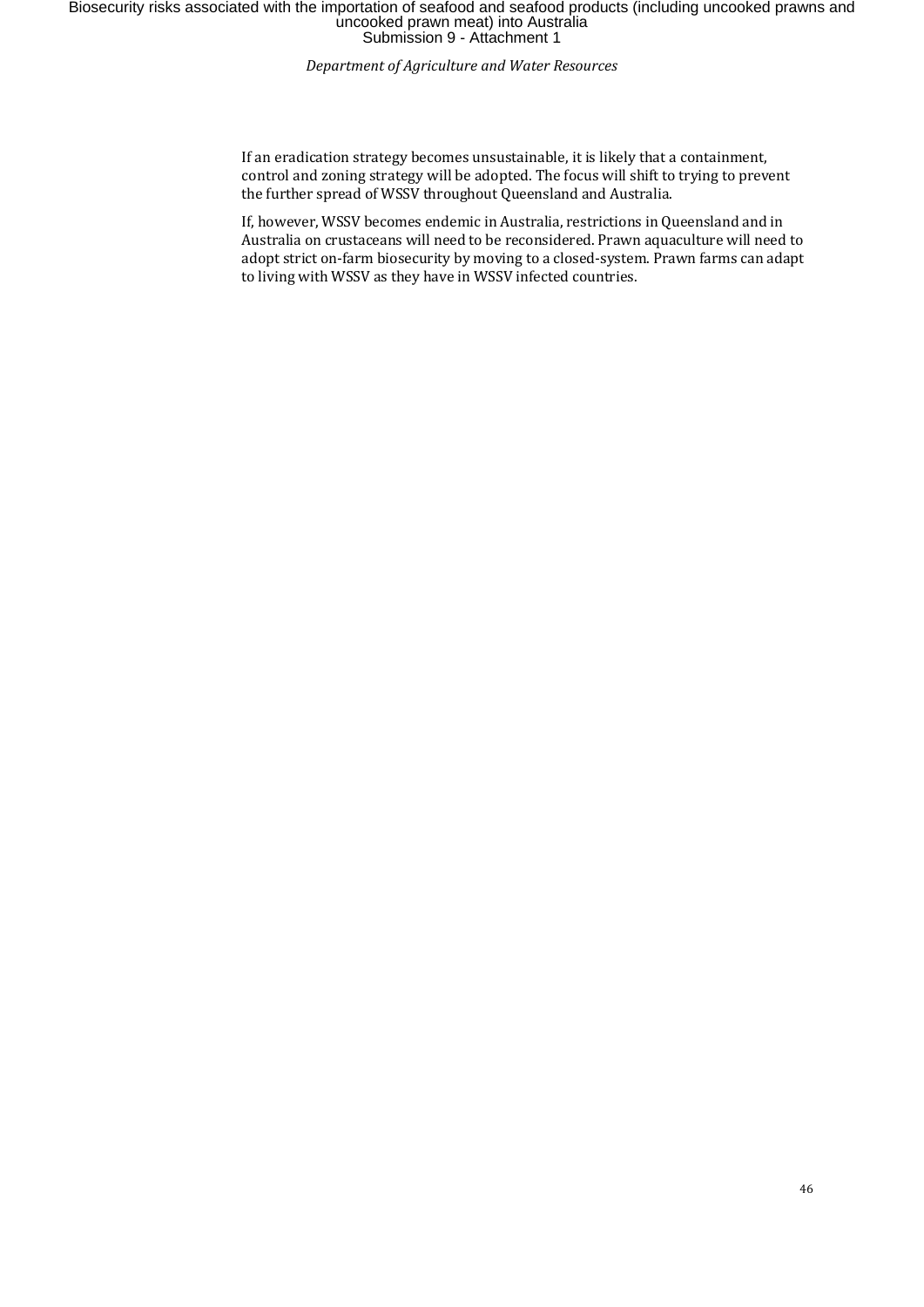*Department of Agriculture and Water Resources*

## <span id="page-47-0"></span>9 Improving Australia's biosecurity

The Australian Government must continually improve Australia's biosecurity system. With every incursion the Department undertakes a review of its actions. It is too early to accurately review the Department's actions as a number of facts remain unknown, including how WSSV entered high risk pathways and whether Australia's biosecurity system could have prevented it.

Nonetheless, the Department must ensure that Australia's ALOP is met. The Logan River WSSV incident may come to highlight a number of ways that Australia's biosecurity system can be improved including:

#### **Improving active management of risk – analytics tools**

The Agricultural Competitiveness White Paper committed an additional \$200 million to biosecurity. The range of initiatives include the development of an integrated information system coupled with a biosecurity analytics capability will improve the department's ability to actively manage risk. As an example, the development of better information systems will allow the department to develop and deploy techniques such as anomaly algorithms to help identify which cargo should be more critically scrutinised.

#### **Powers to recall**

Through the department's activities in managing the withdrawal of imported prawns, several legislative changes to the B*iosecurity Act 2015* have been identified that would enable the department to respond more quickly and comprehensively to a similar type of incident. A key change includes considering a potential new power providing the Director of Biosecurity with the ability to issue a general secure direction for a specified good or class of goods and a requirement for persons in possession of those goods to provide information to the department. Similar to a 'recall' power, a secure and advise power would enable the Director of Biosecurity to prevent the further movement of biosecurity risk goods and to gather information to support a targeted operational response to control the risk.

#### **Review of import conditions for prawns**

The department will comprehensively review all biosecurity risks that might be associated with imported prawns. It will take into account any new and emerging risks, scientific papers and research and will take into consideration submissions from interested and affected parties. In undertaking the review, the department will also consider whether additional control measures across the biosecurity continuum should be implemented to mitigate risks. Such measures could include stronger offshore conditions and certification and improved on-farm biosecurity and surveillance.

#### **Gazetting laboratory testing.**

The department will work with NATA and the approved NATA accredited testing laboratories to develop a gazetted method for the application of the WSSV test. This will ensure greater consistency in testing processes and in the interpretation of test results.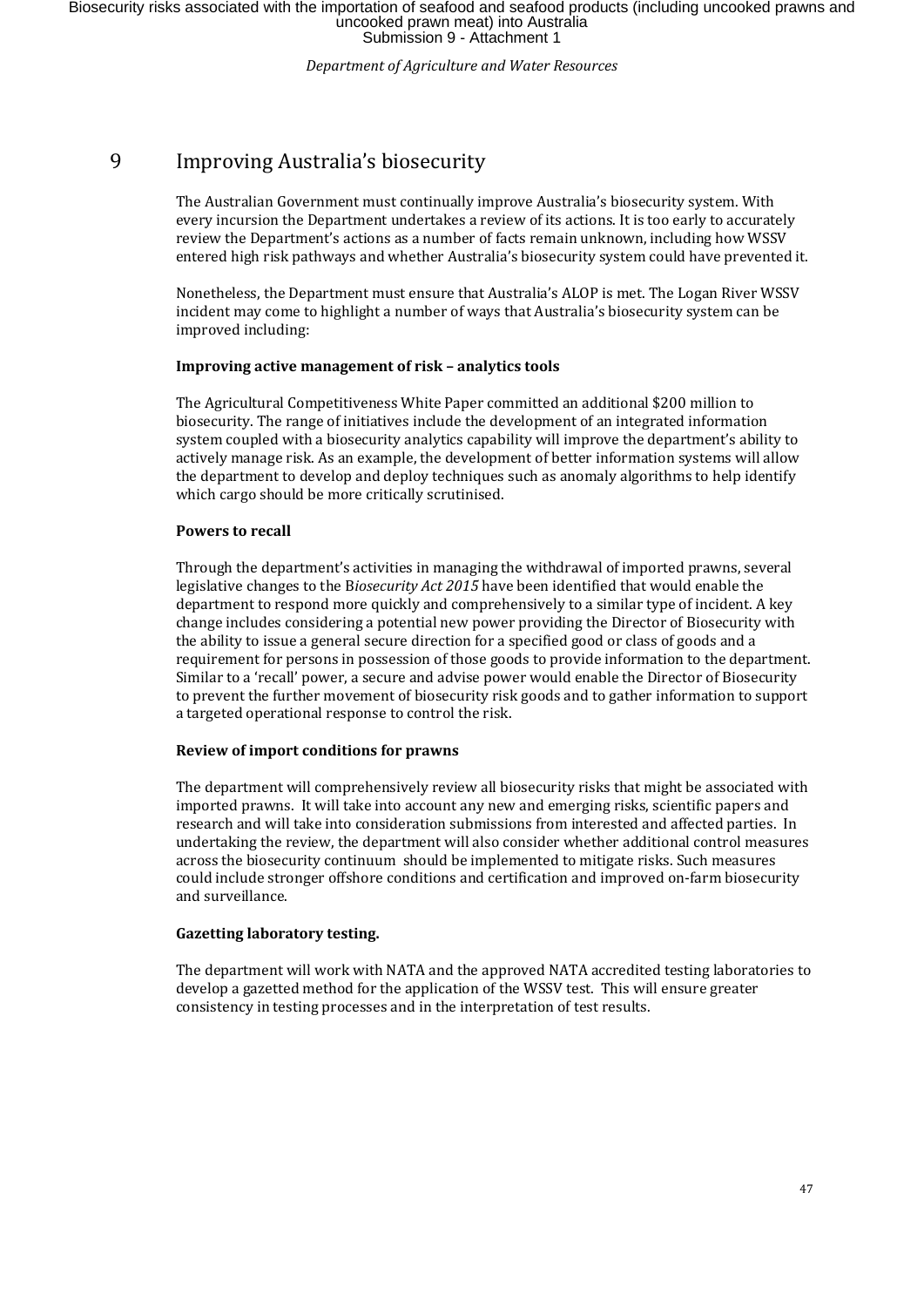*Department of Agriculture and Water Resources*

## <span id="page-48-0"></span>10 Glossary

| <b>Term</b>   | <b>Meaning</b>                                                                                                                                                                                                                                                                                                                                                                                                                                         |
|---------------|--------------------------------------------------------------------------------------------------------------------------------------------------------------------------------------------------------------------------------------------------------------------------------------------------------------------------------------------------------------------------------------------------------------------------------------------------------|
| 1IP           | A prawn farm operated by GI Rural Pty Ltd.                                                                                                                                                                                                                                                                                                                                                                                                             |
| 2IP           | A prawn farm also operated by GI Rural Pty Ltd.                                                                                                                                                                                                                                                                                                                                                                                                        |
| 3IP           | A prawn farm operated by DS Farms Pty Ltd.                                                                                                                                                                                                                                                                                                                                                                                                             |
| 4IP           | A prawn farm operated by Chaz lake Pty Ltd.                                                                                                                                                                                                                                                                                                                                                                                                            |
| 5IP           | A prawn farm operated by Gold Coast Marine Aquaculture Pty Ltd.                                                                                                                                                                                                                                                                                                                                                                                        |
| 6ARP          | A hatchery operated by Rockaqua Pty Ltd. It was not in production<br>at the time of the Logan River WSSV incursion. It has not been<br>confirmed infected with WSSV but it is an 'at risk premises'.                                                                                                                                                                                                                                                   |
| 7IP           | A prawn farm operated by Genesis Pty Ltd.                                                                                                                                                                                                                                                                                                                                                                                                              |
| 8IP           | A prawn farm operated by Tomei Aqua Pty Ltd.                                                                                                                                                                                                                                                                                                                                                                                                           |
| AAA           | Advanced Analytical Australia. An independent laboratory<br>accredited for WSSV testing.                                                                                                                                                                                                                                                                                                                                                               |
| AAHL          | Australian Animal Health Laboratory. Operated by the CSIRO and<br>the leading laboratory for animal health in Australia. Accredited for<br>WSSV testing.                                                                                                                                                                                                                                                                                               |
| <b>ABARES</b> | Australian Bureau of Agricultural and Resource Economics and<br>Sciences                                                                                                                                                                                                                                                                                                                                                                               |
| ABPM          | Animal Biosecurity Policy Memorandum                                                                                                                                                                                                                                                                                                                                                                                                                   |
| ACVO          | Australian Chief Veterinary Officer. The nominated senior<br>veterinarian in the Australian Government who manages<br>international animal health commitments and the Australian<br>Government's response to an animal disease outbreak.                                                                                                                                                                                                               |
| ADVS          | <b>Aquaculture Development and Veterinary Services</b>                                                                                                                                                                                                                                                                                                                                                                                                 |
| AFMA          | Australian Fish Management Authority                                                                                                                                                                                                                                                                                                                                                                                                                   |
| AgriGen       | An independent laboratory accredited for WSSV testing.                                                                                                                                                                                                                                                                                                                                                                                                 |
| <b>ALOP</b>   | Appropriate Level of Protection                                                                                                                                                                                                                                                                                                                                                                                                                        |
| approved body | In the context of a body approved in a foreign country, the<br>veterinary authority or other governmental authority of an OIE<br>member nation that has the responsibility and competence for<br>ensuring or supervising the implementation of aquatic animal<br>health and welfare measures, international health certification and<br>other standards and recommendations set out in the Aquatic Code.<br>Previously known as a Competent Authority. |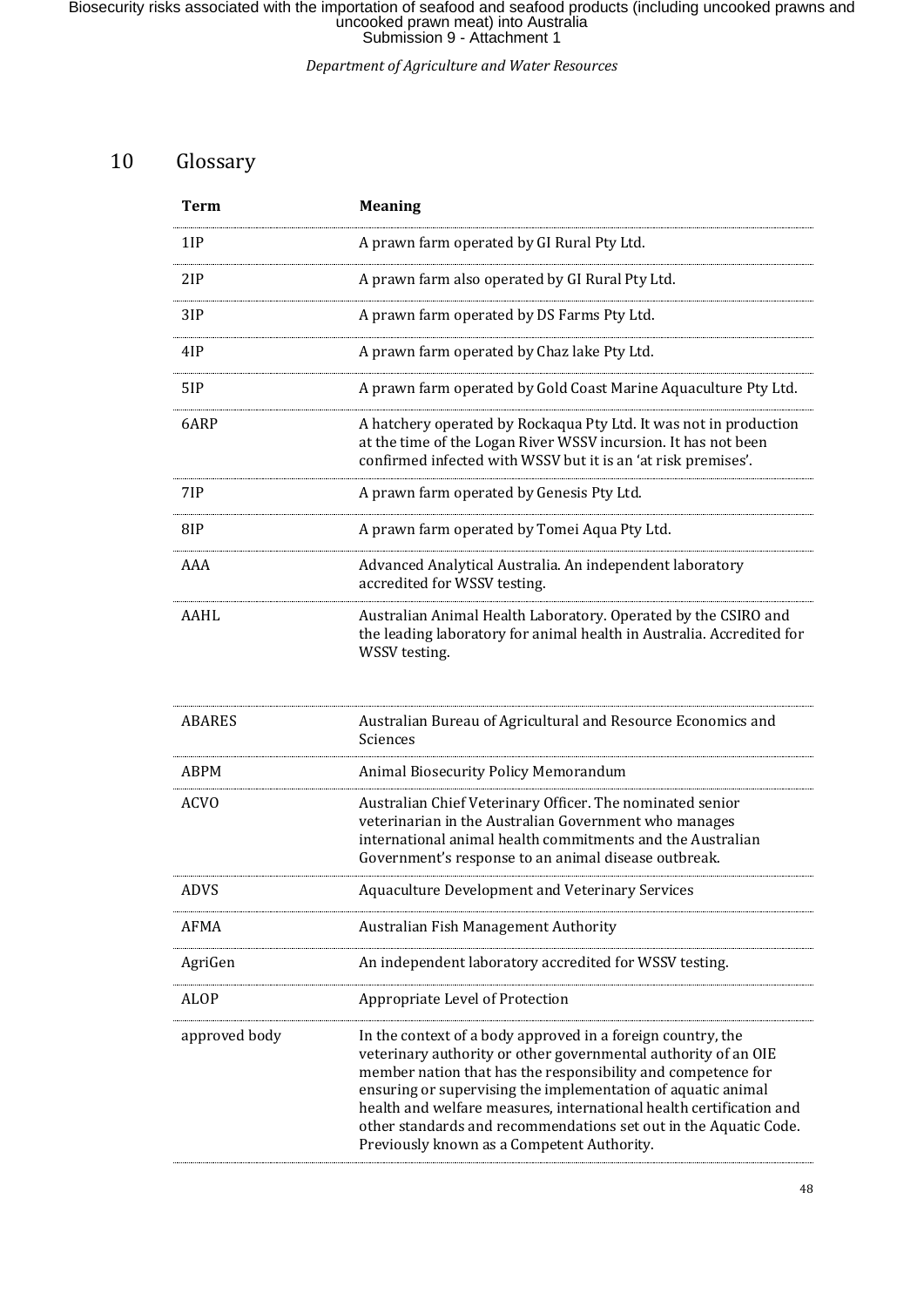| AqCCEAD                              | Aquatic Consultative Committee on Emergency Animal Disease                                                                                                                                                                                                                                                                                                                                                                                                            |
|--------------------------------------|-----------------------------------------------------------------------------------------------------------------------------------------------------------------------------------------------------------------------------------------------------------------------------------------------------------------------------------------------------------------------------------------------------------------------------------------------------------------------|
| AQIS                                 | See Department.                                                                                                                                                                                                                                                                                                                                                                                                                                                       |
| <b>AQPM</b>                          | Animal Quarantine Policy Memorandum                                                                                                                                                                                                                                                                                                                                                                                                                                   |
| Aquaculture                          | The farming of aquatic organisms including prawns.                                                                                                                                                                                                                                                                                                                                                                                                                    |
| <b>Aquatic Animal Health</b><br>Code | The OIE Aquatic Animal Health Code. A code that sets out<br>standards for the improvement of aquatic animal health and<br>welfare of farmed fish worldwide, and for safe international trade<br>in aquatic animals and their products.                                                                                                                                                                                                                                |
| <b>AQUAVETPLAN</b>                   | Australian Aquatic Veterinary Emergency Plan. A series of manuals<br>that outlines Australia's approach to national disease<br>preparedness, and proposes the technical response and control<br>strategies to be activated in a national aquatic animal disease<br>emergency.                                                                                                                                                                                         |
| BAA                                  | <b>Biosecurity Australia Advice</b>                                                                                                                                                                                                                                                                                                                                                                                                                                   |
| banana prawn                         | fenneropenaeus merguiensis                                                                                                                                                                                                                                                                                                                                                                                                                                            |
| <b>BAPM</b>                          | <b>Biosecurity Australia Policy Memorandum</b>                                                                                                                                                                                                                                                                                                                                                                                                                        |
| biosecurity                          | Management of the risks to the economy, the environment, and the<br>community, of pests and diseases entering, emerging, establishing<br>or spreading.                                                                                                                                                                                                                                                                                                                |
| <b>Biosecurity Act</b>               | Biosecurity Act 2015 (Cth). Commenced 16 June 2016 and replaced<br>the Quarantine Act.                                                                                                                                                                                                                                                                                                                                                                                |
| <b>Biosecurity Australia</b>         | See Department.                                                                                                                                                                                                                                                                                                                                                                                                                                                       |
| biosecurity continuum                | A series of locations where biosecurity risks may arise and where<br>biosecurity activities take place - pre-border, at the border and<br>within Australia.                                                                                                                                                                                                                                                                                                           |
| <b>Biosecurity Queensland</b>        | Biosecurity Queensland is a service area of the Queensland<br>Department of Agriculture and Fisheries. It leads the Queensland<br>Government's efforts to prevent, respond to and recover form<br>pests and diseases threatening agricultural prosperity, the<br>environment, social amenity and human health. This is achieved by<br>maintaining access to markers, protecting animal welfare and<br>reducing the risk of contamination from agricultural chemicals. |
| biosecurity risk                     | The potential for a disease or pest to enter, emerge, establish or<br>spread in Australia.                                                                                                                                                                                                                                                                                                                                                                            |
| black tiger prawn                    | penaeus monodon                                                                                                                                                                                                                                                                                                                                                                                                                                                       |
| brown tiger prawn                    | penaeus esculentus                                                                                                                                                                                                                                                                                                                                                                                                                                                    |
| <b>CCEAD</b>                         | Consultative Committee on Emergency Animal Disease                                                                                                                                                                                                                                                                                                                                                                                                                    |
| <b>CITES</b>                         | Convention on International Trade in Endangered Species of Wild<br>Fauna and Flora                                                                                                                                                                                                                                                                                                                                                                                    |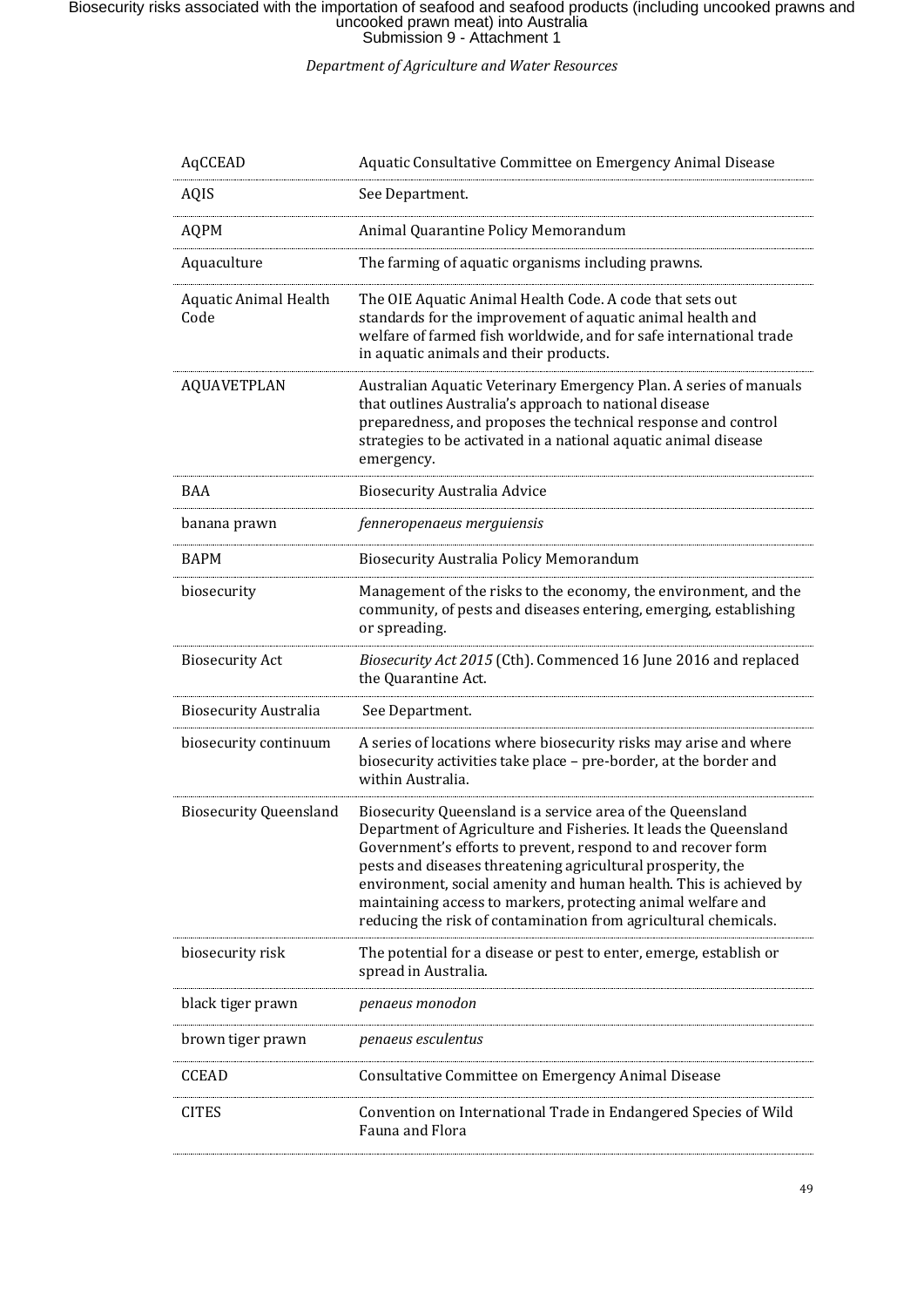| <b>CSIRO</b>            | Commonwealth Scientific and Industrial Research Organisation                                                                                                                                                                                                               |
|-------------------------|----------------------------------------------------------------------------------------------------------------------------------------------------------------------------------------------------------------------------------------------------------------------------|
| decontamination         | Includes cleaning and disinfection to remove contamination                                                                                                                                                                                                                 |
| Department              | Australian Department of Agriculture and Water Resources                                                                                                                                                                                                                   |
|                         | Preceding agencies:<br>• 1987 to 1998-Department of Primary Industries and Energy<br>• 1998 to 2013-Department of Agriculture, Fisheries and Forestry<br>• 2013 to 2015-Department of Agriculture                                                                          |
| Director of Biosecurity | In this submission, the Director of Animal and Plant Biosecurity.<br>Previously the Director of Quarantine (or Director of Plant and<br>Animal Quarantine).                                                                                                                |
| <b>DNA</b>              | Deoxyribonucleic acid. Molecules that carry the genetic<br>instructions used in the growth, development and functioning of all<br>known living organisms and viruses.                                                                                                      |
| <b>EADRA</b>            | <b>Emergency Animal Disease Response Agreement</b>                                                                                                                                                                                                                         |
| eastern king prawn      | melicertus plebejus                                                                                                                                                                                                                                                        |
| EMAI                    | Elizabeth Macarthur Agricultural Institute. The NSW Department<br>of Primary Industry's Centre of Excellence for Plant and Animal<br>Health. Accredited for WSSV testing.                                                                                                  |
| emergency response      | The actions taken in anticipation of, during and immediately after,<br>an outbreak in order to contain it and to minimise its impacts,<br>including actions that constitute an initial response and actions<br>that form part of a national biosecurity incident response. |
| eradication             | Elimination of a disease from a specified area                                                                                                                                                                                                                             |
| established             | In the context of a pest or disease, a pest or disease that is<br>perpetuated, for the foreseeable future, in an area and where it is<br>not feasible to eradicate it.                                                                                                     |
| exotic                  | A disease that does not normally occur in Australia                                                                                                                                                                                                                        |
| greasyback prawn        | metapenaeus bennettae                                                                                                                                                                                                                                                      |
| IGAB                    | Intergovernmental Agreement on Biosecurity                                                                                                                                                                                                                                 |
| IHHNV                   | infectious hypodermal and haematopoietic necrosis virus                                                                                                                                                                                                                    |
| <b>IMNV</b>             | infectious myonecrosis virus                                                                                                                                                                                                                                               |
| IMT                     | <b>Incident Management Team</b>                                                                                                                                                                                                                                            |
| incursion               | An isolated pest or disease outbreak detected in an area where it<br>had not previously existed and where it is not known to be<br>established, but expected to survive for the immediate future.                                                                          |
| infected premises       | A defined area (which may be all or part of a property) in which a<br>disease exists or is believed to exist, or in which the causative<br>agent of that disease exists or is believed to exist.                                                                           |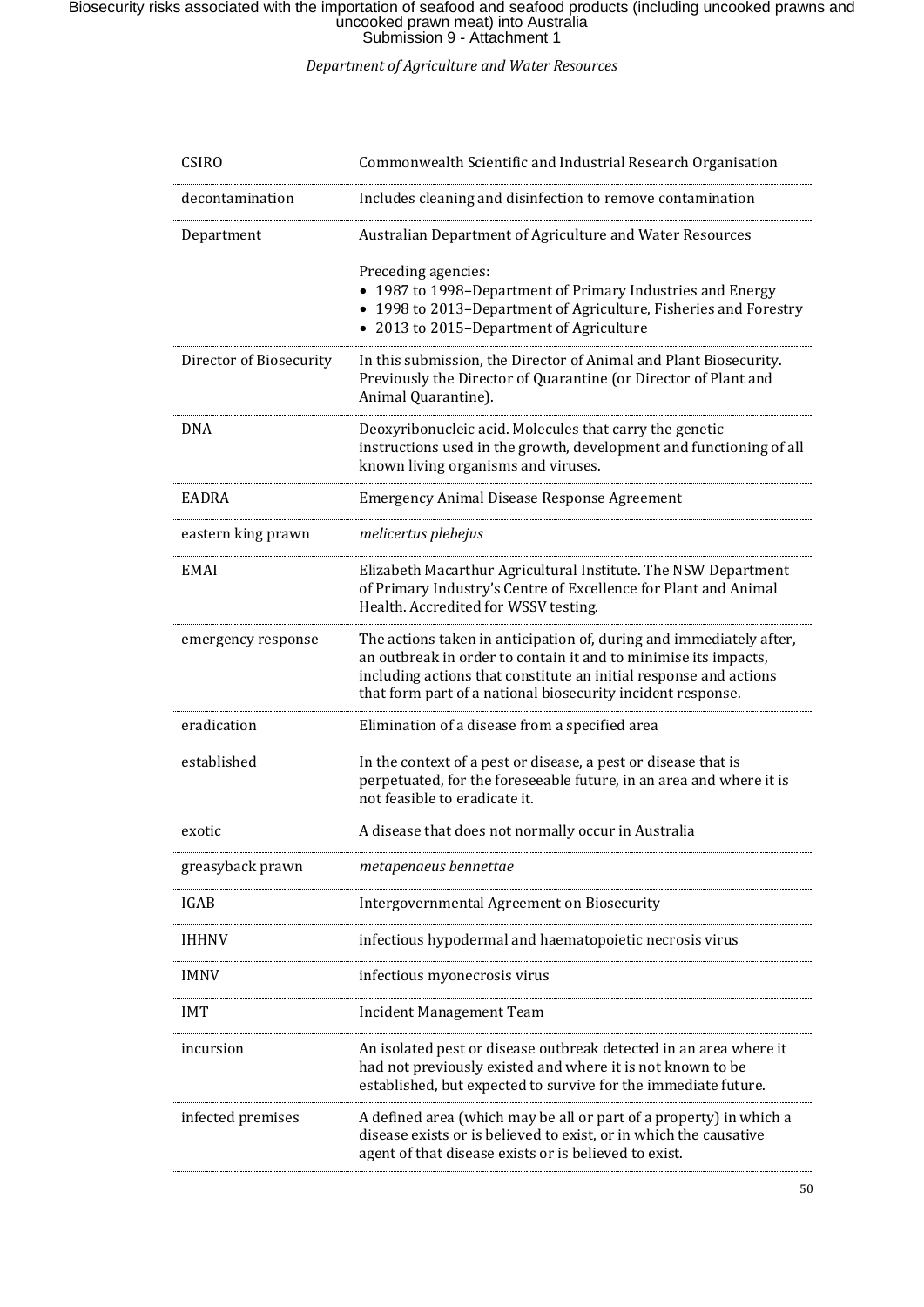| IP                   | infected premises                                                                                                                                                                                                                                                  |
|----------------------|--------------------------------------------------------------------------------------------------------------------------------------------------------------------------------------------------------------------------------------------------------------------|
| <b>IPPC</b>          | <b>International Plant Protection Convention</b>                                                                                                                                                                                                                   |
| IQF                  | individually quick frozen                                                                                                                                                                                                                                          |
| <b>IRA</b>           | An Import Risk Analysis. A highly formal process to analyse the<br>biosecurity risk of certain goods and used to develop policy to<br>ensure that the level of biosecurity risk in the goods achieves the<br>ALOP for Australia. See s 166 of the Biosecurity Act. |
| kuruma prawn         | marsupenaeus japonicus                                                                                                                                                                                                                                             |
| landing              | In the context of fishing, the quantity of fish (including prawns)<br>harvested from the sea and brought to land. It does not include<br>product that is discarded.                                                                                                |
| movement control     | Restrictions placed on the movement of fish, people and other<br>objects or materials likely to transmit disease in order to prevent<br>its spread.                                                                                                                |
| <b>NTF</b>           | National Task Force on Imported Fish and Fish Products                                                                                                                                                                                                             |
| 0IE                  | World Organisation for Animal Health, also known as the Office<br>International des Epizooties                                                                                                                                                                     |
| <b>PCR</b>           | Polymerase Chain Reaction. A method of amplifying targeted DNA<br>sequences to detectable levels, which can be used to confirm the<br>presence of disease causing DNA, like WSSV DNA.                                                                              |
| <b>PIMC</b>          | Primary Industries Ministerial Council                                                                                                                                                                                                                             |
| polychaete worms     | Generally, marine worms.                                                                                                                                                                                                                                           |
| prawn by-product     | Products of prawn origin destined for industrial use (eg. fishmeal)                                                                                                                                                                                                |
| prawn products       | Prawn meat products and products of prawn origin (eg. eggs) for<br>human consumption or use in animal feeding                                                                                                                                                      |
| QCVO                 | Queensland Chief Veterinary Officer                                                                                                                                                                                                                                |
| QSIA                 | Queensland Seafood Industry Association                                                                                                                                                                                                                            |
| Quarantine Act       | Quarantine Act 1908 (Cth). Repealed 1 May 2016.                                                                                                                                                                                                                    |
| red spot king prawn  | melicertus longistylus                                                                                                                                                                                                                                             |
| SPS                  | sanitary and phytosanitary                                                                                                                                                                                                                                         |
| <b>SPS</b> Agreement | World Trade Organization Agreement on the Application of<br>Sanitary and Phytosanitary Measures                                                                                                                                                                    |
| <b>TSV</b>           | taura syndrome virus                                                                                                                                                                                                                                               |
| vector               | A living organism that transmits an infection                                                                                                                                                                                                                      |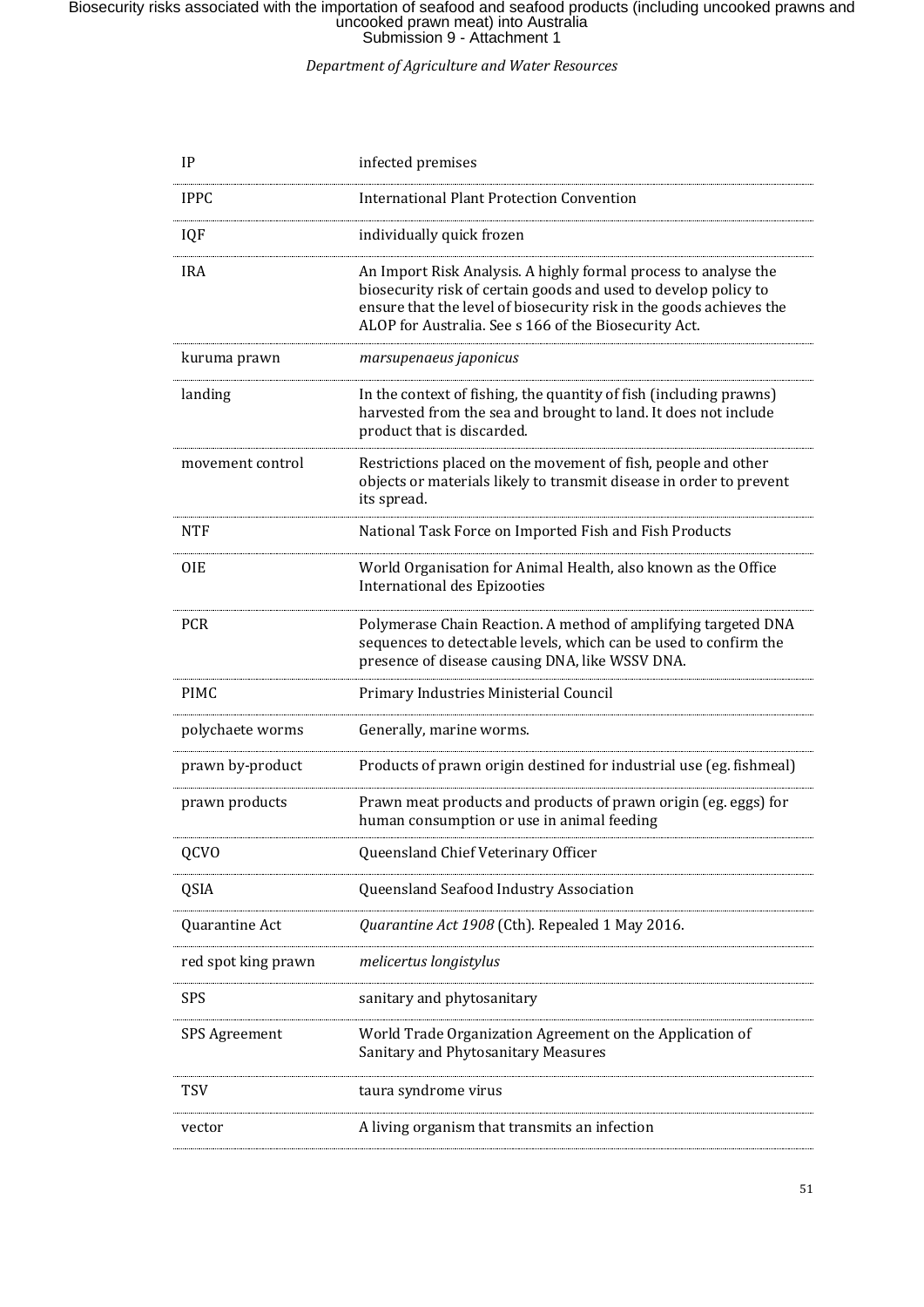|            | white spot disease        |
|------------|---------------------------|
| wssy       | white spot syndrome virus |
| <b>WTO</b> | World Trade Organization  |
| <b>YHV</b> | yellowhead virus          |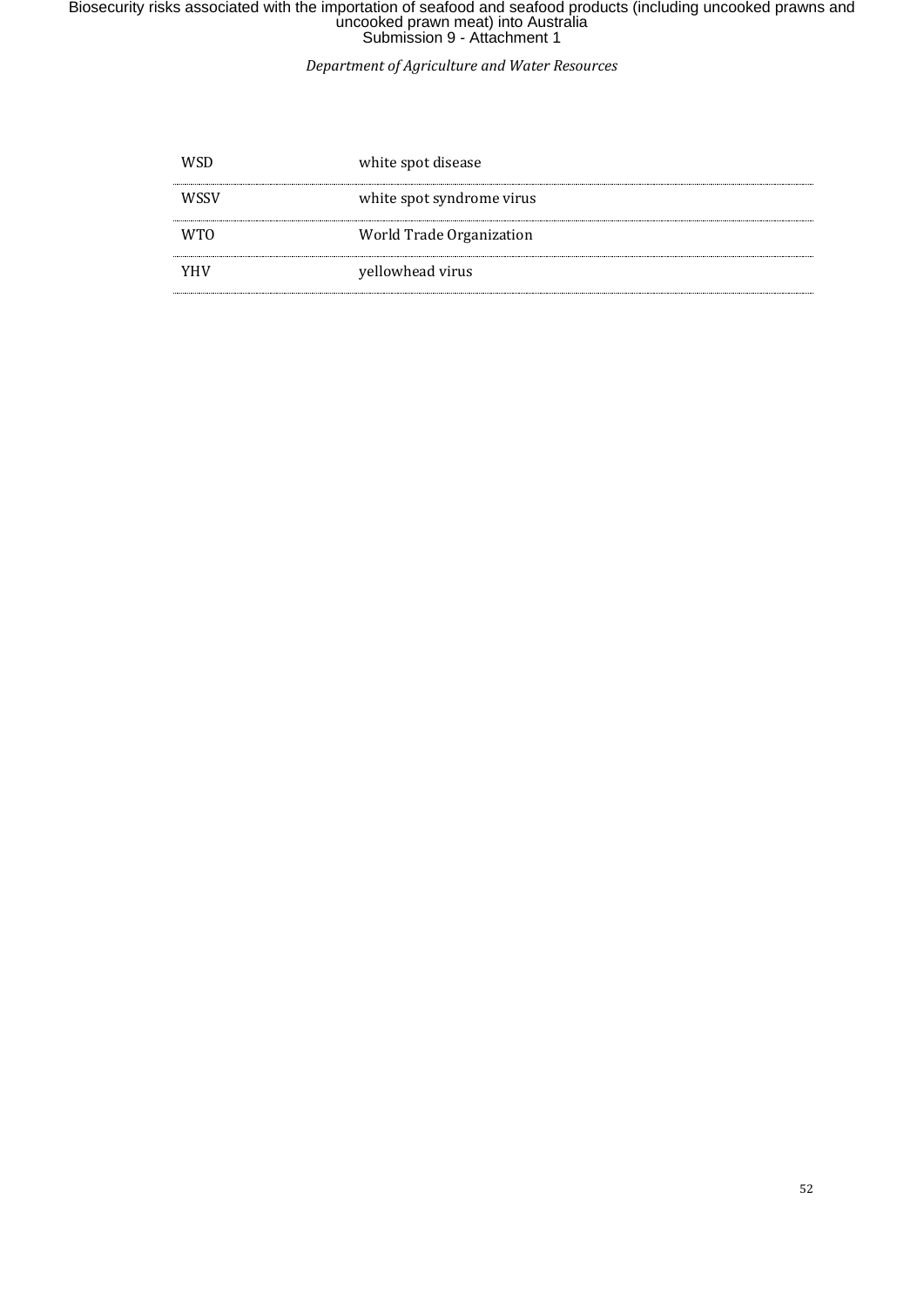*Department of Agriculture and Water Resources*

## <span id="page-53-0"></span>11 Bibliography

ABARES 2016, *Agricultural commodity statistics 2016*, ABARES, Australia.

Aquaculture Development and Veterinary Services Pty Ltd 1999, *Consultancy on routes for exposure of aquatic animals to aquatic animal products intended for human consumption*, Allens Rivulet.

AquaTactics 1999, *Report on description and processing of ingredients used in the manufacture of prawn feeds*, AquaTactics.

Ayres and Braithwaite 1992, *Responsive Regulation: Transcending the deregulation debate*, Oxford University Press.

Baldock C 1999, *Environmental impact of the establishment of exotic prawn pathogens in Australia: a consultancy report to AQIS*, AusVet Animal Health Services.

Beale R 2008, *Review of Australia's Quarantine and Biosecurity Arrangements - Report and Australian Government Preliminary Response*¸ Department of Agriculture, Fisheries and Forestry, Australia.

Beale R, Fairbrother J, Inglis A, Trebeck D 2008, *One Biosecurity: a working partnerships, The independent review of Australia's quarantine and biosecurity arrangement,* Report to the Australian Government, Canberra.

Biosecurity Australia 2009, *Generic Import Risk Analysis Report for Prawns and Prawn Products*, Biosecurity Australia, Australia.

Department of Agriculture 2013, *AQUAVETPLAN Disease Strategy: White Spot Disease*, Department of Agriculture.

Department of Agriculture and Department of the Environment 2014, *Submission to the Standing Committee on Environment and Communications References Committee's inquiry into environmental biosecurity*.

Department of Agriculture and Water Resources 2017, *Report into the cause of white spot syndrome virus outbreak in the Logan River area of Queensland – December 2016*.

Department of Environment and Primary Industries 2015, *Invasive Plants and Animals Policy Framework*, Victoria.

East IJ, Black PF, Findlay VL and Bernoth EM 2004, *A National Survey to Verify Freedom from White Spot Syndrome Virus and Yellow Head Virus in Australian Crustaceans*, Diseases in Asian Aquaculture V pp 15-26.

Edgerton BF and Owens L 1999, *Case study: Charoen Pokphand prawn feed mill in Samut Sakorn Province, Thailand*, Report for AQIS, Australia.

Flegel TW and Fegan DF 2002, *Strategies for preventing the spread of fish and shellfish diseases*, Fisheries Science 68(1) pp 776-788.

Glanville R, Neville P and Walker P 2017, *White Spot Disease of Prawn Queensland Response 2016-17 Scenario Planning Advisory Panel Repot*.